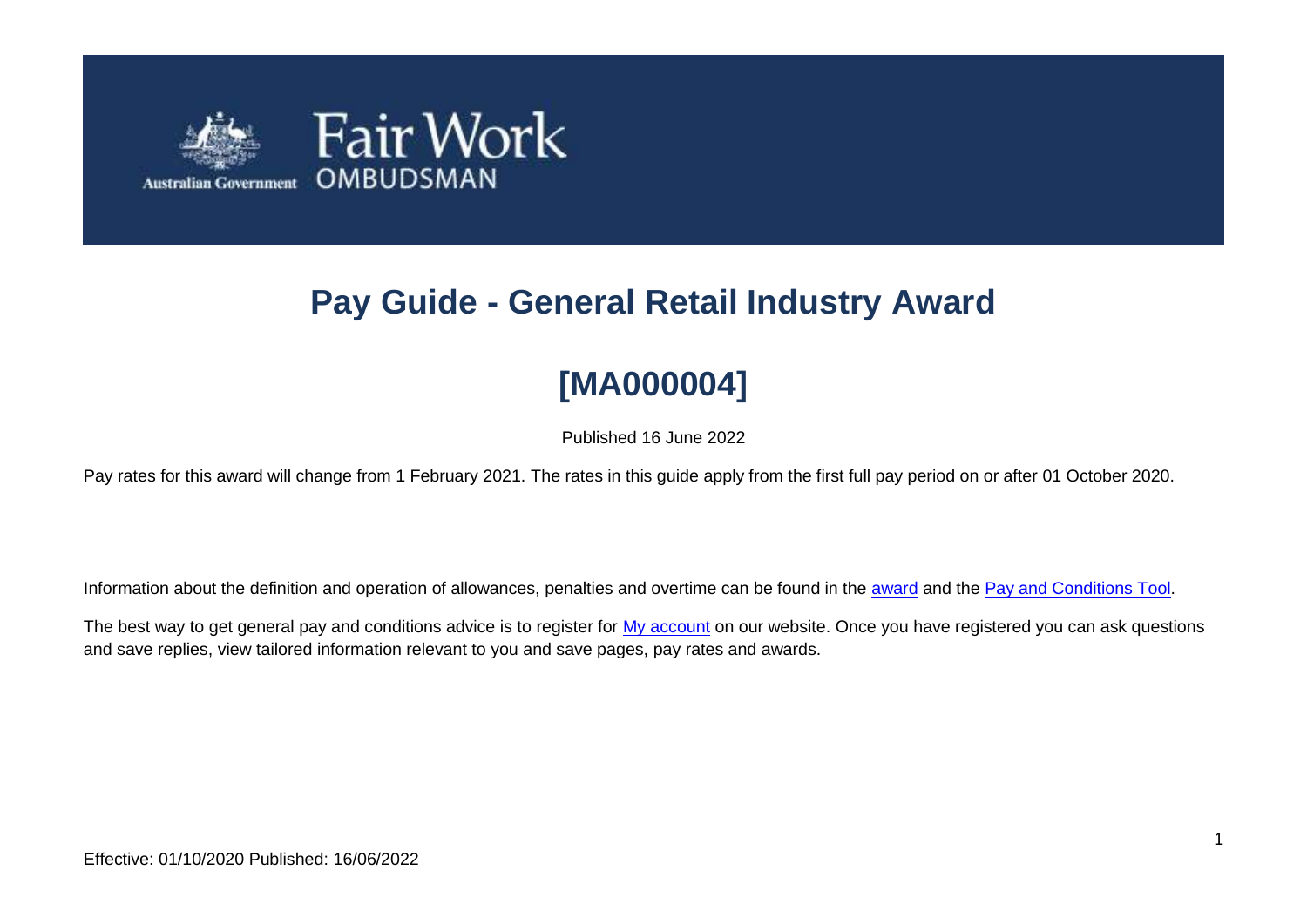## **Rates of pay**

### **Adult**

### **Full-time & part-time**

### **Table 1 of 3**

| <b>Classification</b>   | Weekly pay rate | Hourly pay rate | Evening -<br><b>Monday to</b><br><b>Friday after 6pm</b> | Saturday - not<br><b>shiftworkers</b> | Sunday - not<br>shiftworkers | <b>Public holiday -</b><br>not shiftworkers |
|-------------------------|-----------------|-----------------|----------------------------------------------------------|---------------------------------------|------------------------------|---------------------------------------------|
| Retail employee level 1 | \$813.60        | \$21.41         | \$26.76                                                  | \$26.76                               | \$32.12                      | \$48.17                                     |
| Retail employee level 2 | \$833.00        | \$21.92         | \$27.40                                                  | \$27.40                               | \$32.88                      | \$49.32                                     |
| Retail employee level 3 | \$846.00        | \$22.26         | \$27.83                                                  | \$27.83                               | \$33.39                      | \$50.09                                     |
| Retail employee level 4 | \$862.50        | \$22.70         | \$28.38                                                  | \$28.38                               | \$34.05                      | \$51.08                                     |
| Retail employee level 5 | \$898.00        | \$23.63         | \$29.54                                                  | \$29.54                               | \$35.45                      | \$53.17                                     |
| Retail employee level 6 | \$911.00        | \$23.97         | \$29.96                                                  | \$29.96                               | \$35.96                      | \$53.93                                     |
| Retail employee level 7 | \$956.70        | \$25.18         | \$31.48                                                  | \$31.48                               | \$37.77                      | \$56.66                                     |
| Retail employee level 8 | \$995.50        | \$26.20         | \$32.75                                                  | \$32.75                               | \$39.30                      | \$58.95                                     |

| <b>Classification</b>   | <b>Shiftwork - Monday</b><br>to Friday - non-<br>baking production<br>employees | <b>Early morning shift -</b><br>baking production<br>employees | <b>Night shift - baking</b><br>production<br>employees | Saturday -<br><b>shiftworkers</b> | Sunday -<br><b>shiftworkers</b> |
|-------------------------|---------------------------------------------------------------------------------|----------------------------------------------------------------|--------------------------------------------------------|-----------------------------------|---------------------------------|
| Retail employee level 1 | \$27.83                                                                         | \$24.09                                                        | \$27.83                                                | \$32.12                           | \$37.47                         |
| Retail employee level 2 | \$28.50                                                                         | \$24.66                                                        | \$28.50                                                | \$32.88                           | \$38.36                         |
| Retail employee level 3 | \$28.94                                                                         | \$25.04                                                        | \$28.94                                                | \$33.39                           | \$38.96                         |
| Retail employee level 4 | \$29.51                                                                         | \$25.54                                                        | \$29.51                                                | \$34.05                           | \$39.73                         |
| Retail employee level 5 | \$30.72                                                                         | \$26.58                                                        | \$30.72                                                | \$35.45                           | \$41.35                         |
| Retail employee level 6 | \$31.16                                                                         | \$26.97                                                        | \$31.16                                                | \$35.96                           | \$41.95                         |
| Retail employee level 7 | \$32.73                                                                         | \$28.33                                                        | \$32.73                                                | \$37.77                           | \$44.07                         |
| Retail employee level 8 | \$34.06                                                                         | \$29.48                                                        | \$34.06                                                | \$39.30                           | \$45.85                         |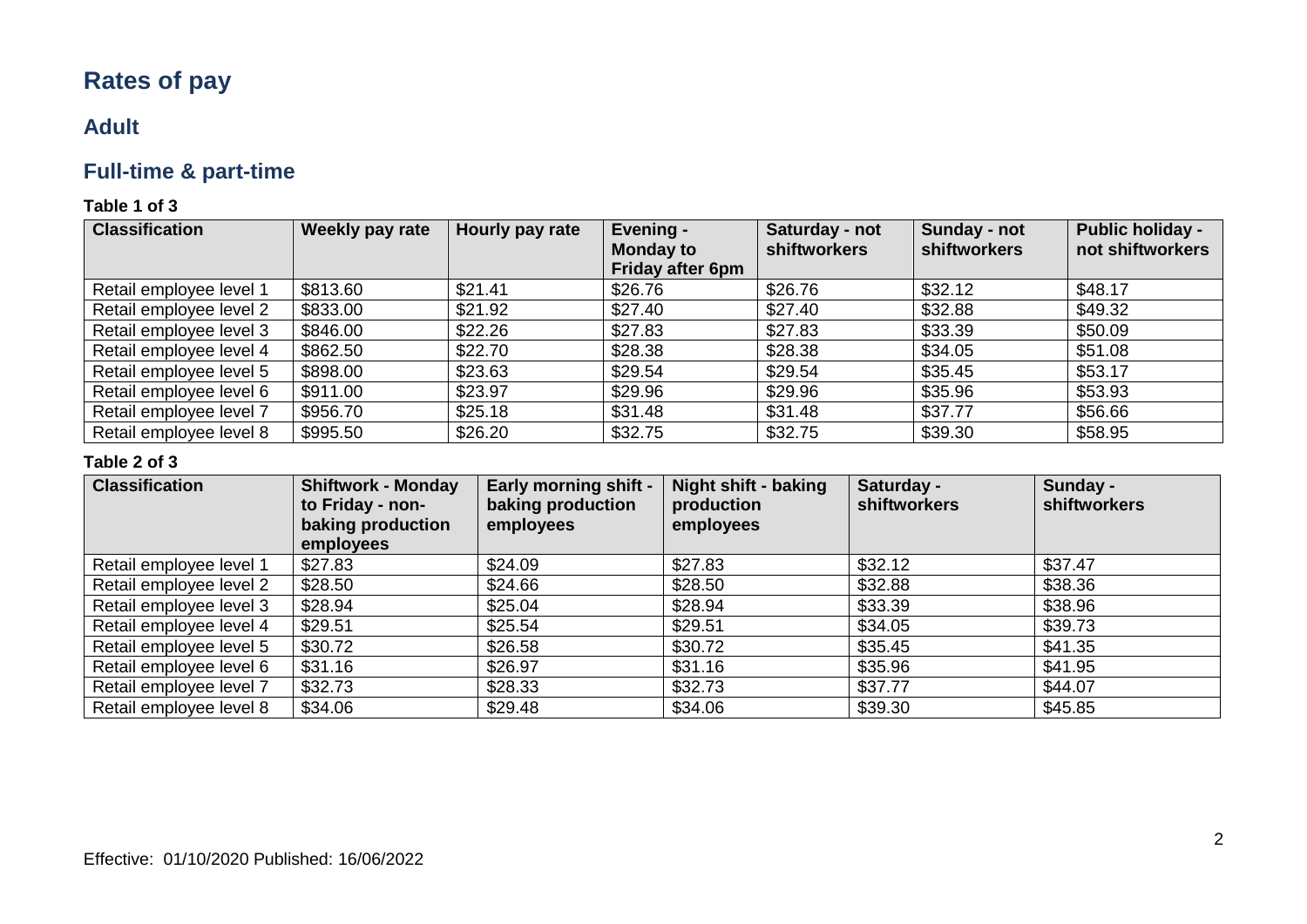| <b>Classification</b>   | <b>Public holiday -</b><br><b>shiftworkers</b> | <b>Overtime - Monday</b><br>to Saturday - first 3 | <b>Overtime - Monday</b><br>to Saturday - after 3 | <b>Overtime - Sunday</b> | Overtime - public<br>holiday |
|-------------------------|------------------------------------------------|---------------------------------------------------|---------------------------------------------------|--------------------------|------------------------------|
|                         |                                                | <b>hours</b>                                      | hours                                             |                          |                              |
| Retail employee level 1 | \$48.17                                        | \$32.12                                           | \$42.82                                           | \$42.82                  | \$53.53                      |
| Retail employee level 2 | \$49.32                                        | \$32.88                                           | \$43.84                                           | \$43.84                  | \$54.80                      |
| Retail employee level 3 | \$50.09                                        | \$33.39                                           | \$44.52                                           | \$44.52                  | \$55.65                      |
| Retail employee level 4 | \$51.08                                        | \$34.05                                           | \$45.40                                           | \$45.40                  | \$56.75                      |
| Retail employee level 5 | \$53.17                                        | \$35.45                                           | \$47.26                                           | \$47.26                  | \$59.08                      |
| Retail employee level 6 | \$53.93                                        | \$35.96                                           | \$47.94                                           | \$47.94                  | \$59.93                      |
| Retail employee level 7 | \$56.66                                        | \$37.77                                           | \$50.36                                           | \$50.36                  | \$62.95                      |
| Retail employee level 8 | \$58.95                                        | \$39.30                                           | \$52.40                                           | \$52.40                  | \$65.50                      |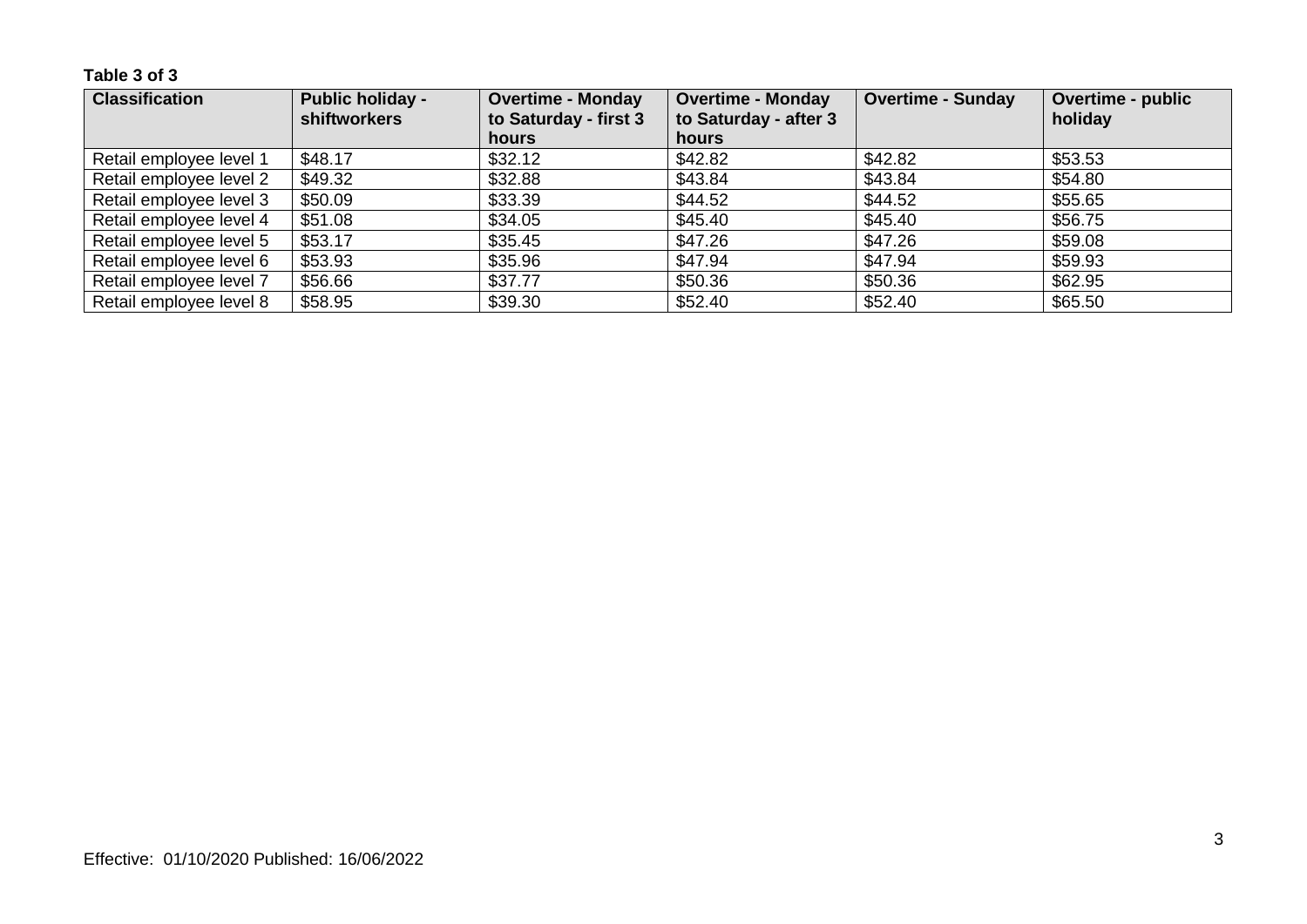### **Casual**

### **Table 1 of 3**

| <b>Classification</b>   | Hourly pay rate | <b>Evening - Monday to</b> | Saturday - not      | Sunday - not | <b>Public holiday - not</b> |
|-------------------------|-----------------|----------------------------|---------------------|--------------|-----------------------------|
|                         |                 | <b>Friday after 6pm</b>    | <b>shiftworkers</b> | shiftworkers | shiftworkers                |
| Retail employee level 1 | \$26.76         | \$31.04                    | \$32.12             | \$37.47      | \$53.53                     |
| Retail employee level 2 | \$27.40         | \$31.78                    | \$32.88             | \$38.36      | \$54.80                     |
| Retail employee level 3 | \$27.83         | \$32.28                    | \$33.39             | \$38.96      | \$55.65                     |
| Retail employee level 4 | \$28.38         | \$32.92                    | \$34.05             | \$39.73      | \$56.75                     |
| Retail employee level 5 | \$29.54         | \$34.26                    | \$35.45             | \$41.35      | \$59.08                     |
| Retail employee level 6 | \$29.96         | \$34.76                    | \$35.96             | \$41.95      | \$59.93                     |
| Retail employee level 7 | \$31.48         | \$36.51                    | \$37.77             | \$44.07      | \$62.95                     |
| Retail employee level 8 | \$32.75         | \$37.99                    | \$39.30             | \$45.85      | \$65.50                     |

| <b>Classification</b>   | <b>Shiftwork - Monday</b><br>to Friday - non-<br>baking production<br>employees | <b>Early morning shift -</b><br>baking production<br>employees | <b>Night shift - baking</b><br>production<br>employees | Saturday -<br><b>shiftworkers</b> | Sunday -<br><b>shiftworkers</b> |
|-------------------------|---------------------------------------------------------------------------------|----------------------------------------------------------------|--------------------------------------------------------|-----------------------------------|---------------------------------|
| Retail employee level 1 | \$33.19                                                                         | \$29.44                                                        | \$33.19                                                | \$37.47                           | \$42.82                         |
| Retail employee level 2 | \$33.98                                                                         | \$30.14                                                        | \$33.98                                                | \$38.36                           | \$43.84                         |
| Retail employee level 3 | \$34.50                                                                         | \$30.61                                                        | \$34.50                                                | \$38.96                           | \$44.52                         |
| Retail employee level 4 | \$35.19                                                                         | \$31.21                                                        | \$35.19                                                | \$39.73                           | \$45.40                         |
| Retail employee level 5 | \$36.63                                                                         | \$32.49                                                        | \$36.63                                                | \$41.35                           | \$47.26                         |
| Retail employee level 6 | \$37.15                                                                         | \$32.96                                                        | \$37.15                                                | \$41.95                           | \$47.94                         |
| Retail employee level 7 | \$39.03                                                                         | \$34.62                                                        | \$39.03                                                | \$44.07                           | \$50.36                         |
| Retail employee level 8 | \$40.61                                                                         | \$36.03                                                        | \$40.61                                                | \$45.85                           | \$52.40                         |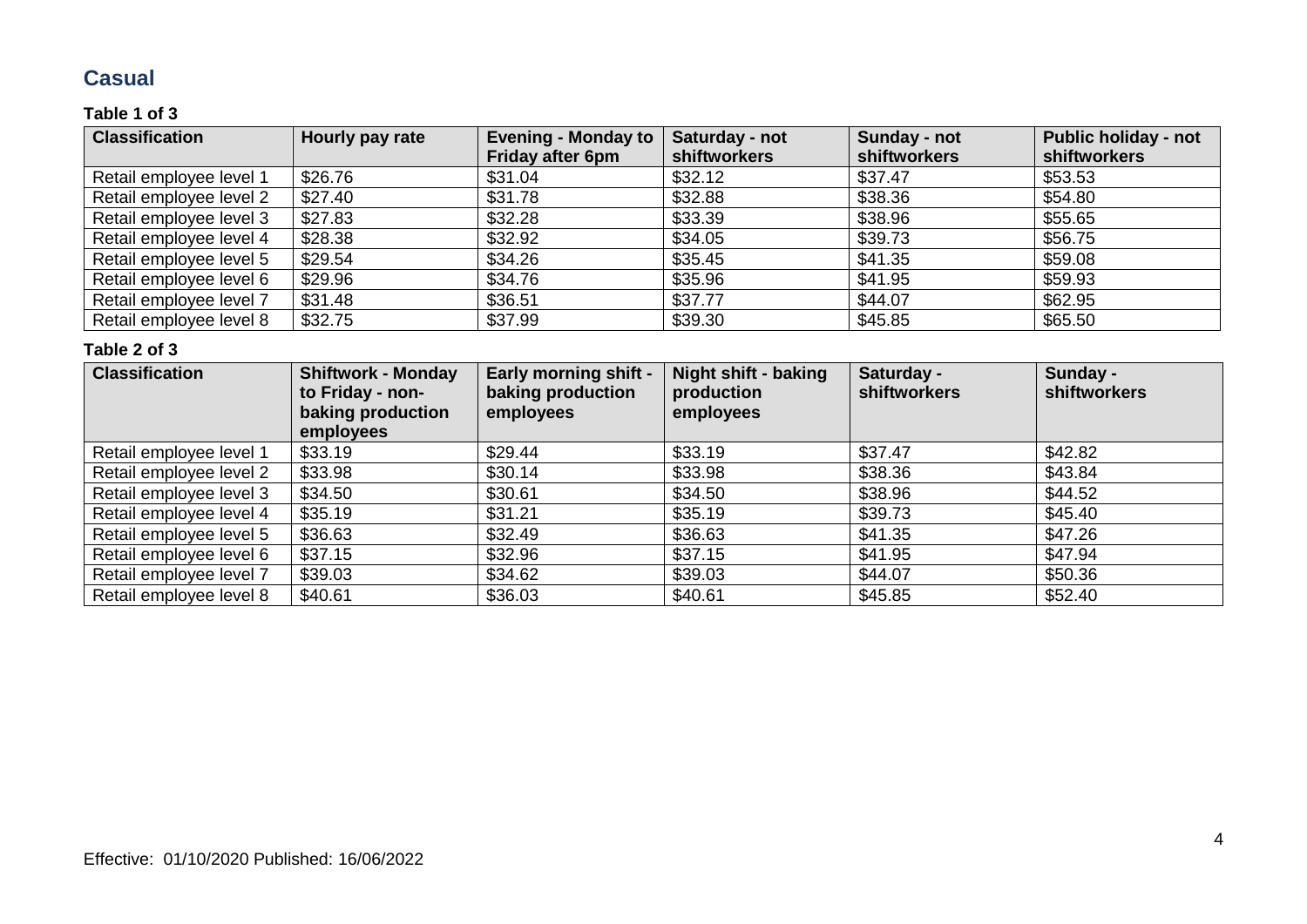| <b>Classification</b>   | <b>Public holiday -</b><br><b>shiftworkers</b> | <b>Overtime - Monday</b><br>to Saturday - first 3 | <b>Overtime - Monday</b><br>to Saturday - after 3 | <b>Overtime - Sunday</b> | <b>Overtime - public</b><br>holiday |
|-------------------------|------------------------------------------------|---------------------------------------------------|---------------------------------------------------|--------------------------|-------------------------------------|
|                         |                                                | hours                                             | hours                                             |                          |                                     |
| Retail employee level 1 | \$53.53                                        | \$37.47                                           | \$48.17                                           | \$48.17                  | \$58.88                             |
| Retail employee level 2 | \$54.80                                        | \$38.36                                           | \$49.32                                           | \$49.32                  | \$60.28                             |
| Retail employee level 3 | \$55.65                                        | \$38.96                                           | \$50.09                                           | \$50.09                  | \$61.22                             |
| Retail employee level 4 | \$56.75                                        | \$39.73                                           | \$51.08                                           | \$51.08                  | \$62.43                             |
| Retail employee level 5 | \$59.08                                        | \$41.35                                           | \$53.17                                           | \$53.17                  | \$64.98                             |
| Retail employee level 6 | \$59.93                                        | \$41.95                                           | \$53.93                                           | \$53.93                  | \$65.92                             |
| Retail employee level 7 | \$62.95                                        | \$44.07                                           | \$56.66                                           | \$56.66                  | \$69.25                             |
| Retail employee level 8 | \$65.50                                        | \$45.85                                           | \$58.95                                           | \$58.95                  | \$72.05                             |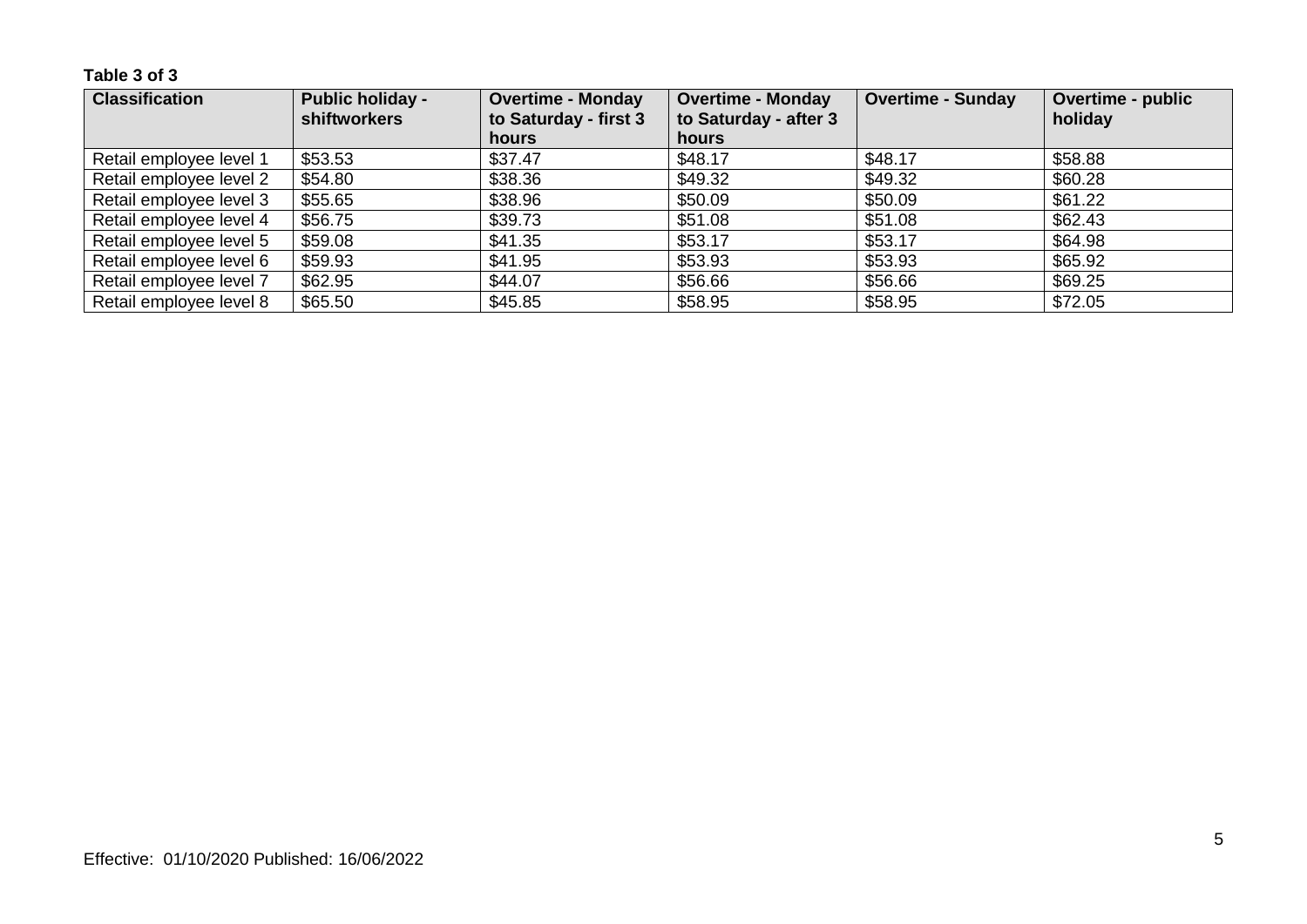### **Junior - Full-time & part-time - 15 years and under**

### **Table 1 of 3**

| <b>Classification</b>   | Weekly pay rate | Hourly pay rate | Evening -<br><b>Monday to</b><br><b>Friday after 6pm</b> | Saturday - not<br>shiftworkers | Sunday - not<br>shiftworkers | <b>Public holiday -</b><br>not shiftworkers |
|-------------------------|-----------------|-----------------|----------------------------------------------------------|--------------------------------|------------------------------|---------------------------------------------|
| Retail employee level 1 | \$366.12        | \$9.63          | \$12.04                                                  | \$12.04                        | \$14.45                      | \$21.67                                     |
| Retail employee level 2 | \$374.85        | \$9.86          | \$12.33                                                  | \$12.33                        | \$14.79                      | \$22.19                                     |
| Retail employee level 3 | \$380.70        | \$10.02         | \$12.53                                                  | \$12.53                        | \$15.03                      | \$22.55                                     |
| Retail employee level 4 | \$388.13        | \$10.21         | \$12.76                                                  | \$12.76                        | \$15.32                      | \$22.97                                     |
| Retail employee level 5 | \$404.10        | \$10.63         | \$13.29                                                  | \$13.29                        | \$15.95                      | \$23.92                                     |
| Retail employee level 6 | \$409.95        | \$10.79         | \$13.49                                                  | \$13.49                        | \$16.19                      | \$24.28                                     |
| Retail employee level 7 | \$430.52        | \$11.33         | \$14.16                                                  | \$14.16                        | \$17.00                      | \$25.49                                     |
| Retail employee level 8 | \$447.98        | \$11.79         | \$14.74                                                  | \$14.74                        | \$17.69                      | \$26.53                                     |

| <b>Classification</b>   | <b>Shiftwork - Monday</b><br>to Friday - non-<br>baking production | <b>Early morning shift -</b><br>baking production<br>employees | <b>Night shift - baking</b><br>production<br>employees | Saturday -<br><b>shiftworkers</b> | Sunday -<br><b>shiftworkers</b> |
|-------------------------|--------------------------------------------------------------------|----------------------------------------------------------------|--------------------------------------------------------|-----------------------------------|---------------------------------|
|                         | employees                                                          |                                                                |                                                        |                                   |                                 |
| Retail employee level 1 | \$12.52                                                            | \$10.83                                                        | \$12.52                                                | \$14.45                           | \$16.85                         |
| Retail employee level 2 | \$12.82                                                            | \$11.09                                                        | \$12.82                                                | \$14.79                           | \$17.26                         |
| Retail employee level 3 | \$13.03                                                            | \$11.27                                                        | \$13.03                                                | \$15.03                           | \$17.54                         |
| Retail employee level 4 | \$13.27                                                            | \$11.49                                                        | \$13.27                                                | \$15.32                           | \$17.87                         |
| Retail employee level 5 | \$13.82                                                            | \$11.96                                                        | \$13.82                                                | \$15.95                           | \$18.60                         |
| Retail employee level 6 | \$14.03                                                            | \$12.14                                                        | \$14.03                                                | \$16.19                           | \$18.88                         |
| Retail employee level 7 | \$14.73                                                            | \$12.75                                                        | \$14.73                                                | \$17.00                           | \$19.83                         |
| Retail employee level 8 | \$15.33                                                            | \$13.26                                                        | \$15.33                                                | \$17.69                           | \$20.63                         |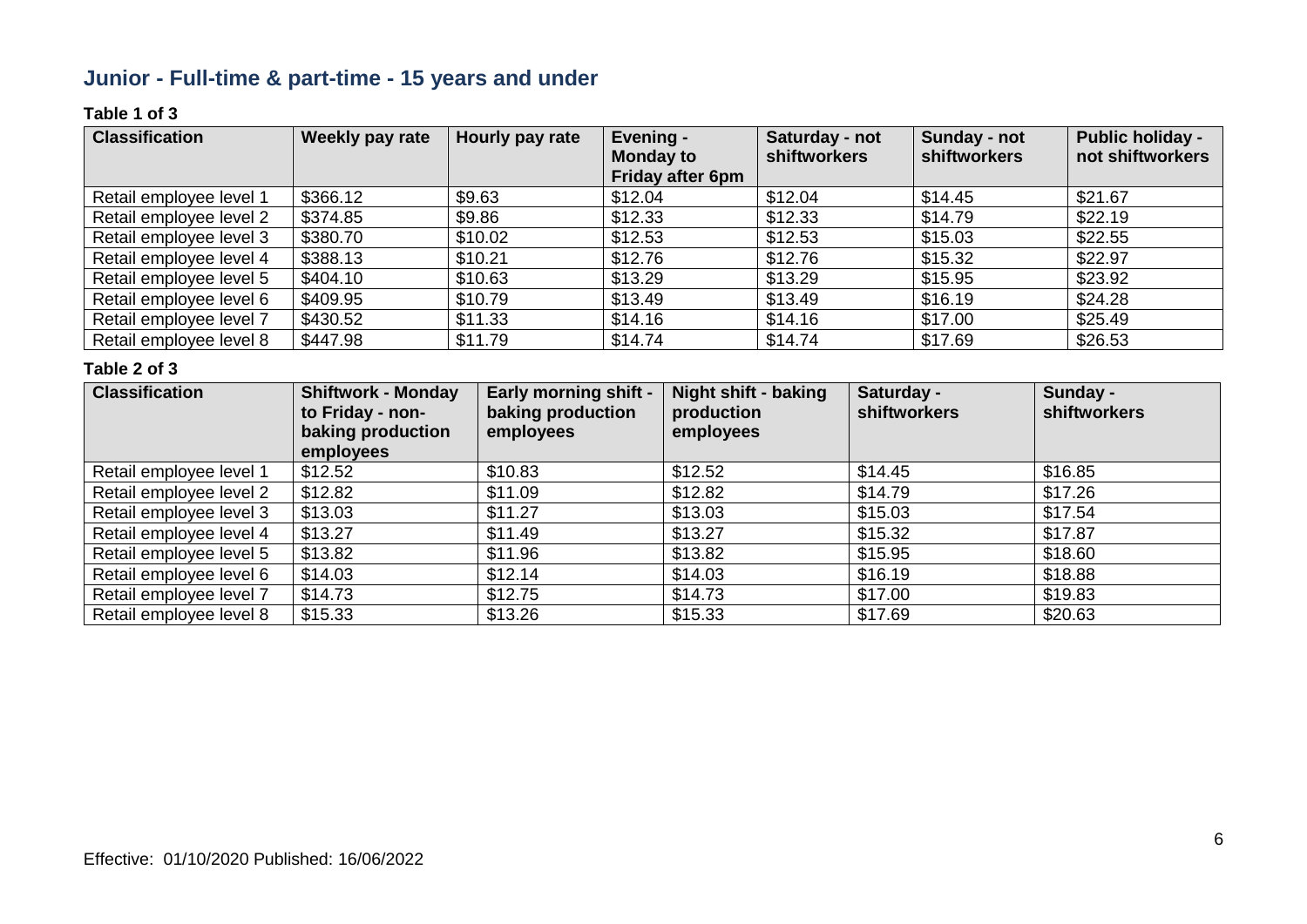| <b>Classification</b>   | <b>Public holiday -</b><br><b>shiftworkers</b> | <b>Overtime - Monday</b><br>to Saturday - first 3 | <b>Overtime - Monday</b><br>to Saturday - after 3 | <b>Overtime - Sunday</b> | <b>Overtime - public</b><br>holiday |
|-------------------------|------------------------------------------------|---------------------------------------------------|---------------------------------------------------|--------------------------|-------------------------------------|
|                         |                                                | <b>hours</b>                                      | hours                                             |                          |                                     |
| Retail employee level 1 | \$21.67                                        | \$14.45                                           | \$19.26                                           | \$19.26                  | \$24.08                             |
| Retail employee level 2 | \$22.19                                        | \$14.79                                           | \$19.72                                           | \$19.72                  | \$24.65                             |
| Retail employee level 3 | \$22.55                                        | \$15.03                                           | \$20.04                                           | \$20.04                  | \$25.05                             |
| Retail employee level 4 | \$22.97                                        | \$15.32                                           | \$20.42                                           | \$20.42                  | \$25.53                             |
| Retail employee level 5 | \$23.92                                        | \$15.95                                           | \$21.26                                           | \$21.26                  | \$26.58                             |
| Retail employee level 6 | \$24.28                                        | \$16.19                                           | \$21.58                                           | \$21.58                  | \$26.98                             |
| Retail employee level 7 | \$25.49                                        | \$17.00                                           | \$22.66                                           | \$22.66                  | \$28.33                             |
| Retail employee level 8 | \$26.53                                        | \$17.69                                           | \$23.58                                           | \$23.58                  | \$29.48                             |

### **Junior - Full-time & part-time - 16 years**

### **Table 1 of 3**

| <b>Classification</b>   | Weekly pay rate | Hourly pay rate | Evening -<br><b>Monday to</b><br>Friday after 6pm | Saturday - not<br><b>shiftworkers</b> | Sunday - not<br>shiftworkers | <b>Public holiday -</b><br>not shiftworkers |
|-------------------------|-----------------|-----------------|---------------------------------------------------|---------------------------------------|------------------------------|---------------------------------------------|
| Retail employee level 1 | \$406.80        | \$10.71         | \$13.39                                           | \$13.39                               | \$16.07                      | \$24.10                                     |
| Retail employee level 2 | \$416.50        | \$10.96         | \$13.70                                           | \$13.70                               | \$16.44                      | \$24.66                                     |
| Retail employee level 3 | \$423.00        | \$11.13         | \$13.91                                           | \$13.91                               | \$16.70                      | \$25.04                                     |
| Retail employee level 4 | \$431.25        | \$11.35         | \$14.19                                           | \$14.19                               | \$17.03                      | \$25.54                                     |
| Retail employee level 5 | \$449.00        | \$11.82         | \$14.78                                           | \$14.78                               | \$17.73                      | \$26.60                                     |
| Retail employee level 6 | \$455.50        | \$11.99         | \$14.99                                           | \$14.99                               | \$17.99                      | \$26.98                                     |
| Retail employee level 7 | \$478.35        | \$12.59         | \$15.74                                           | \$15.74                               | \$18.89                      | \$28.33                                     |
| Retail employee level 8 | \$497.75        | \$13.10         | \$16.38                                           | \$16.38                               | \$19.65                      | \$29.48                                     |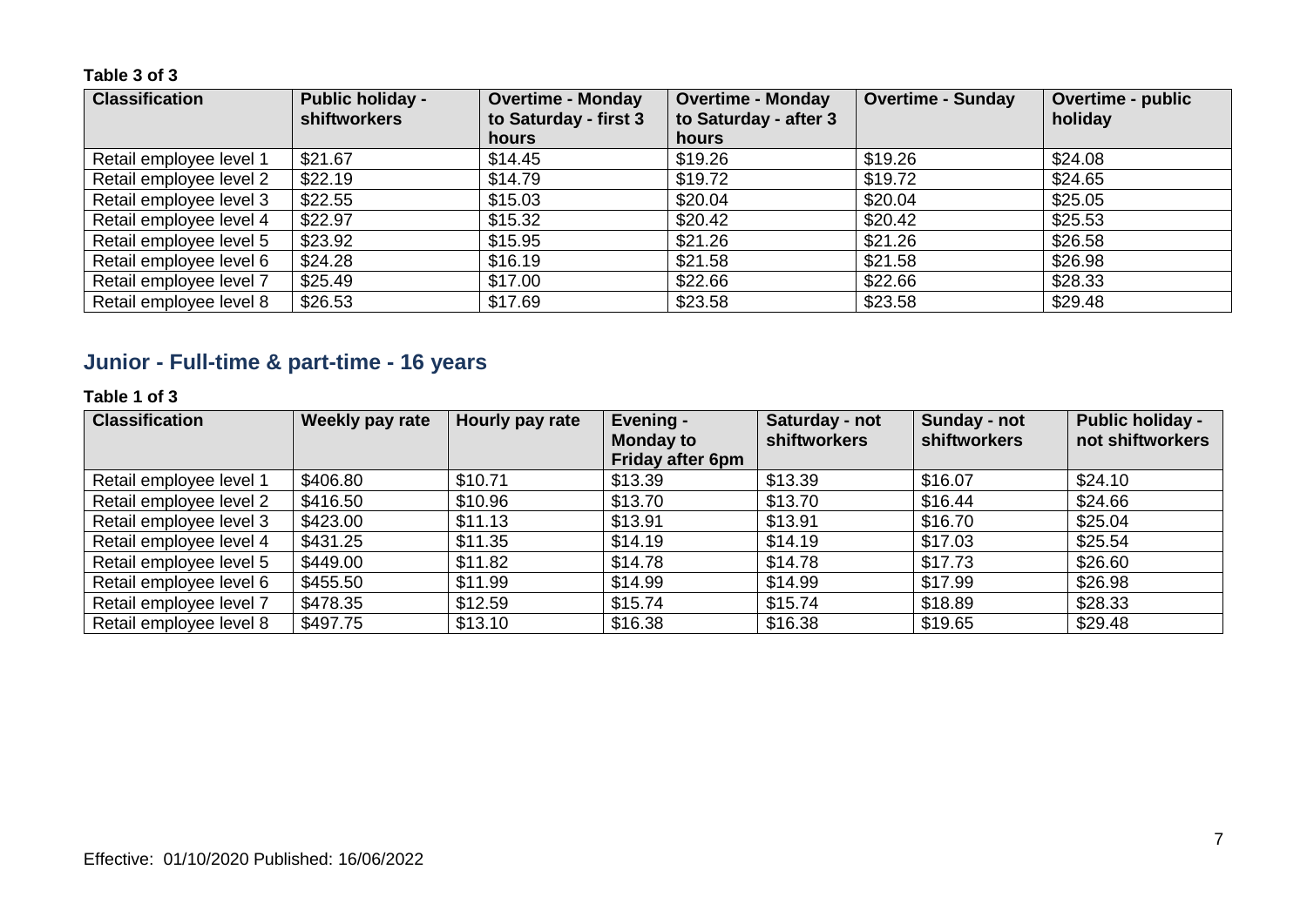### **Table 2 of 3**

| <b>Classification</b>   | <b>Shiftwork - Monday</b><br>to Friday - non-<br>baking production<br>employees | <b>Early morning shift -</b><br>baking production<br>employees | <b>Night shift - baking</b><br>production<br>employees | Saturday -<br>shiftworkers | Sunday -<br>shiftworkers |
|-------------------------|---------------------------------------------------------------------------------|----------------------------------------------------------------|--------------------------------------------------------|----------------------------|--------------------------|
| Retail employee level 1 | \$13.92                                                                         | \$12.05                                                        | \$13.92                                                | \$16.07                    | \$18.74                  |
| Retail employee level 2 | \$14.25                                                                         | \$12.33                                                        | \$14.25                                                | \$16.44                    | \$19.18                  |
| Retail employee level 3 | \$14.47                                                                         | \$12.52                                                        | \$14.47                                                | \$16.70                    | \$19.48                  |
| Retail employee level 4 | \$14.76                                                                         | \$12.77                                                        | \$14.76                                                | \$17.03                    | \$19.86                  |
| Retail employee level 5 | \$15.37                                                                         | \$13.30                                                        | \$15.37                                                | \$17.73                    | \$20.69                  |
| Retail employee level 6 | \$15.59                                                                         | \$13.49                                                        | \$15.59                                                | \$17.99                    | \$20.98                  |
| Retail employee level 7 | \$16.37                                                                         | \$14.16                                                        | \$16.37                                                | \$18.89                    | \$22.03                  |
| Retail employee level 8 | \$17.03                                                                         | \$14.74                                                        | \$17.03                                                | \$19.65                    | \$22.93                  |

| <b>Classification</b>   | <b>Public holiday -</b><br><b>shiftworkers</b> | <b>Overtime - Monday</b><br>to Saturday - first 3<br>hours | <b>Overtime - Monday</b><br>to Saturday - after 3<br>hours | <b>Overtime - Sunday</b> | Overtime - public<br>holiday |
|-------------------------|------------------------------------------------|------------------------------------------------------------|------------------------------------------------------------|--------------------------|------------------------------|
| Retail employee level 1 | \$24.10                                        | \$16.07                                                    | \$21.42                                                    | \$21.42                  | \$26.78                      |
| Retail employee level 2 | \$24.66                                        | \$16.44                                                    | \$21.92                                                    | \$21.92                  | \$27.40                      |
| Retail employee level 3 | \$25.04                                        | \$16.70                                                    | \$22.26                                                    | \$22.26                  | \$27.83                      |
| Retail employee level 4 | \$25.54                                        | \$17.03                                                    | \$22.70                                                    | \$22.70                  | \$28.38                      |
| Retail employee level 5 | \$26.60                                        | \$17.73                                                    | \$23.64                                                    | \$23.64                  | \$29.55                      |
| Retail employee level 6 | \$26.98                                        | \$17.99                                                    | \$23.98                                                    | \$23.98                  | \$29.98                      |
| Retail employee level 7 | \$28.33                                        | \$18.89                                                    | \$25.18                                                    | \$25.18                  | \$31.48                      |
| Retail employee level 8 | \$29.48                                        | \$19.65                                                    | \$26.20                                                    | \$26.20                  | \$32.75                      |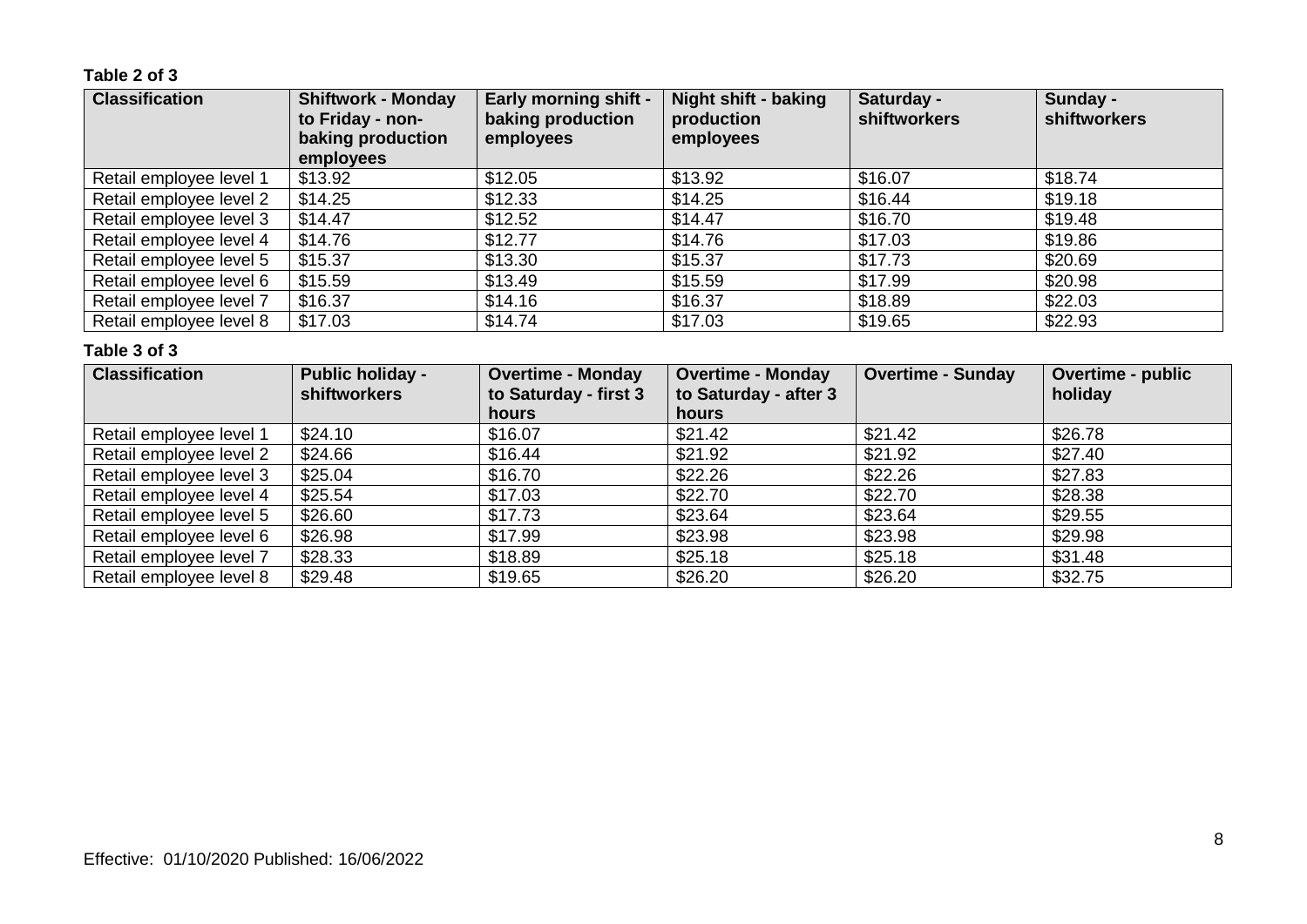### **Junior - Full-time & part-time - 17 years**

### **Table 1 of 3**

| <b>Classification</b>   | Weekly pay rate | Hourly pay rate | Evening -<br><b>Monday to</b><br><b>Friday after 6pm</b> | Saturday - not<br>shiftworkers | Sunday - not<br><b>shiftworkers</b> | <b>Public holiday -</b><br>not shiftworkers |
|-------------------------|-----------------|-----------------|----------------------------------------------------------|--------------------------------|-------------------------------------|---------------------------------------------|
| Retail employee level 1 | \$488.16        | \$12.85         | \$16.06                                                  | \$16.06                        | \$19.28                             | \$28.91                                     |
| Retail employee level 2 | \$499.80        | \$13.15         | \$16.44                                                  | \$16.44                        | \$19.73                             | \$29.59                                     |
| Retail employee level 3 | \$507.60        | \$13.36         | \$16.70                                                  | \$16.70                        | \$20.04                             | \$30.06                                     |
| Retail employee level 4 | \$517.50        | \$13.62         | \$17.03                                                  | \$17.03                        | \$20.43                             | \$30.65                                     |
| Retail employee level 5 | \$538.80        | \$14.18         | \$17.73                                                  | \$17.73                        | \$21.27                             | \$31.91                                     |
| Retail employee level 6 | \$546.60        | \$14.38         | \$17.98                                                  | \$17.98                        | \$21.57                             | \$32.36                                     |
| Retail employee level 7 | \$574.02        | \$15.11         | \$18.89                                                  | \$18.89                        | \$22.67                             | \$34.00                                     |
| Retail employee level 8 | \$597.30        | \$15.72         | \$19.65                                                  | \$19.65                        | \$23.58                             | \$35.37                                     |

| <b>Classification</b>   | <b>Shiftwork - Monday</b><br>to Friday - non-<br>baking production<br>employees | <b>Early morning shift -</b><br>baking production<br>employees | <b>Night shift - baking</b><br>production<br>employees | Saturday -<br>shiftworkers | Sunday -<br>shiftworkers |
|-------------------------|---------------------------------------------------------------------------------|----------------------------------------------------------------|--------------------------------------------------------|----------------------------|--------------------------|
| Retail employee level 1 | \$16.71                                                                         | \$14.46                                                        | \$16.71                                                | \$19.28                    | \$22.49                  |
| Retail employee level 2 | \$17.10                                                                         | \$14.79                                                        | \$17.10                                                | \$19.73                    | \$23.01                  |
| Retail employee level 3 | \$17.37                                                                         | \$15.03                                                        | \$17.37                                                | \$20.04                    | \$23.38                  |
| Retail employee level 4 | \$17.71                                                                         | \$15.32                                                        | \$17.71                                                | \$20.43                    | \$23.84                  |
| Retail employee level 5 | \$18.43                                                                         | \$15.95                                                        | \$18.43                                                | \$21.27                    | \$24.82                  |
| Retail employee level 6 | \$18.69                                                                         | \$16.18                                                        | \$18.69                                                | \$21.57                    | \$25.17                  |
| Retail employee level 7 | \$19.64                                                                         | \$17.00                                                        | \$19.64                                                | \$22.67                    | \$26.44                  |
| Retail employee level 8 | \$20.44                                                                         | \$17.69                                                        | \$20.44                                                | \$23.58                    | \$27.51                  |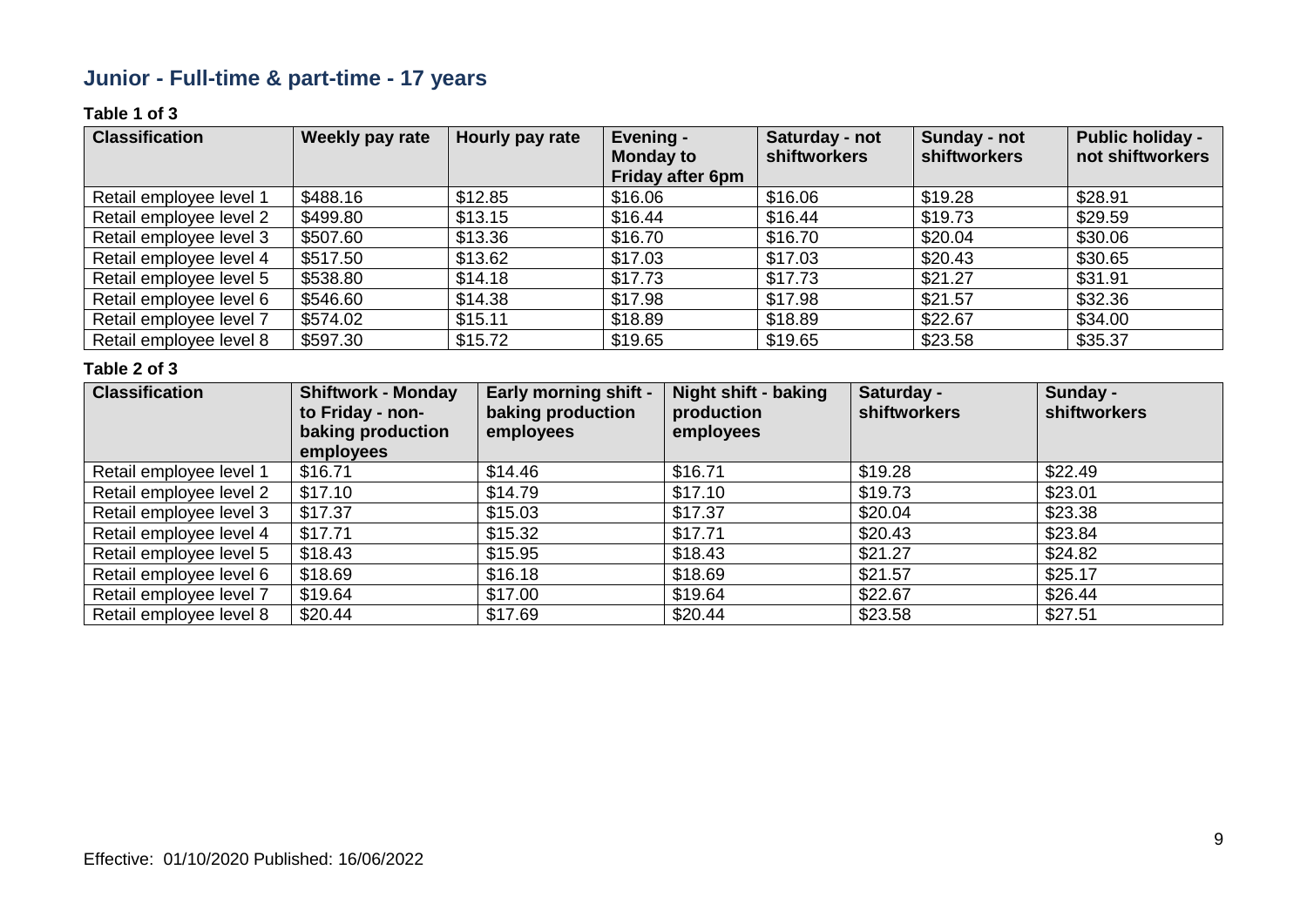| <b>Classification</b>   | <b>Public holiday -</b><br><b>shiftworkers</b> | <b>Overtime - Monday</b><br>to Saturday - first 3 | <b>Overtime - Monday</b><br>to Saturday - after 3 | <b>Overtime - Sunday</b> | <b>Overtime - public</b><br>holiday |
|-------------------------|------------------------------------------------|---------------------------------------------------|---------------------------------------------------|--------------------------|-------------------------------------|
|                         |                                                | hours                                             | <b>hours</b>                                      |                          |                                     |
| Retail employee level 1 | \$28.91                                        | \$19.28                                           | \$25.70                                           | \$25.70                  | \$32.13                             |
| Retail employee level 2 | \$29.59                                        | \$19.73                                           | \$26.30                                           | \$26.30                  | \$32.88                             |
| Retail employee level 3 | \$30.06                                        | \$20.04                                           | \$26.72                                           | \$26.72                  | \$33.40                             |
| Retail employee level 4 | \$30.65                                        | \$20.43                                           | \$27.24                                           | \$27.24                  | \$34.05                             |
| Retail employee level 5 | \$31.91                                        | \$21.27                                           | \$28.36                                           | \$28.36                  | \$35.45                             |
| Retail employee level 6 | \$32.36                                        | \$21.57                                           | \$28.76                                           | \$28.76                  | \$35.95                             |
| Retail employee level 7 | \$34.00                                        | \$22.67                                           | \$30.22                                           | \$30.22                  | \$37.78                             |
| Retail employee level 8 | \$35.37                                        | \$23.58                                           | \$31.44                                           | \$31.44                  | \$39.30                             |

## **Junior - Full-time & part-time - 18 years**

### **Table 1 of 3**

| <b>Classification</b>   | Weekly pay rate | Hourly pay rate | Evening -<br><b>Monday to</b><br><b>Friday after 6pm</b> | Saturday - not<br><b>shiftworkers</b> | Sunday - not<br>shiftworkers | <b>Public holiday -</b><br>not shiftworkers |
|-------------------------|-----------------|-----------------|----------------------------------------------------------|---------------------------------------|------------------------------|---------------------------------------------|
| Retail employee level 1 | \$569.52        | \$14.99         | \$18.74                                                  | \$18.74                               | \$22.49                      | \$33.73                                     |
| Retail employee level 2 | \$583.10        | \$15.34         | \$19.18                                                  | \$19.18                               | \$23.01                      | \$34.52                                     |
| Retail employee level 3 | \$592.20        | \$15.58         | \$19.48                                                  | \$19.48                               | \$23.37                      | \$35.06                                     |
| Retail employee level 4 | \$603.75        | \$15.89         | \$19.86                                                  | \$19.86                               | \$23.84                      | \$35.75                                     |
| Retail employee level 5 | \$628.60        | \$16.54         | \$20.68                                                  | \$20.68                               | \$24.81                      | \$37.22                                     |
| Retail employee level 6 | \$637.70        | \$16.78         | \$20.98                                                  | \$20.98                               | \$25.17                      | \$37.76                                     |
| Retail employee level 7 | \$669.69        | \$17.62         | \$22.03                                                  | \$22.03                               | \$26.43                      | \$39.65                                     |
| Retail employee level 8 | \$696.85        | \$18.34         | \$22.93                                                  | \$22.93                               | \$27.51                      | \$41.27                                     |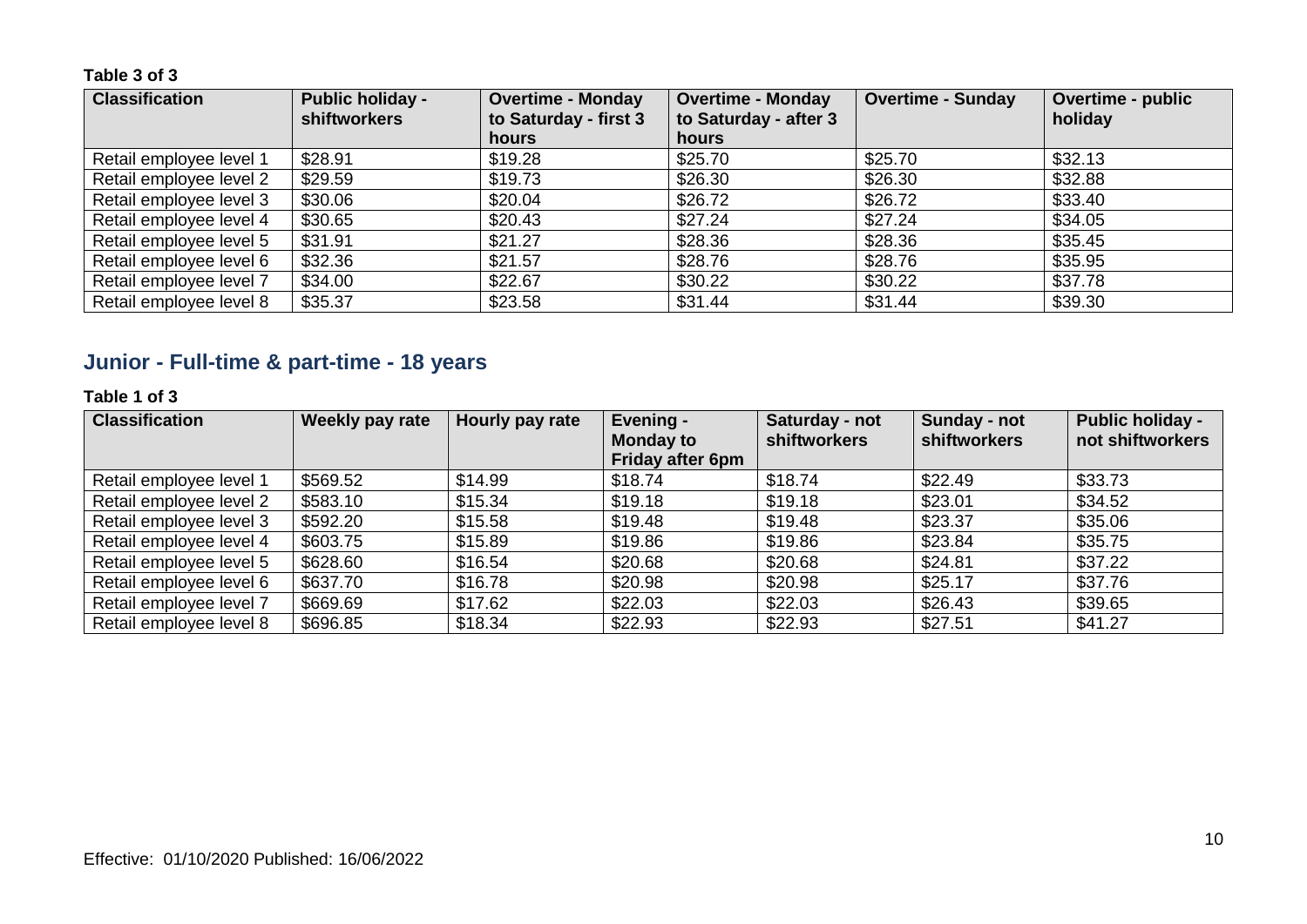### **Table 2 of 3**

| <b>Classification</b>   | <b>Shiftwork - Monday</b><br>to Friday - non-<br>baking production<br>employees | <b>Early morning shift -</b><br>baking production<br>employees | <b>Night shift - baking</b><br>production<br>employees | Saturday -<br><b>shiftworkers</b> | Sunday -<br>shiftworkers |
|-------------------------|---------------------------------------------------------------------------------|----------------------------------------------------------------|--------------------------------------------------------|-----------------------------------|--------------------------|
| Retail employee level 1 | \$19.49                                                                         | \$16.86                                                        | \$19.49                                                | \$22.49                           | \$26.23                  |
| Retail employee level 2 | \$19.94                                                                         | \$17.26                                                        | \$19.94                                                | \$23.01                           | \$26.85                  |
| Retail employee level 3 | \$20.25                                                                         | \$17.53                                                        | \$20.25                                                | \$23.37                           | \$27.27                  |
| Retail employee level 4 | \$20.66                                                                         | \$17.88                                                        | \$20.66                                                | \$23.84                           | \$27.81                  |
| Retail employee level 5 | \$21.50                                                                         | \$18.61                                                        | \$21.50                                                | \$24.81                           | \$28.95                  |
| Retail employee level 6 | \$21.81                                                                         | \$18.88                                                        | \$21.81                                                | \$25.17                           | \$29.37                  |
| Retail employee level 7 | \$22.91                                                                         | \$19.82                                                        | \$22.91                                                | \$26.43                           | \$30.84                  |
| Retail employee level 8 | \$23.84                                                                         | \$20.63                                                        | \$23.84                                                | \$27.51                           | \$32.10                  |

| <b>Classification</b>   | <b>Public holiday -</b><br><b>shiftworkers</b> | <b>Overtime - Monday</b><br>to Saturday - first 3 | <b>Overtime - Monday</b><br>to Saturday - after 3 | <b>Overtime - Sunday</b> | Overtime - public<br>holiday |
|-------------------------|------------------------------------------------|---------------------------------------------------|---------------------------------------------------|--------------------------|------------------------------|
|                         |                                                | hours                                             | hours                                             |                          |                              |
| Retail employee level 1 | \$33.73                                        | \$22.49                                           | \$29.98                                           | \$29.98                  | \$37.48                      |
| Retail employee level 2 | \$34.52                                        | \$23.01                                           | \$30.68                                           | \$30.68                  | \$38.35                      |
| Retail employee level 3 | \$35.06                                        | \$23.37                                           | \$31.16                                           | \$31.16                  | \$38.95                      |
| Retail employee level 4 | \$35.75                                        | \$23.84                                           | \$31.78                                           | \$31.78                  | \$39.73                      |
| Retail employee level 5 | \$37.22                                        | \$24.81                                           | \$33.08                                           | \$33.08                  | \$41.35                      |
| Retail employee level 6 | \$37.76                                        | \$25.17                                           | \$33.56                                           | \$33.56                  | \$41.95                      |
| Retail employee level 7 | \$39.65                                        | \$26.43                                           | \$35.24                                           | \$35.24                  | \$44.05                      |
| Retail employee level 8 | \$41.27                                        | \$27.51                                           | \$36.68                                           | \$36.68                  | \$45.85                      |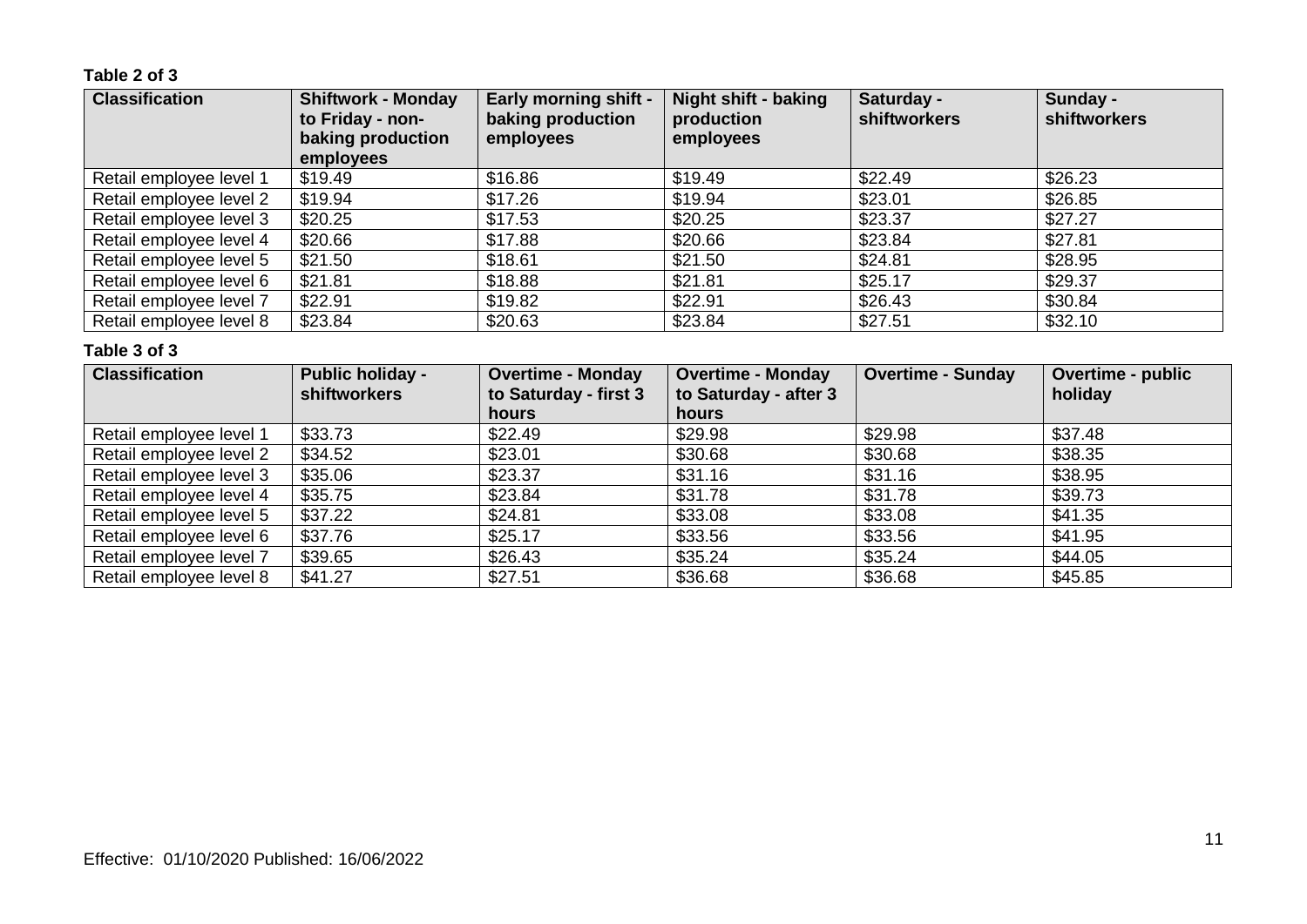### **Junior - Full-time & part-time - 19 years**

### **Table 1 of 3**

| <b>Classification</b>   | Weekly pay rate | Hourly pay rate | Evening -<br><b>Monday to</b><br><b>Friday after 6pm</b> | Saturday - not<br>shiftworkers | Sunday - not<br><b>shiftworkers</b> | <b>Public holiday -</b><br>not shiftworkers |
|-------------------------|-----------------|-----------------|----------------------------------------------------------|--------------------------------|-------------------------------------|---------------------------------------------|
| Retail employee level 1 | \$650.88        | \$17.13         | \$21.41                                                  | \$21.41                        | \$25.70                             | \$38.54                                     |
| Retail employee level 2 | \$666.40        | \$17.54         | \$21.93                                                  | \$21.93                        | \$26.31                             | \$39.47                                     |
| Retail employee level 3 | \$676.80        | \$17.81         | \$22.26                                                  | \$22.26                        | \$26.72                             | \$40.07                                     |
| Retail employee level 4 | \$690.00        | \$18.16         | \$22.70                                                  | \$22.70                        | \$27.24                             | \$40.86                                     |
| Retail employee level 5 | \$718.40        | \$18.91         | \$23.64                                                  | \$23.64                        | \$28.37                             | \$42.55                                     |
| Retail employee level 6 | \$728.80        | \$19.18         | \$23.98                                                  | \$23.98                        | \$28.77                             | \$43.16                                     |
| Retail employee level 7 | \$765.36        | \$20.14         | \$25.18                                                  | \$25.18                        | \$30.21                             | \$45.32                                     |
| Retail employee level 8 | \$796.40        | \$20.96         | \$26.20                                                  | \$26.20                        | \$31.44                             | \$47.16                                     |

| <b>Classification</b>   | <b>Shiftwork - Monday</b><br>to Friday - non-<br>baking production<br>employees | <b>Early morning shift -</b><br>baking production<br>employees | <b>Night shift - baking</b><br>production<br>employees | Saturday -<br><b>shiftworkers</b> | Sunday -<br><b>shiftworkers</b> |
|-------------------------|---------------------------------------------------------------------------------|----------------------------------------------------------------|--------------------------------------------------------|-----------------------------------|---------------------------------|
| Retail employee level 1 | \$22.27                                                                         | \$19.27                                                        | \$22.27                                                | \$25.70                           | \$29.98                         |
| Retail employee level 2 | \$22.80                                                                         | \$19.73                                                        | \$22.80                                                | \$26.31                           | \$30.70                         |
| Retail employee level 3 | \$23.15                                                                         | \$20.04                                                        | \$23.15                                                | \$26.72                           | \$31.17                         |
| Retail employee level 4 | \$23.61                                                                         | \$20.43                                                        | \$23.61                                                | \$27.24                           | \$31.78                         |
| Retail employee level 5 | \$24.58                                                                         | \$21.27                                                        | \$24.58                                                | \$28.37                           | \$33.09                         |
| Retail employee level 6 | \$24.93                                                                         | \$21.58                                                        | \$24.93                                                | \$28.77                           | \$33.57                         |
| Retail employee level 7 | \$26.18                                                                         | \$22.66                                                        | \$26.18                                                | \$30.21                           | \$35.25                         |
| Retail employee level 8 | \$27.25                                                                         | \$23.58                                                        | \$27.25                                                | \$31.44                           | \$36.68                         |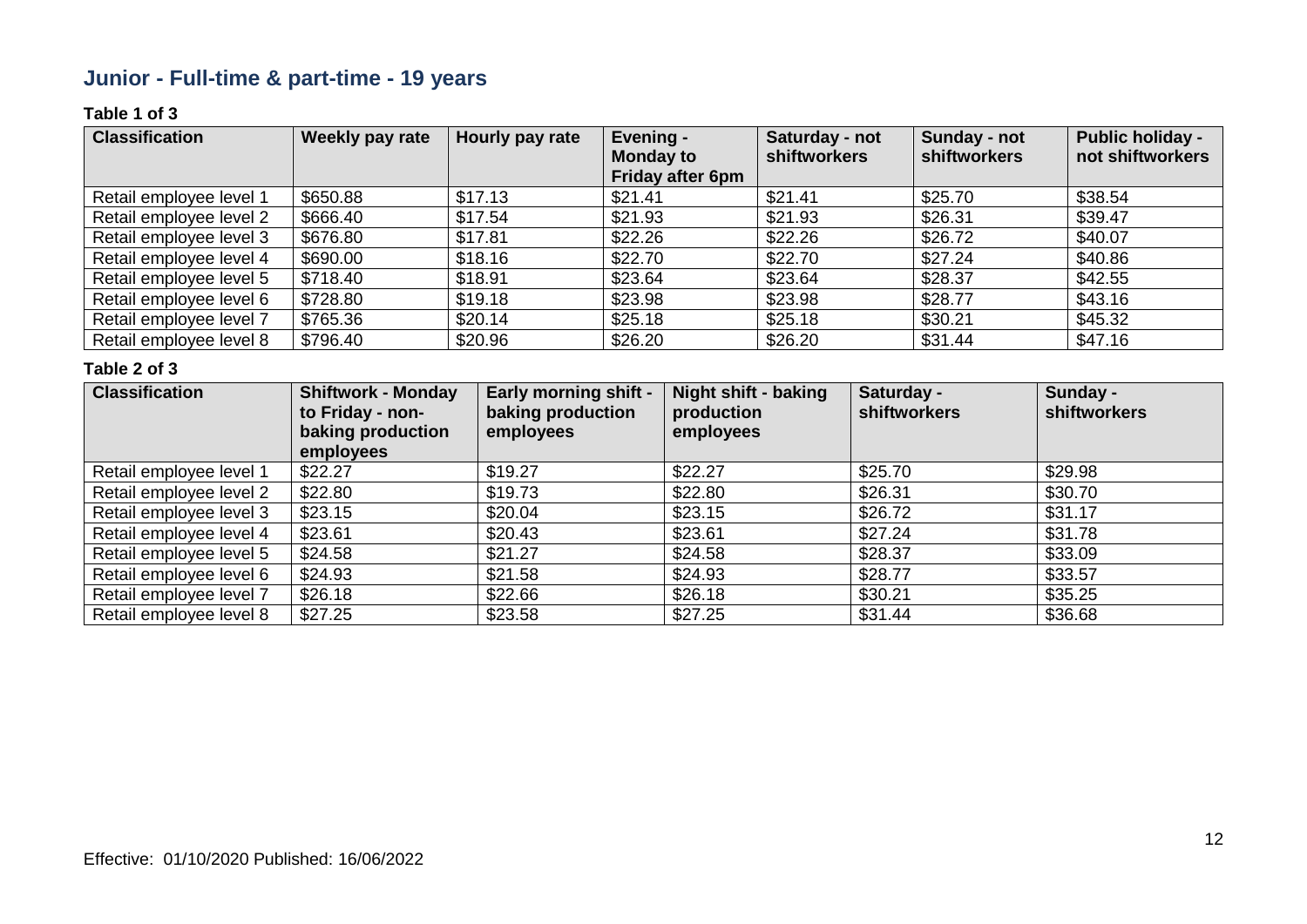| <b>Classification</b>   | <b>Public holiday -</b><br><b>shiftworkers</b> | <b>Overtime - Monday</b><br>to Saturday - first 3 | <b>Overtime - Monday</b><br>to Saturday - after 3 | <b>Overtime - Sunday</b> | Overtime - public<br>holiday |
|-------------------------|------------------------------------------------|---------------------------------------------------|---------------------------------------------------|--------------------------|------------------------------|
|                         |                                                | <b>hours</b>                                      | hours                                             |                          |                              |
| Retail employee level 1 | \$38.54                                        | \$25.70                                           | \$34.26                                           | \$34.26                  | \$42.83                      |
| Retail employee level 2 | \$39.47                                        | \$26.31                                           | \$35.08                                           | \$35.08                  | \$43.85                      |
| Retail employee level 3 | \$40.07                                        | \$26.72                                           | \$35.62                                           | \$35.62                  | \$44.53                      |
| Retail employee level 4 | \$40.86                                        | \$27.24                                           | \$36.32                                           | \$36.32                  | \$45.40                      |
| Retail employee level 5 | \$42.55                                        | \$28.37                                           | \$37.82                                           | \$37.82                  | \$47.28                      |
| Retail employee level 6 | \$43.16                                        | \$28.77                                           | \$38.36                                           | \$38.36                  | \$47.95                      |
| Retail employee level 7 | \$45.32                                        | \$30.21                                           | \$40.28                                           | \$40.28                  | \$50.35                      |
| Retail employee level 8 | \$47.16                                        | \$31.44                                           | \$41.92                                           | \$41.92                  | \$52.40                      |

### **Junior - Full-time & part-time - 20 years, employed by the employer for 6 months or less**

**Table 1 of 3**

| <b>Classification</b>   | <b>Weekly pay rate</b> | Hourly pay rate | Evening -<br><b>Monday to</b><br>Friday after 6pm | Saturday - not<br><b>shiftworkers</b> | Sunday - not<br><b>shiftworkers</b> | <b>Public holiday -</b><br>not shiftworkers |
|-------------------------|------------------------|-----------------|---------------------------------------------------|---------------------------------------|-------------------------------------|---------------------------------------------|
| Retail employee level 1 | \$732.24               | \$19.27         | \$24.09                                           | \$24.09                               | \$28.91                             | \$43.36                                     |
| Retail employee level 2 | \$749.70               | \$19.73         | \$24.66                                           | \$24.66                               | \$29.60                             | \$44.39                                     |
| Retail employee level 3 | \$761.40               | \$20.04         | \$25.05                                           | \$25.05                               | \$30.06                             | \$45.09                                     |
| Retail employee level 4 | \$776.25               | \$20.43         | \$25.54                                           | \$25.54                               | \$30.65                             | \$45.97                                     |
| Retail employee level 5 | \$808.20               | \$21.27         | \$26.59                                           | \$26.59                               | \$31.91                             | \$47.86                                     |
| Retail employee level 6 | \$819.90               | \$21.58         | \$26.98                                           | \$26.98                               | \$32.37                             | \$48.56                                     |
| Retail employee level 7 | \$861.03               | \$22.66         | \$28.33                                           | \$28.33                               | \$33.99                             | \$50.99                                     |
| Retail employee level 8 | \$895.95               | \$23.58         | \$29.48                                           | \$29.48                               | \$35.37                             | \$53.06                                     |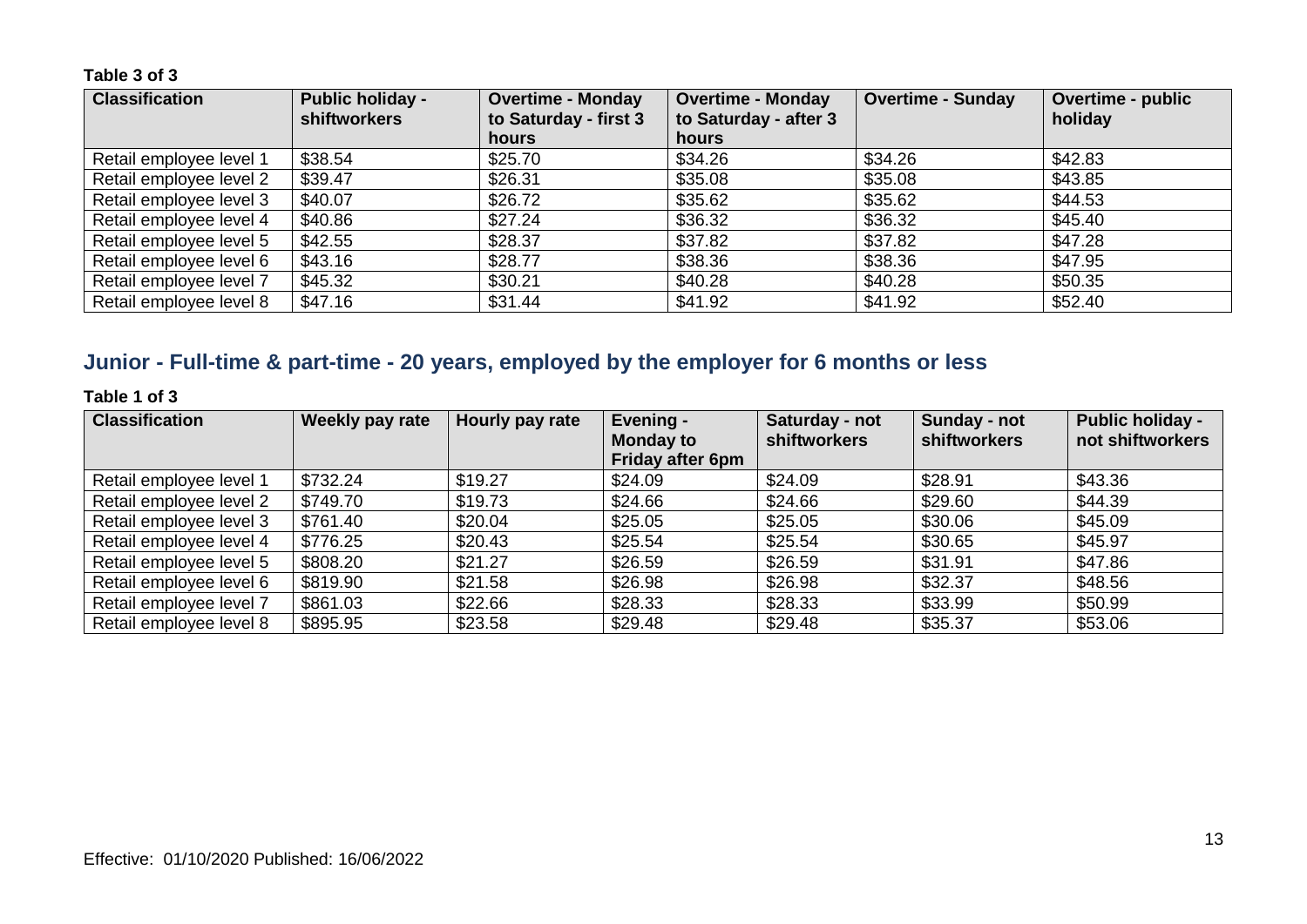### **Table 2 of 3**

| <b>Classification</b>   | <b>Shiftwork - Monday</b><br>to Friday - non-<br>baking production<br>employees | <b>Early morning shift -</b><br>baking production<br>employees | <b>Night shift - baking</b><br>production<br>employees | Saturday -<br><b>shiftworkers</b> | Sunday -<br>shiftworkers |
|-------------------------|---------------------------------------------------------------------------------|----------------------------------------------------------------|--------------------------------------------------------|-----------------------------------|--------------------------|
| Retail employee level 1 | \$25.05                                                                         | \$21.68                                                        | \$25.05                                                | \$28.91                           | \$33.72                  |
| Retail employee level 2 | \$25.65                                                                         | \$22.20                                                        | \$25.65                                                | \$29.60                           | \$34.53                  |
| Retail employee level 3 | \$26.05                                                                         | \$22.55                                                        | \$26.05                                                | \$30.06                           | \$35.07                  |
| Retail employee level 4 | \$26.56                                                                         | \$22.98                                                        | \$26.56                                                | \$30.65                           | \$35.75                  |
| Retail employee level 5 | \$27.65                                                                         | \$23.93                                                        | \$27.65                                                | \$31.91                           | \$37.22                  |
| Retail employee level 6 | \$28.05                                                                         | \$24.28                                                        | \$28.05                                                | \$32.37                           | \$37.77                  |
| Retail employee level 7 | \$29.46                                                                         | \$25.49                                                        | \$29.46                                                | \$33.99                           | \$39.66                  |
| Retail employee level 8 | \$30.65                                                                         | \$26.53                                                        | \$30.65                                                | \$35.37                           | \$41.27                  |

| <b>Classification</b>   | <b>Public holiday -</b><br><b>shiftworkers</b> | <b>Overtime - Monday</b><br>to Saturday - first 3<br><b>hours</b> | <b>Overtime - Monday</b><br>to Saturday - after 3<br>hours | <b>Overtime - Sunday</b> | <b>Overtime - public</b><br>holiday |
|-------------------------|------------------------------------------------|-------------------------------------------------------------------|------------------------------------------------------------|--------------------------|-------------------------------------|
| Retail employee level 1 | \$43.36                                        | \$28.91                                                           | \$38.54                                                    | \$38.54                  | \$48.18                             |
| Retail employee level 2 | \$44.39                                        | \$29.60                                                           | \$39.46                                                    | \$39.46                  | \$49.33                             |
| Retail employee level 3 | \$45.09                                        | \$30.06                                                           | \$40.08                                                    | \$40.08                  | \$50.10                             |
| Retail employee level 4 | \$45.97                                        | \$30.65                                                           | \$40.86                                                    | \$40.86                  | \$51.08                             |
| Retail employee level 5 | \$47.86                                        | \$31.91                                                           | \$42.54                                                    | \$42.54                  | \$53.18                             |
| Retail employee level 6 | \$48.56                                        | \$32.37                                                           | \$43.16                                                    | \$43.16                  | \$53.95                             |
| Retail employee level 7 | \$50.99                                        | \$33.99                                                           | \$45.32                                                    | \$45.32                  | \$56.65                             |
| Retail employee level 8 | \$53.06                                        | \$35.37                                                           | \$47.16                                                    | \$47.16                  | \$58.95                             |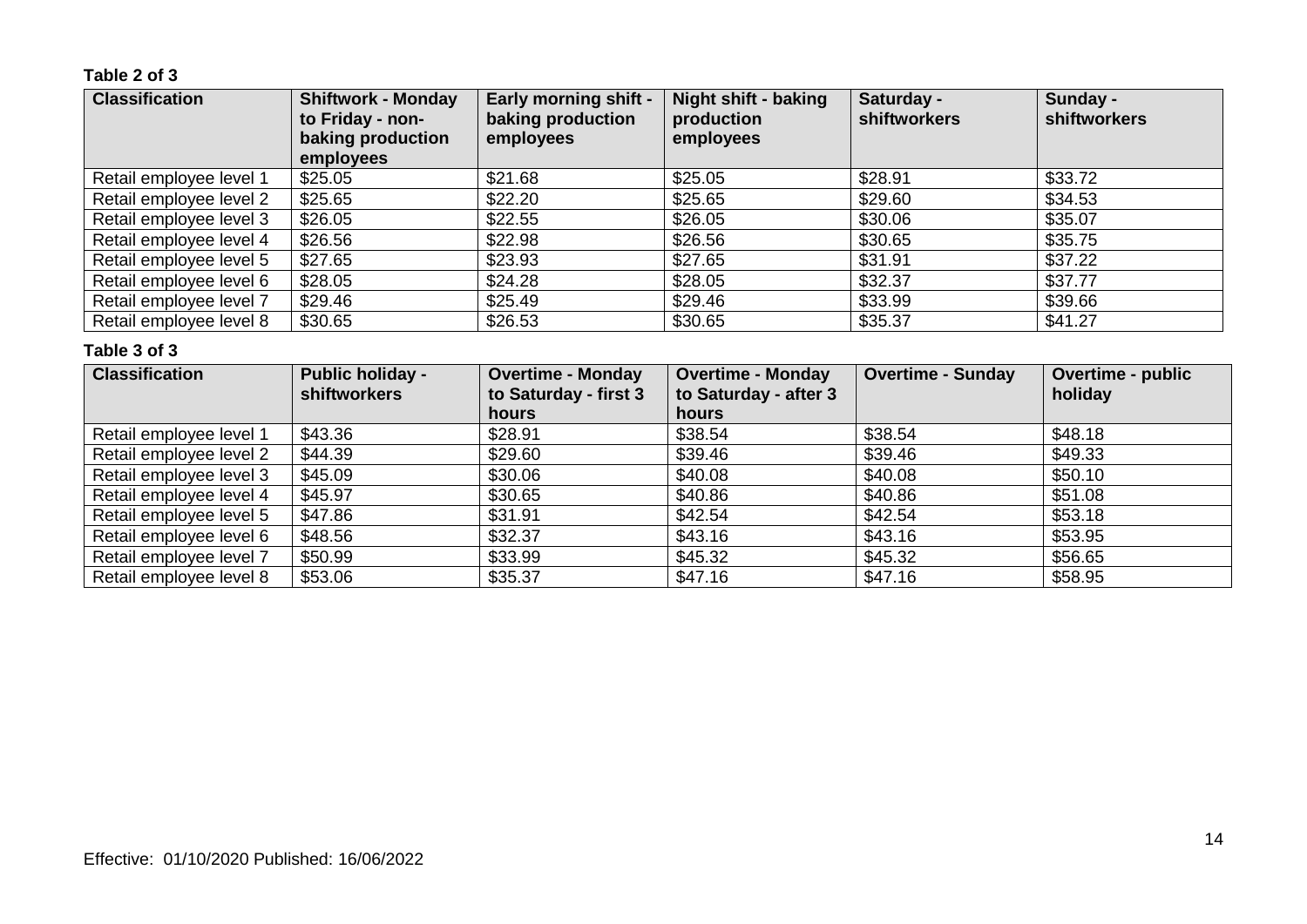### **Junior - Full-time & part-time - 20 years, employed by the employer for more than 6 months**

### **Table 1 of 3**

| <b>Classification</b>   | Weekly pay rate | Hourly pay rate | Evening -<br><b>Monday to</b><br><b>Friday after 6pm</b> | Saturday - not<br>shiftworkers | Sunday - not<br><b>shiftworkers</b> | <b>Public holiday -</b><br>not shiftworkers |
|-------------------------|-----------------|-----------------|----------------------------------------------------------|--------------------------------|-------------------------------------|---------------------------------------------|
| Retail employee level 1 | \$813.60        | \$21.41         | \$26.76                                                  | \$26.76                        | \$32.12                             | \$48.17                                     |
| Retail employee level 2 | \$833.00        | \$21.92         | \$27.40                                                  | \$27.40                        | \$32.88                             | \$49.32                                     |
| Retail employee level 3 | \$846.00        | \$22.26         | \$27.83                                                  | \$27.83                        | \$33.39                             | \$50.09                                     |
| Retail employee level 4 | \$862.50        | \$22.70         | \$28.38                                                  | \$28.38                        | \$34.05                             | \$51.08                                     |
| Retail employee level 5 | \$898.00        | \$23.63         | \$29.54                                                  | \$29.54                        | \$35.45                             | \$53.17                                     |
| Retail employee level 6 | \$911.00        | \$23.97         | \$29.96                                                  | \$29.96                        | \$35.96                             | \$53.93                                     |
| Retail employee level 7 | \$956.70        | \$25.18         | \$31.48                                                  | \$31.48                        | \$37.77                             | \$56.66                                     |
| Retail employee level 8 | \$995.50        | \$26.20         | \$32.75                                                  | \$32.75                        | \$39.30                             | \$58.95                                     |

| <b>Classification</b>   | <b>Shiftwork - Monday</b><br>to Friday - non-<br>baking production<br>employees | <b>Early morning shift -</b><br>baking production<br>employees | Night shift - baking<br>production<br>employees | Saturday -<br>shiftworkers | Sunday -<br><b>shiftworkers</b> |
|-------------------------|---------------------------------------------------------------------------------|----------------------------------------------------------------|-------------------------------------------------|----------------------------|---------------------------------|
| Retail employee level 1 | \$27.83                                                                         | \$24.09                                                        | \$27.83                                         | \$32.12                    | \$37.47                         |
| Retail employee level 2 | \$28.50                                                                         | \$24.66                                                        | \$28.50                                         | \$32.88                    | \$38.36                         |
| Retail employee level 3 | \$28.94                                                                         | \$25.04                                                        | \$28.94                                         | \$33.39                    | \$38.96                         |
| Retail employee level 4 | \$29.51                                                                         | \$25.54                                                        | \$29.51                                         | \$34.05                    | \$39.73                         |
| Retail employee level 5 | \$30.72                                                                         | \$26.58                                                        | \$30.72                                         | \$35.45                    | \$41.35                         |
| Retail employee level 6 | \$31.16                                                                         | \$26.97                                                        | \$31.16                                         | \$35.96                    | \$41.95                         |
| Retail employee level 7 | \$32.73                                                                         | \$28.33                                                        | \$32.73                                         | \$37.77                    | \$44.07                         |
| Retail employee level 8 | \$34.06                                                                         | \$29.48                                                        | \$34.06                                         | \$39.30                    | \$45.85                         |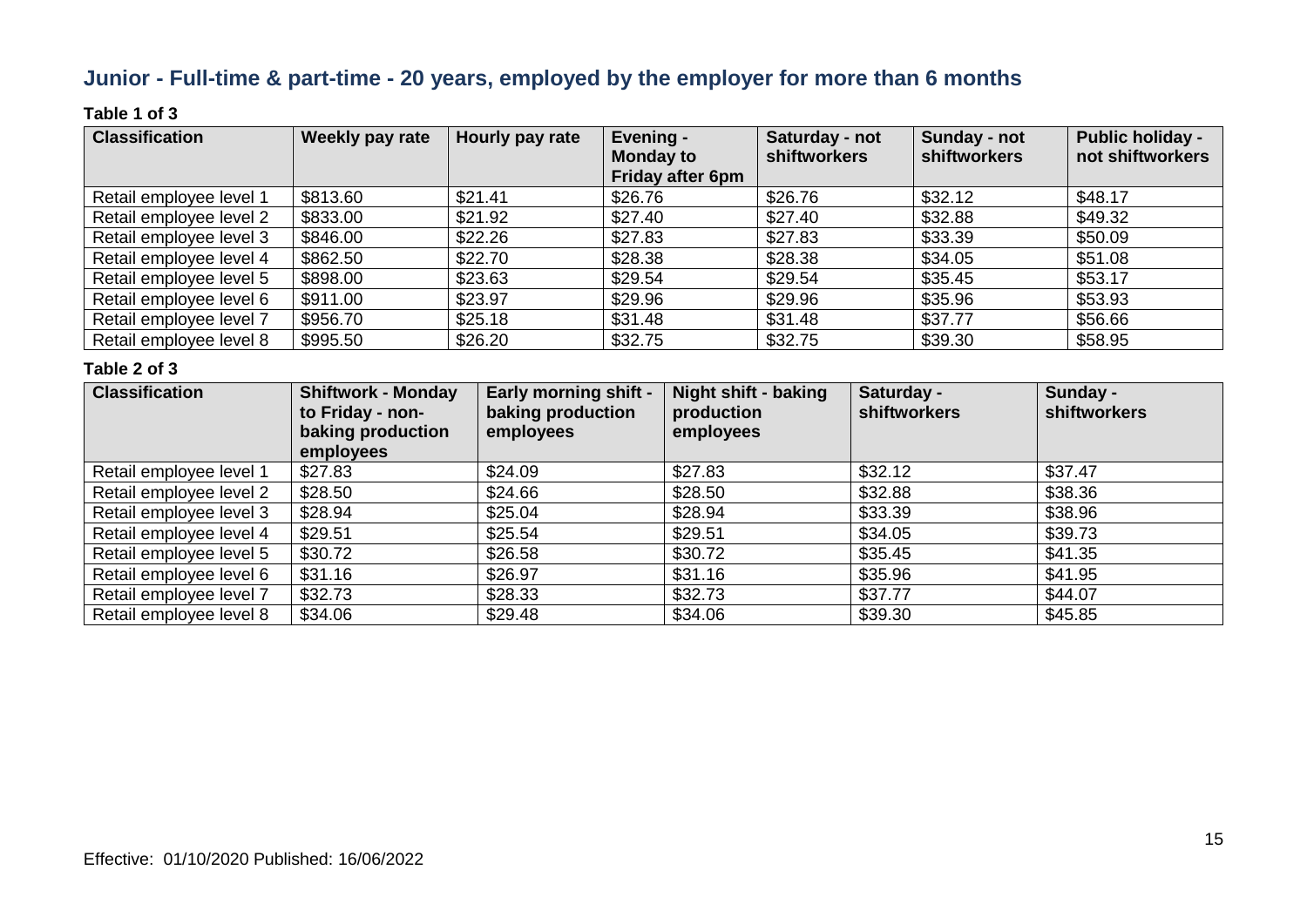| <b>Classification</b>   | <b>Public holiday -</b><br><b>shiftworkers</b> | <b>Overtime - Monday</b><br>to Saturday - first 3 | <b>Overtime - Monday</b><br>to Saturday - after 3 | <b>Overtime - Sunday</b> | Overtime - public<br>holiday |
|-------------------------|------------------------------------------------|---------------------------------------------------|---------------------------------------------------|--------------------------|------------------------------|
|                         |                                                | <b>hours</b>                                      | hours                                             |                          |                              |
| Retail employee level 1 | \$48.17                                        | \$32.12                                           | \$42.82                                           | \$42.82                  | \$53.53                      |
| Retail employee level 2 | \$49.32                                        | \$32.88                                           | \$43.84                                           | \$43.84                  | \$54.80                      |
| Retail employee level 3 | \$50.09                                        | \$33.39                                           | \$44.52                                           | \$44.52                  | \$55.65                      |
| Retail employee level 4 | \$51.08                                        | \$34.05                                           | \$45.40                                           | \$45.40                  | \$56.75                      |
| Retail employee level 5 | \$53.17                                        | \$35.45                                           | \$47.26                                           | \$47.26                  | \$59.08                      |
| Retail employee level 6 | \$53.93                                        | \$35.96                                           | \$47.94                                           | \$47.94                  | \$59.93                      |
| Retail employee level 7 | \$56.66                                        | \$37.77                                           | \$50.36                                           | \$50.36                  | \$62.95                      |
| Retail employee level 8 | \$58.95                                        | \$39.30                                           | \$52.40                                           | \$52.40                  | \$65.50                      |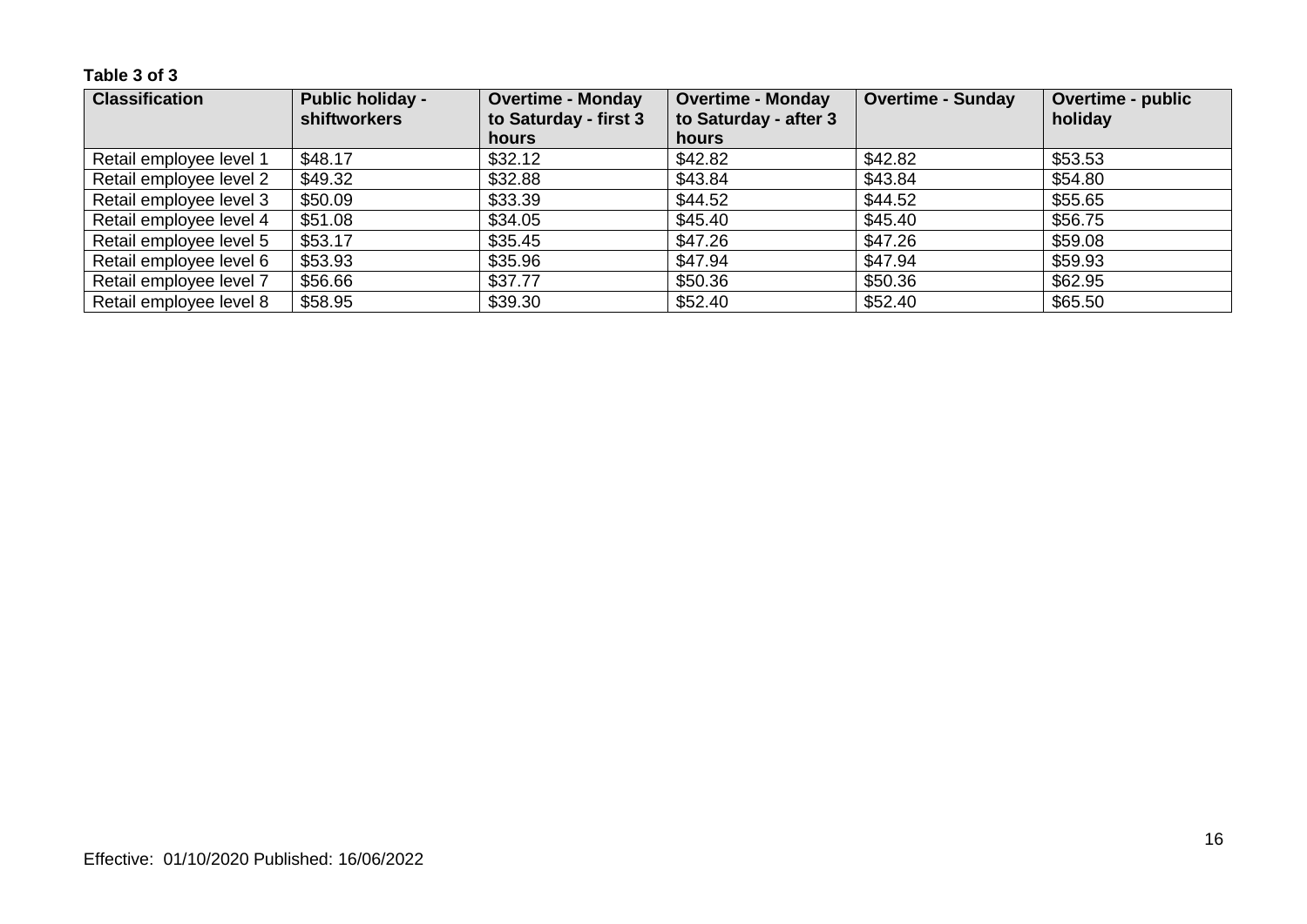### **Junior - Casual - 15 years and under**

### **Table 1 of 3**

| <b>Classification</b>   | Hourly pay rate | <b>Evening - Monday to</b> | Saturday - not | Sunday - not | <b>Public holiday - not</b> |
|-------------------------|-----------------|----------------------------|----------------|--------------|-----------------------------|
|                         |                 | <b>Friday after 6pm</b>    | shiftworkers   | shiftworkers | shiftworkers                |
| Retail employee level 1 | \$12.04         | \$13.96                    | \$14.45        | \$16.85      | \$24.08                     |
| Retail employee level 2 | \$12.33         | \$14.30                    | \$14.79        | \$17.26      | \$24.65                     |
| Retail employee level 3 | \$12.53         | \$14.53                    | \$15.03        | \$17.54      | \$25.05                     |
| Retail employee level 4 | \$12.76         | \$14.80                    | \$15.32        | \$17.87      | \$25.53                     |
| Retail employee level 5 | \$13.29         | \$15.41                    | \$15.95        | \$18.60      | \$26.58                     |
| Retail employee level 6 | \$13.49         | \$15.65                    | \$16.19        | \$18.88      | \$26.98                     |
| Retail employee level 7 | \$14.16         | \$16.43                    | \$17.00        | \$19.83      | \$28.33                     |
| Retail employee level 8 | \$14.74         | \$17.10                    | \$17.69        | \$20.63      | \$29.48                     |

| <b>Classification</b>   | <b>Shiftwork - Monday</b><br>to Friday - non-<br>baking production<br>employees | <b>Early morning shift -</b><br>baking production<br>employees | <b>Night shift - baking</b><br>production<br>employees | Saturday -<br>shiftworkers | Sunday -<br><b>shiftworkers</b> |
|-------------------------|---------------------------------------------------------------------------------|----------------------------------------------------------------|--------------------------------------------------------|----------------------------|---------------------------------|
| Retail employee level 1 | \$14.93                                                                         | \$13.24                                                        | \$14.93                                                | \$16.85                    | \$19.26                         |
| Retail employee level 2 | \$15.28                                                                         | \$13.56                                                        | \$15.28                                                | \$17.26                    | \$19.72                         |
| Retail employee level 3 | \$15.53                                                                         | \$13.78                                                        | \$15.53                                                | \$17.54                    | \$20.04                         |
| Retail employee level 4 | \$15.83                                                                         | \$14.04                                                        | \$15.83                                                | \$17.87                    | \$20.42                         |
| Retail employee level 5 | \$16.48                                                                         | \$14.62                                                        | \$16.48                                                | \$18.60                    | \$21.26                         |
| Retail employee level 6 | \$16.72                                                                         | \$14.84                                                        | \$16.72                                                | \$18.88                    | \$21.58                         |
| Retail employee level 7 | \$17.56                                                                         | \$15.58                                                        | \$17.56                                                | \$19.83                    | \$22.66                         |
| Retail employee level 8 | \$18.27                                                                         | \$16.21                                                        | \$18.27                                                | \$20.63                    | \$23.58                         |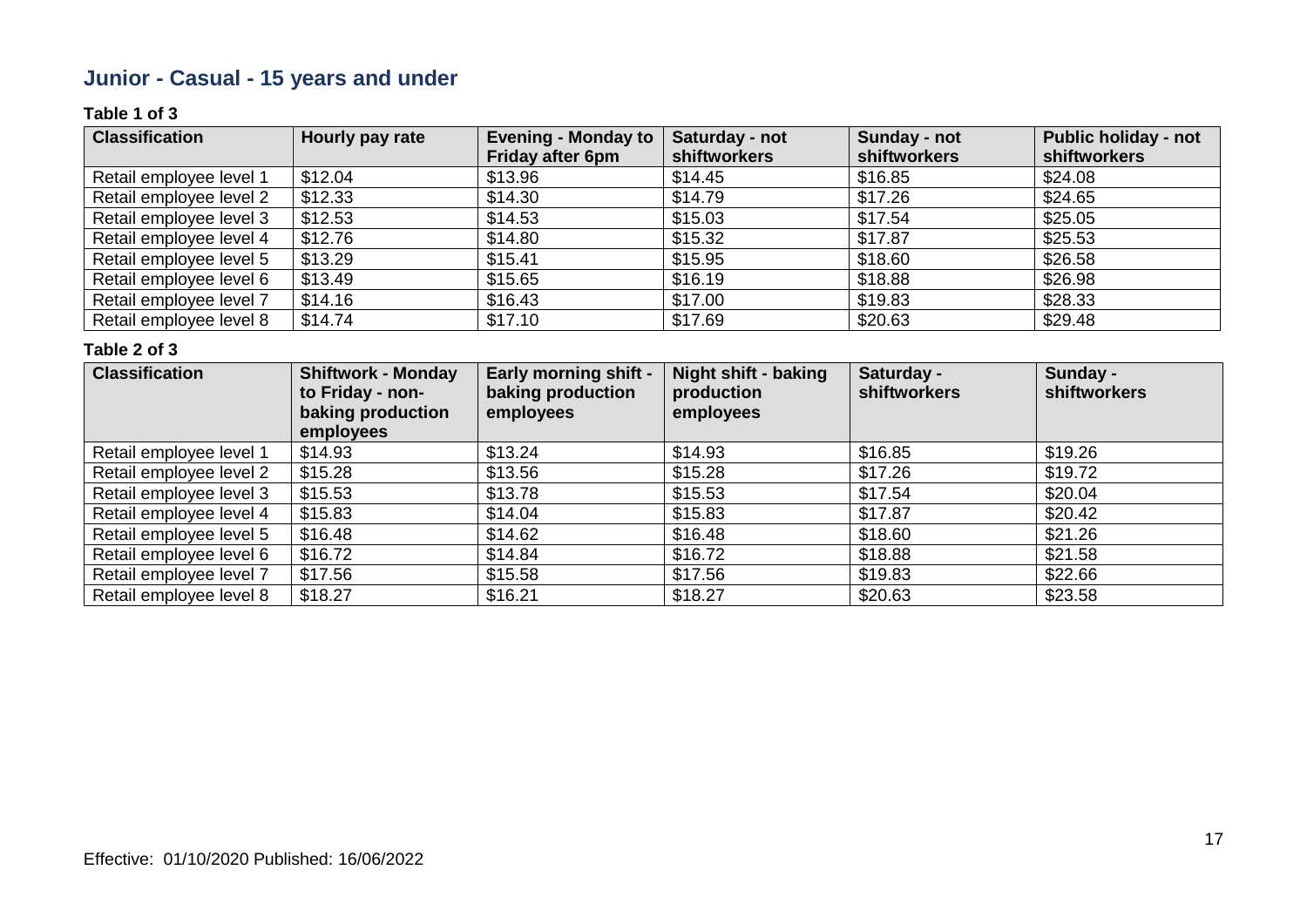| <b>Classification</b>   | <b>Public holiday -</b><br><b>shiftworkers</b> | <b>Overtime - Monday</b><br>to Saturday - first 3 | <b>Overtime - Monday</b><br>to Saturday - after 3 | <b>Overtime - Sunday</b> | <b>Overtime - public</b><br>holiday |
|-------------------------|------------------------------------------------|---------------------------------------------------|---------------------------------------------------|--------------------------|-------------------------------------|
|                         |                                                | <b>hours</b>                                      | <b>hours</b>                                      |                          |                                     |
| Retail employee level 1 | \$24.08                                        | \$16.85                                           | \$21.67                                           | \$21.67                  | \$26.48                             |
| Retail employee level 2 | \$24.65                                        | \$17.26                                           | \$22.19                                           | \$22.19                  | \$27.12                             |
| Retail employee level 3 | \$25.05                                        | \$17.54                                           | \$22.55                                           | \$22.55                  | \$27.56                             |
| Retail employee level 4 | \$25.53                                        | \$17.87                                           | \$22.97                                           | \$22.97                  | \$28.08                             |
| Retail employee level 5 | \$26.58                                        | \$18.60                                           | \$23.92                                           | \$23.92                  | \$29.23                             |
| Retail employee level 6 | \$26.98                                        | \$18.88                                           | \$24.28                                           | \$24.28                  | \$29.67                             |
| Retail employee level 7 | \$28.33                                        | \$19.83                                           | \$25.49                                           | \$25.49                  | \$31.16                             |
| Retail employee level 8 | \$29.48                                        | \$20.63                                           | \$26.53                                           | \$26.53                  | \$32.42                             |

### **Junior - Casual - 16 years**

### **Table 1 of 3**

| <b>Classification</b>   | Hourly pay rate | <b>Evening - Monday to</b> | Saturday - not | Sunday - not | <b>Public holiday - not</b> |
|-------------------------|-----------------|----------------------------|----------------|--------------|-----------------------------|
|                         |                 | <b>Friday after 6pm</b>    | shiftworkers   | shiftworkers | shiftworkers                |
| Retail employee level 1 | \$13.39         | \$15.53                    | \$16.07        | \$18.74      | \$26.78                     |
| Retail employee level 2 | \$13.70         | \$15.89                    | \$16.44        | \$19.18      | \$27.40                     |
| Retail employee level 3 | \$13.91         | \$16.14                    | \$16.70        | \$19.48      | \$27.83                     |
| Retail employee level 4 | \$14.19         | \$16.46                    | \$17.03        | \$19.86      | \$28.38                     |
| Retail employee level 5 | \$14.78         | \$17.14                    | \$17.73        | \$20.69      | \$29.55                     |
| Retail employee level 6 | \$14.99         | \$17.39                    | \$17.99        | \$20.98      | \$29.98                     |
| Retail employee level 7 | \$15.74         | \$18.26                    | \$18.89        | \$22.03      | \$31.48                     |
| Retail employee level 8 | \$16.38         | \$19.00                    | \$19.65        | \$22.93      | \$32.75                     |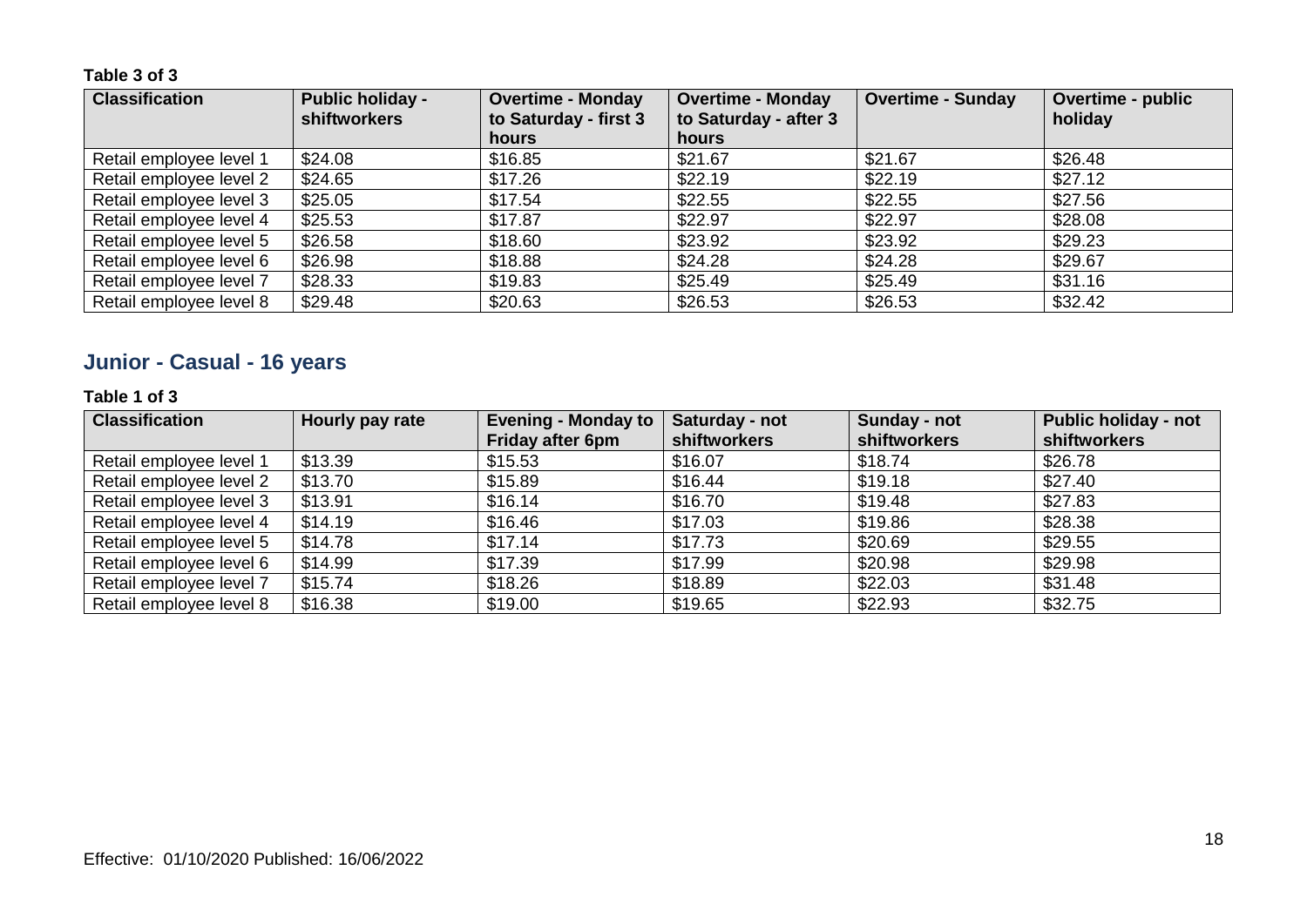### **Table 2 of 3**

| <b>Classification</b>   | <b>Shiftwork - Monday</b><br>to Friday - non-<br>baking production<br>employees | <b>Early morning shift -</b><br>baking production<br>employees | <b>Night shift - baking</b><br>production<br>employees | Saturday -<br>shiftworkers | Sunday -<br>shiftworkers |
|-------------------------|---------------------------------------------------------------------------------|----------------------------------------------------------------|--------------------------------------------------------|----------------------------|--------------------------|
| Retail employee level 1 | \$16.60                                                                         | \$14.73                                                        | \$16.60                                                | \$18.74                    | \$21.42                  |
| Retail employee level 2 | \$16.99                                                                         | \$15.07                                                        | \$16.99                                                | \$19.18                    | \$21.92                  |
| Retail employee level 3 | \$17.25                                                                         | \$15.30                                                        | \$17.25                                                | \$19.48                    | \$22.26                  |
| Retail employee level 4 | \$17.59                                                                         | \$15.61                                                        | \$17.59                                                | \$19.86                    | \$22.70                  |
| Retail employee level 5 | \$18.32                                                                         | \$16.25                                                        | \$18.32                                                | \$20.69                    | \$23.64                  |
| Retail employee level 6 | \$18.58                                                                         | \$16.49                                                        | \$18.58                                                | \$20.98                    | \$23.98                  |
| Retail employee level 7 | \$19.51                                                                         | \$17.31                                                        | \$19.51                                                | \$22.03                    | \$25.18                  |
| Retail employee level 8 | \$20.31                                                                         | \$18.01                                                        | \$20.31                                                | \$22.93                    | \$26.20                  |

| <b>Classification</b>   | <b>Public holiday -</b><br><b>shiftworkers</b> | <b>Overtime - Monday</b><br>to Saturday - first 3<br>hours | <b>Overtime - Monday</b><br>to Saturday - after 3<br>hours | <b>Overtime - Sunday</b> | <b>Overtime - public</b><br>holiday |
|-------------------------|------------------------------------------------|------------------------------------------------------------|------------------------------------------------------------|--------------------------|-------------------------------------|
| Retail employee level 1 | \$26.78                                        | \$18.74                                                    | \$24.10                                                    | \$24.10                  | \$29.45                             |
| Retail employee level 2 | \$27.40                                        | \$19.18                                                    | \$24.66                                                    | \$24.66                  | \$30.14                             |
| Retail employee level 3 | \$27.83                                        | \$19.48                                                    | \$25.04                                                    | \$25.04                  | \$30.61                             |
| Retail employee level 4 | \$28.38                                        | \$19.86                                                    | \$25.54                                                    | \$25.54                  | \$31.21                             |
| Retail employee level 5 | \$29.55                                        | \$20.69                                                    | \$26.60                                                    | \$26.60                  | \$32.51                             |
| Retail employee level 6 | \$29.98                                        | \$20.98                                                    | \$26.98                                                    | \$26.98                  | \$32.97                             |
| Retail employee level 7 | \$31.48                                        | \$22.03                                                    | \$28.33                                                    | \$28.33                  | \$34.62                             |
| Retail employee level 8 | \$32.75                                        | \$22.93                                                    | \$29.48                                                    | \$29.48                  | \$36.03                             |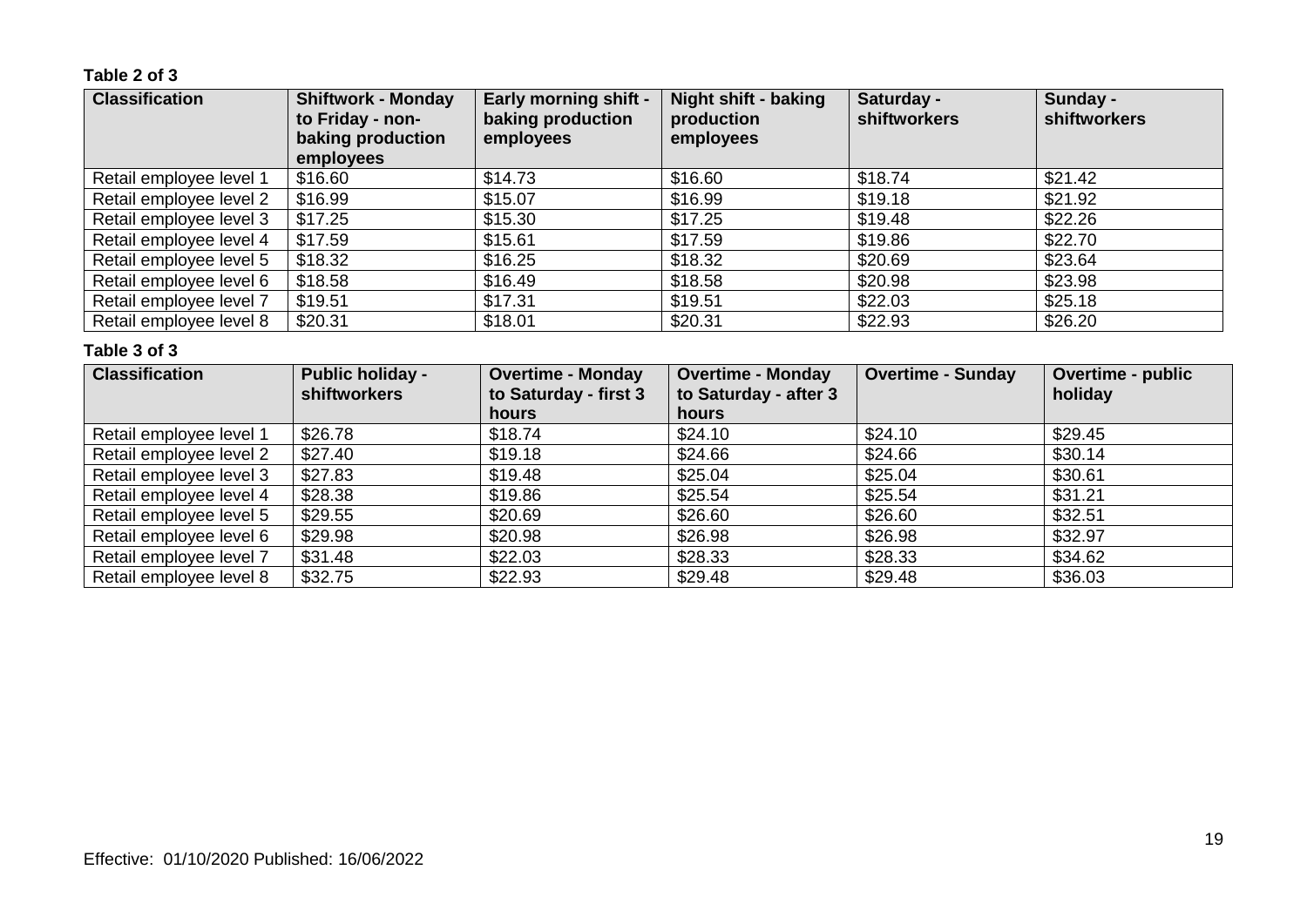### **Junior - Casual - 17 years**

### **Table 1 of 3**

| <b>Classification</b>   | Hourly pay rate | <b>Evening - Monday to</b> | Saturday - not      | Sunday - not | <b>Public holiday - not</b> |
|-------------------------|-----------------|----------------------------|---------------------|--------------|-----------------------------|
|                         |                 | <b>Friday after 6pm</b>    | <b>shiftworkers</b> | shiftworkers | shiftworkers                |
| Retail employee level 1 | \$16.06         | \$18.63                    | \$19.28             | \$22.49      | \$32.13                     |
| Retail employee level 2 | \$16.44         | \$19.07                    | \$19.73             | \$23.01      | \$32.88                     |
| Retail employee level 3 | \$16.70         | \$19.37                    | \$20.04             | \$23.38      | \$33.40                     |
| Retail employee level 4 | \$17.03         | \$19.75                    | \$20.43             | \$23.84      | \$34.05                     |
| Retail employee level 5 | \$17.73         | \$20.56                    | \$21.27             | \$24.82      | \$35.45                     |
| Retail employee level 6 | \$17.98         | \$20.85                    | \$21.57             | \$25.17      | \$35.95                     |
| Retail employee level 7 | \$18.89         | \$21.91                    | \$22.67             | \$26.44      | \$37.78                     |
| Retail employee level 8 | \$19.65         | \$22.79                    | \$23.58             | \$27.51      | \$39.30                     |

| <b>Classification</b>   | <b>Shiftwork - Monday</b><br>to Friday - non-<br>baking production<br>employees | <b>Early morning shift -</b><br>baking production<br>employees | <b>Night shift - baking</b><br>production<br>employees | Saturday -<br>shiftworkers | Sunday -<br>shiftworkers |
|-------------------------|---------------------------------------------------------------------------------|----------------------------------------------------------------|--------------------------------------------------------|----------------------------|--------------------------|
| Retail employee level 1 | \$19.92                                                                         | \$17.67                                                        | \$19.92                                                | \$22.49                    | \$25.70                  |
| Retail employee level 2 | \$20.38                                                                         | \$18.08                                                        | \$20.38                                                | \$23.01                    | \$26.30                  |
| Retail employee level 3 | \$20.71                                                                         | \$18.37                                                        | \$20.71                                                | \$23.38                    | \$26.72                  |
| Retail employee level 4 | \$21.11                                                                         | \$18.73                                                        | \$21.11                                                | \$23.84                    | \$27.24                  |
| Retail employee level 5 | \$21.98                                                                         | \$19.50                                                        | \$21.98                                                | \$24.82                    | \$28.36                  |
| Retail employee level 6 | \$22.29                                                                         | \$19.77                                                        | \$22.29                                                | \$25.17                    | \$28.76                  |
| Retail employee level 7 | \$23.42                                                                         | \$20.78                                                        | \$23.42                                                | \$26.44                    | \$30.22                  |
| Retail employee level 8 | \$24.37                                                                         | \$21.62                                                        | \$24.37                                                | \$27.51                    | \$31.44                  |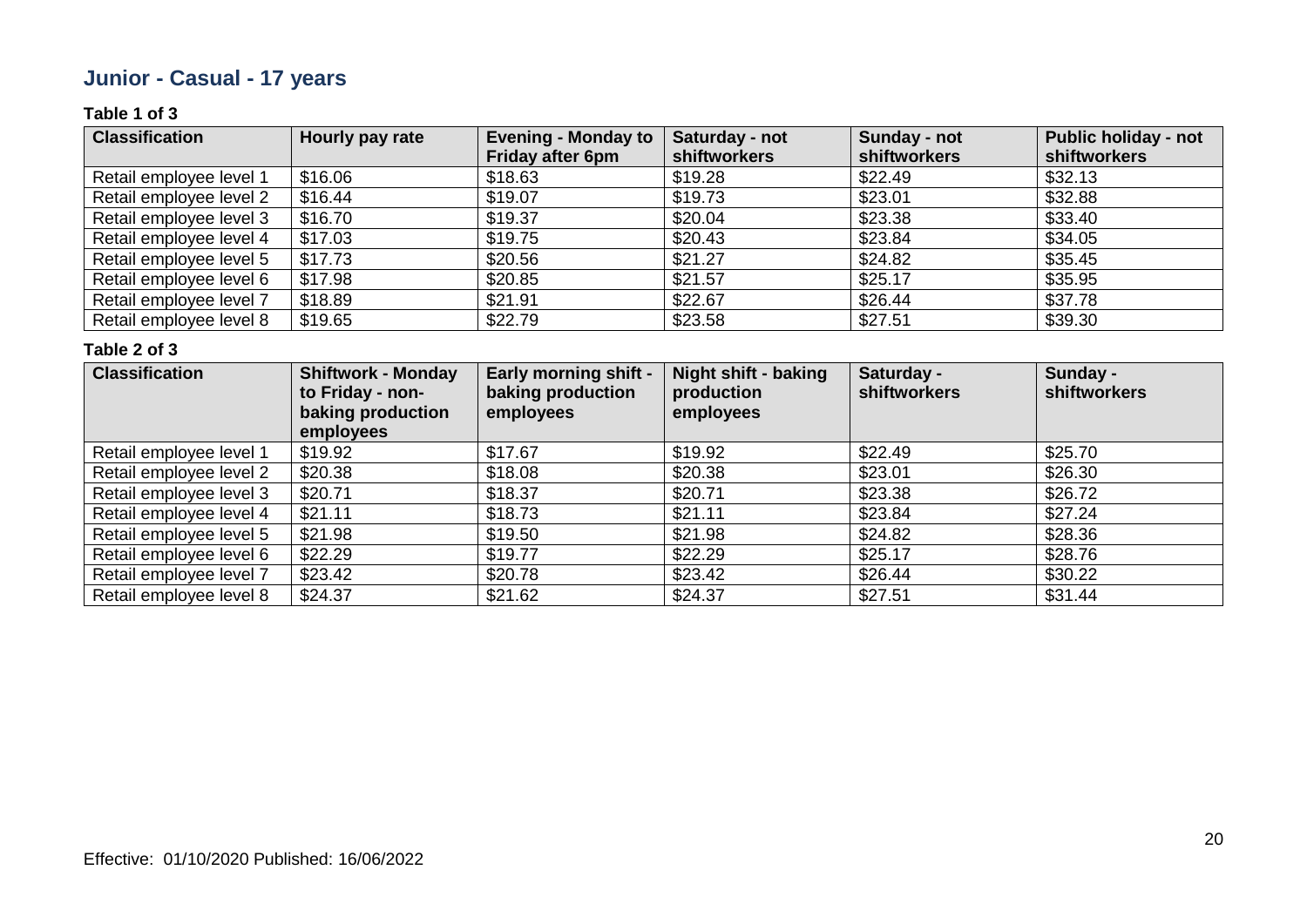| <b>Classification</b>   | <b>Public holiday -</b><br><b>shiftworkers</b> | <b>Overtime - Monday</b><br>to Saturday - first 3 | <b>Overtime - Monday</b><br>to Saturday - after 3 | <b>Overtime - Sunday</b> | <b>Overtime - public</b><br>holiday |
|-------------------------|------------------------------------------------|---------------------------------------------------|---------------------------------------------------|--------------------------|-------------------------------------|
|                         |                                                | <b>hours</b>                                      | <b>hours</b>                                      |                          |                                     |
| Retail employee level 1 | \$32.13                                        | \$22.49                                           | \$28.91                                           | \$28.91                  | \$35.34                             |
| Retail employee level 2 | \$32.88                                        | \$23.01                                           | \$29.59                                           | \$29.59                  | \$36.16                             |
| Retail employee level 3 | \$33.40                                        | \$23.38                                           | \$30.06                                           | \$30.06                  | \$36.74                             |
| Retail employee level 4 | \$34.05                                        | \$23.84                                           | \$30.65                                           | \$30.65                  | \$37.46                             |
| Retail employee level 5 | \$35.45                                        | \$24.82                                           | \$31.91                                           | \$31.91                  | \$39.00                             |
| Retail employee level 6 | \$35.95                                        | \$25.17                                           | \$32.36                                           | \$32.36                  | \$39.55                             |
| Retail employee level 7 | \$37.78                                        | \$26.44                                           | \$34.00                                           | \$34.00                  | \$41.55                             |
| Retail employee level 8 | \$39.30                                        | \$27.51                                           | \$35.37                                           | \$35.37                  | \$43.23                             |

### **Junior - Casual - 18 years**

### **Table 1 of 3**

| <b>Classification</b>   | Hourly pay rate | <b>Evening - Monday to</b> | Saturday - not | Sunday - not | <b>Public holiday - not</b> |
|-------------------------|-----------------|----------------------------|----------------|--------------|-----------------------------|
|                         |                 | <b>Friday after 6pm</b>    | shiftworkers   | shiftworkers | shiftworkers                |
| Retail employee level 1 | \$18.74         | \$21.74                    | \$22.49        | \$26.23      | \$37.48                     |
| Retail employee level 2 | \$19.18         | \$22.24                    | \$23.01        | \$26.85      | \$38.35                     |
| Retail employee level 3 | \$19.48         | \$22.59                    | \$23.37        | \$27.27      | \$38.95                     |
| Retail employee level 4 | \$19.86         | \$23.04                    | \$23.84        | \$27.81      | \$39.73                     |
| Retail employee level 5 | \$20.68         | \$23.98                    | \$24.81        | \$28.95      | \$41.35                     |
| Retail employee level 6 | \$20.98         | \$24.33                    | \$25.17        | \$29.37      | \$41.95                     |
| Retail employee level 7 | \$22.03         | \$25.55                    | \$26.43        | \$30.84      | \$44.05                     |
| Retail employee level 8 | \$22.93         | \$26.59                    | \$27.51        | \$32.10      | \$45.85                     |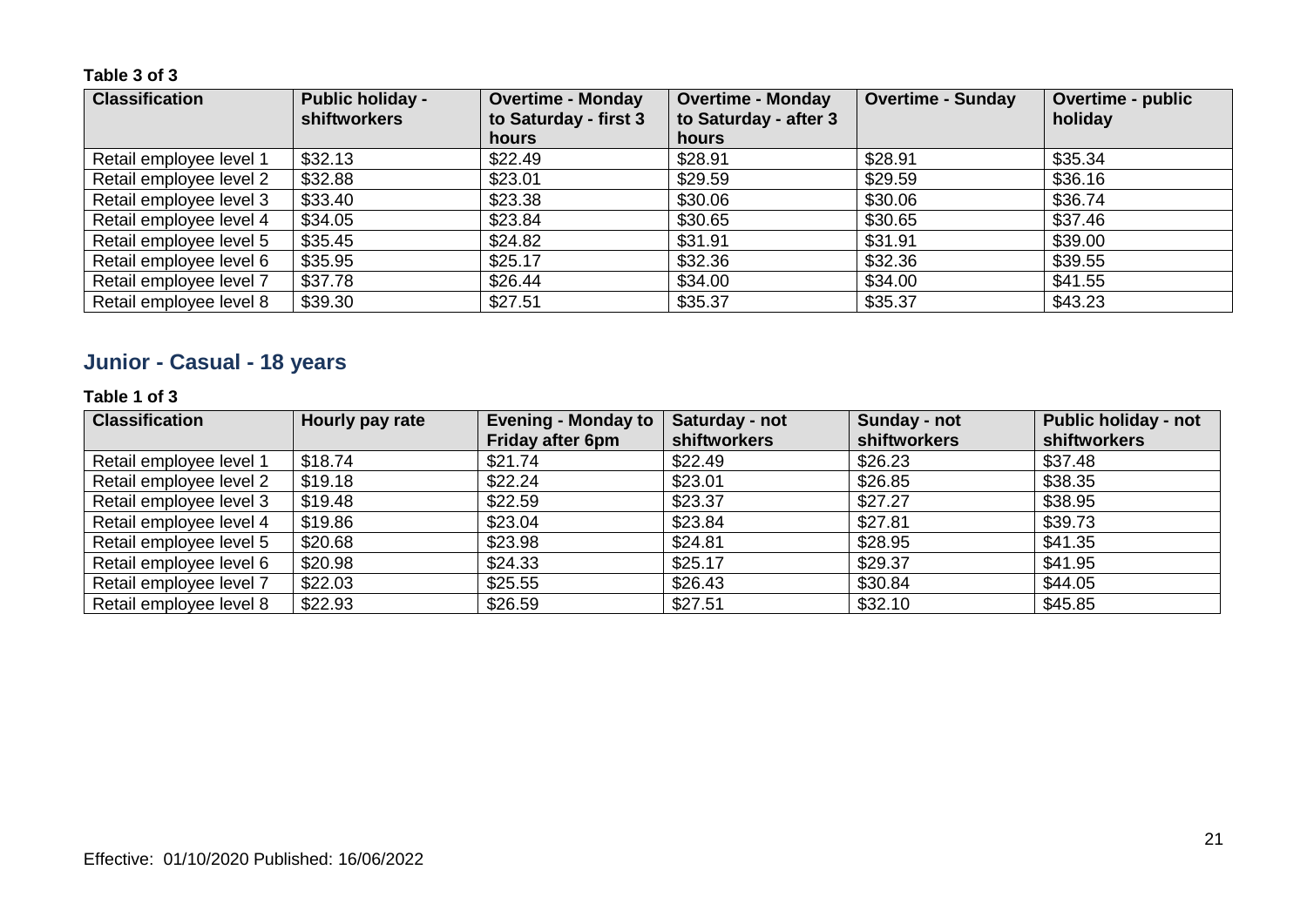### **Table 2 of 3**

| <b>Classification</b>   | <b>Shiftwork - Monday</b><br>to Friday - non-<br>baking production<br>employees | <b>Early morning shift -</b><br>baking production<br>employees | <b>Night shift - baking</b><br>production<br>employees | Saturday -<br><b>shiftworkers</b> | Sunday -<br>shiftworkers |
|-------------------------|---------------------------------------------------------------------------------|----------------------------------------------------------------|--------------------------------------------------------|-----------------------------------|--------------------------|
| Retail employee level 1 | \$23.23                                                                         | \$20.61                                                        | \$23.23                                                | \$26.23                           | \$29.98                  |
| Retail employee level 2 | \$23.78                                                                         | \$21.09                                                        | \$23.78                                                | \$26.85                           | \$30.68                  |
| Retail employee level 3 | \$24.15                                                                         | \$21.42                                                        | \$24.15                                                | \$27.27                           | \$31.16                  |
| Retail employee level 4 | \$24.63                                                                         | \$21.85                                                        | \$24.63                                                | \$27.81                           | \$31.78                  |
| Retail employee level 5 | \$25.64                                                                         | \$22.74                                                        | \$25.64                                                | \$28.95                           | \$33.08                  |
| Retail employee level 6 | \$26.01                                                                         | \$23.07                                                        | \$26.01                                                | \$29.37                           | \$33.56                  |
| Retail employee level 7 | \$27.31                                                                         | \$24.23                                                        | \$27.31                                                | \$30.84                           | \$35.24                  |
| Retail employee level 8 | \$28.43                                                                         | \$25.22                                                        | \$28.43                                                | \$32.10                           | \$36.68                  |

| <b>Classification</b>   | <b>Public holiday -</b><br><b>shiftworkers</b> | <b>Overtime - Monday</b><br>to Saturday - first 3<br>hours | <b>Overtime - Monday</b><br>to Saturday - after 3<br>hours | <b>Overtime - Sunday</b> | <b>Overtime - public</b><br>holiday |
|-------------------------|------------------------------------------------|------------------------------------------------------------|------------------------------------------------------------|--------------------------|-------------------------------------|
| Retail employee level 1 | \$37.48                                        | \$26.23                                                    | \$33.73                                                    | \$33.73                  | \$41.22                             |
| Retail employee level 2 | \$38.35                                        | \$26.85                                                    | \$34.52                                                    | \$34.52                  | \$42.19                             |
| Retail employee level 3 | \$38.95                                        | \$27.27                                                    | \$35.06                                                    | \$35.06                  | \$42.85                             |
| Retail employee level 4 | \$39.73                                        | \$27.81                                                    | \$35.75                                                    | \$35.75                  | \$43.70                             |
| Retail employee level 5 | \$41.35                                        | \$28.95                                                    | \$37.22                                                    | \$37.22                  | \$45.49                             |
| Retail employee level 6 | \$41.95                                        | \$29.37                                                    | \$37.76                                                    | \$37.76                  | \$46.15                             |
| Retail employee level 7 | \$44.05                                        | \$30.84                                                    | \$39.65                                                    | \$39.65                  | \$48.46                             |
| Retail employee level 8 | \$45.85                                        | \$32.10                                                    | \$41.27                                                    | \$41.27                  | \$50.44                             |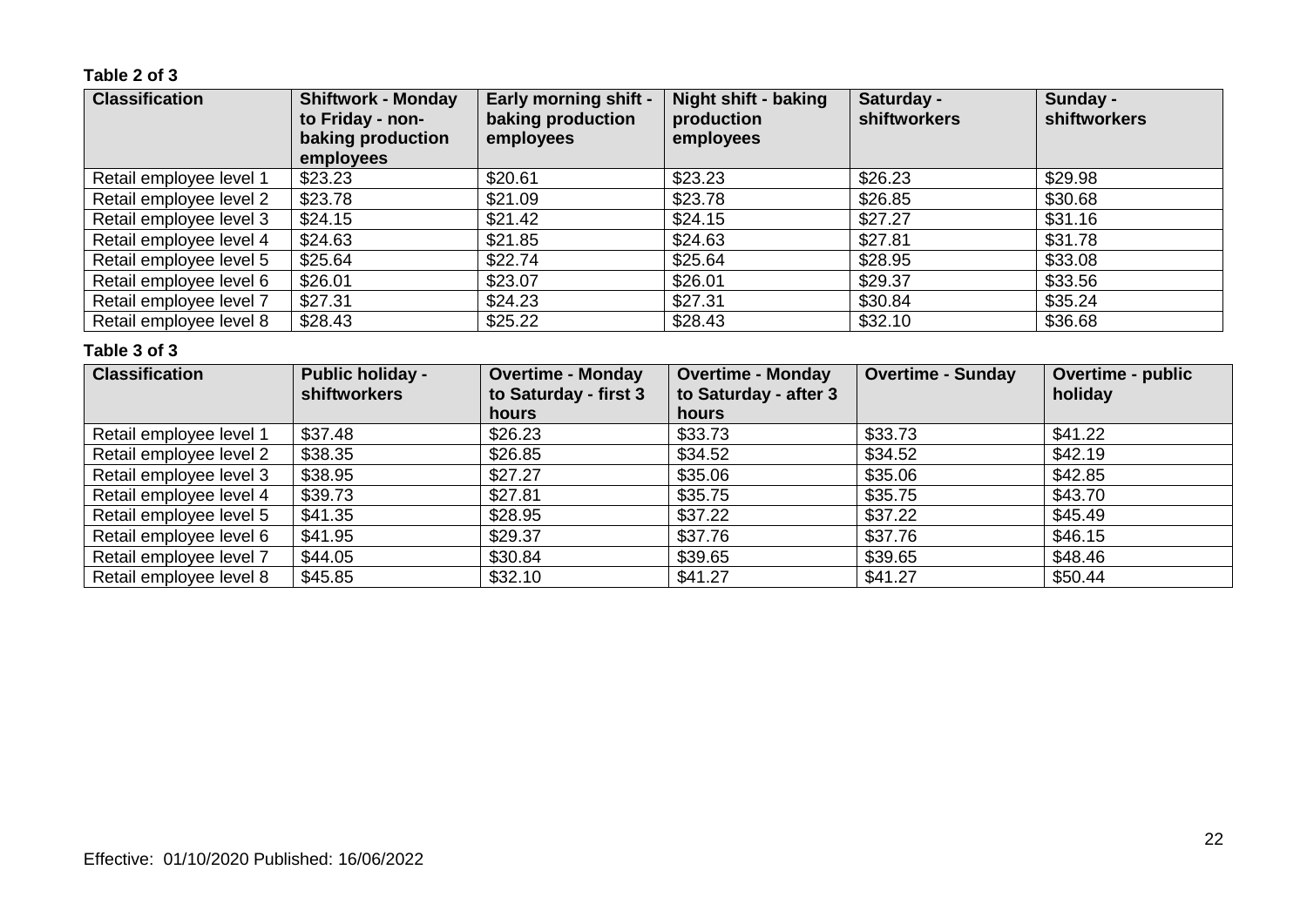### **Junior - Casual - 19 years**

### **Table 1 of 3**

| <b>Classification</b>   | Hourly pay rate | <b>Evening - Monday to</b> | Saturday - not      | Sunday - not | <b>Public holiday - not</b> |
|-------------------------|-----------------|----------------------------|---------------------|--------------|-----------------------------|
|                         |                 | <b>Friday after 6pm</b>    | <b>shiftworkers</b> | shiftworkers | shiftworkers                |
| Retail employee level 1 | \$21.41         | \$24.84                    | \$25.70             | \$29.98      | \$42.83                     |
| Retail employee level 2 | \$21.93         | \$25.43                    | \$26.31             | \$30.70      | \$43.85                     |
| Retail employee level 3 | \$22.26         | \$25.82                    | \$26.72             | \$31.17      | \$44.53                     |
| Retail employee level 4 | \$22.70         | \$26.33                    | \$27.24             | \$31.78      | \$45.40                     |
| Retail employee level 5 | \$23.64         | \$27.42                    | \$28.37             | \$33.09      | \$47.28                     |
| Retail employee level 6 | \$23.98         | \$27.81                    | \$28.77             | \$33.57      | \$47.95                     |
| Retail employee level 7 | \$25.18         | \$29.20                    | \$30.21             | \$35.25      | \$50.35                     |
| Retail employee level 8 | \$26.20         | \$30.39                    | \$31.44             | \$36.68      | \$52.40                     |

| <b>Classification</b>   | <b>Shiftwork - Monday</b><br>to Friday - non-<br>baking production<br>employees | <b>Early morning shift -</b><br>baking production<br>employees | <b>Night shift - baking</b><br>production<br>employees | Saturday -<br><b>shiftworkers</b> | Sunday -<br><b>shiftworkers</b> |
|-------------------------|---------------------------------------------------------------------------------|----------------------------------------------------------------|--------------------------------------------------------|-----------------------------------|---------------------------------|
| Retail employee level 1 | \$26.55                                                                         | \$23.55                                                        | \$26.55                                                | \$29.98                           | \$34.26                         |
| Retail employee level 2 | \$27.19                                                                         | \$24.12                                                        | \$27.19                                                | \$30.70                           | \$35.08                         |
| Retail employee level 3 | \$27.61                                                                         | \$24.49                                                        | \$27.61                                                | \$31.17                           | \$35.62                         |
| Retail employee level 4 | \$28.15                                                                         | \$24.97                                                        | \$28.15                                                | \$31.78                           | \$36.32                         |
| Retail employee level 5 | \$29.31                                                                         | \$26.00                                                        | \$29.31                                                | \$33.09                           | \$37.82                         |
| Retail employee level 6 | \$29.73                                                                         | \$26.37                                                        | \$29.73                                                | \$33.57                           | \$38.36                         |
| Retail employee level 7 | \$31.22                                                                         | \$27.69                                                        | \$31.22                                                | \$35.25                           | \$40.28                         |
| Retail employee level 8 | \$32.49                                                                         | \$28.82                                                        | \$32.49                                                | \$36.68                           | \$41.92                         |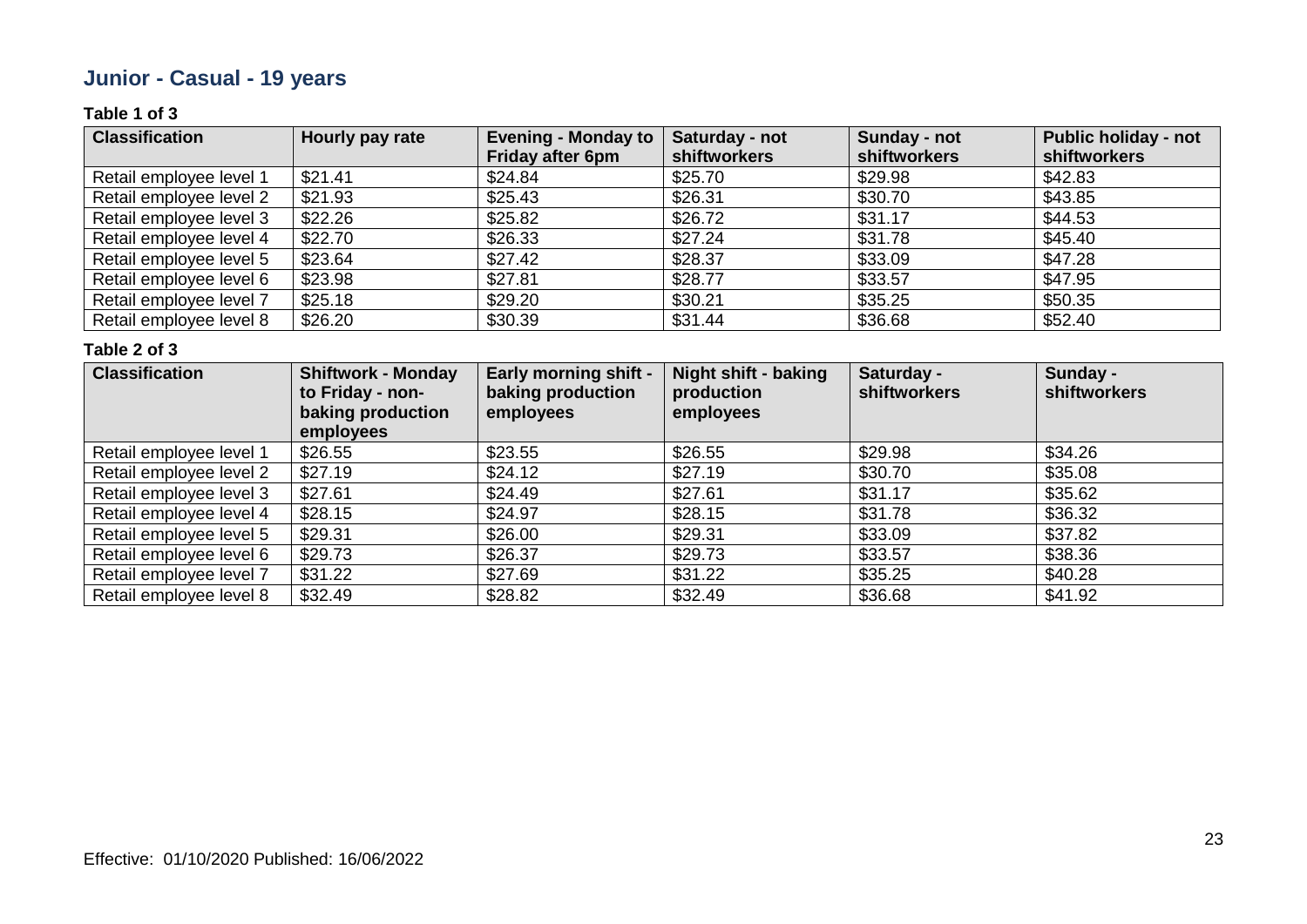| <b>Classification</b>   | <b>Public holiday -</b><br><b>shiftworkers</b> | <b>Overtime - Monday</b><br>to Saturday - first 3 | <b>Overtime - Monday</b><br>to Saturday - after 3 | <b>Overtime - Sunday</b> | <b>Overtime - public</b><br>holiday |
|-------------------------|------------------------------------------------|---------------------------------------------------|---------------------------------------------------|--------------------------|-------------------------------------|
|                         |                                                | hours                                             | <b>hours</b>                                      |                          |                                     |
| Retail employee level 1 | \$42.83                                        | \$29.98                                           | \$38.54                                           | \$38.54                  | \$47.11                             |
| Retail employee level 2 | \$43.85                                        | \$30.70                                           | \$39.47                                           | \$39.47                  | \$48.24                             |
| Retail employee level 3 | \$44.53                                        | \$31.17                                           | \$40.07                                           | \$40.07                  | \$48.98                             |
| Retail employee level 4 | \$45.40                                        | \$31.78                                           | \$40.86                                           | \$40.86                  | \$49.94                             |
| Retail employee level 5 | \$47.28                                        | \$33.09                                           | \$42.55                                           | \$42.55                  | \$52.00                             |
| Retail employee level 6 | \$47.95                                        | \$33.57                                           | \$43.16                                           | \$43.16                  | \$52.75                             |
| Retail employee level 7 | \$50.35                                        | \$35.25                                           | \$45.32                                           | \$45.32                  | \$55.39                             |
| Retail employee level 8 | \$52.40                                        | \$36.68                                           | \$47.16                                           | \$47.16                  | \$57.64                             |

### **Junior - Casual - 20 years, employed by the employer for 6 months or less**

### **Table 1 of 3**

| <b>Classification</b>   | Hourly pay rate | <b>Evening - Monday to</b> | Saturday - not      | Sunday - not | <b>Public holiday - not</b> |
|-------------------------|-----------------|----------------------------|---------------------|--------------|-----------------------------|
|                         |                 | <b>Friday after 6pm</b>    | <b>shiftworkers</b> | shiftworkers | shiftworkers                |
| Retail employee level 1 | \$24.09         | \$27.94                    | \$28.91             | \$33.72      | \$48.18                     |
| Retail employee level 2 | \$24.66         | \$28.61                    | \$29.60             | \$34.53      | \$49.33                     |
| Retail employee level 3 | \$25.05         | \$29.06                    | \$30.06             | \$35.07      | \$50.10                     |
| Retail employee level 4 | \$25.54         | \$29.62                    | \$30.65             | \$35.75      | \$51.08                     |
| Retail employee level 5 | \$26.59         | \$30.84                    | \$31.91             | \$37.22      | \$53.18                     |
| Retail employee level 6 | \$26.98         | \$31.29                    | \$32.37             | \$37.77      | \$53.95                     |
| Retail employee level 7 | \$28.33         | \$32.86                    | \$33.99             | \$39.66      | \$56.65                     |
| Retail employee level 8 | \$29.48         | \$34.19                    | \$35.37             | \$41.27      | \$58.95                     |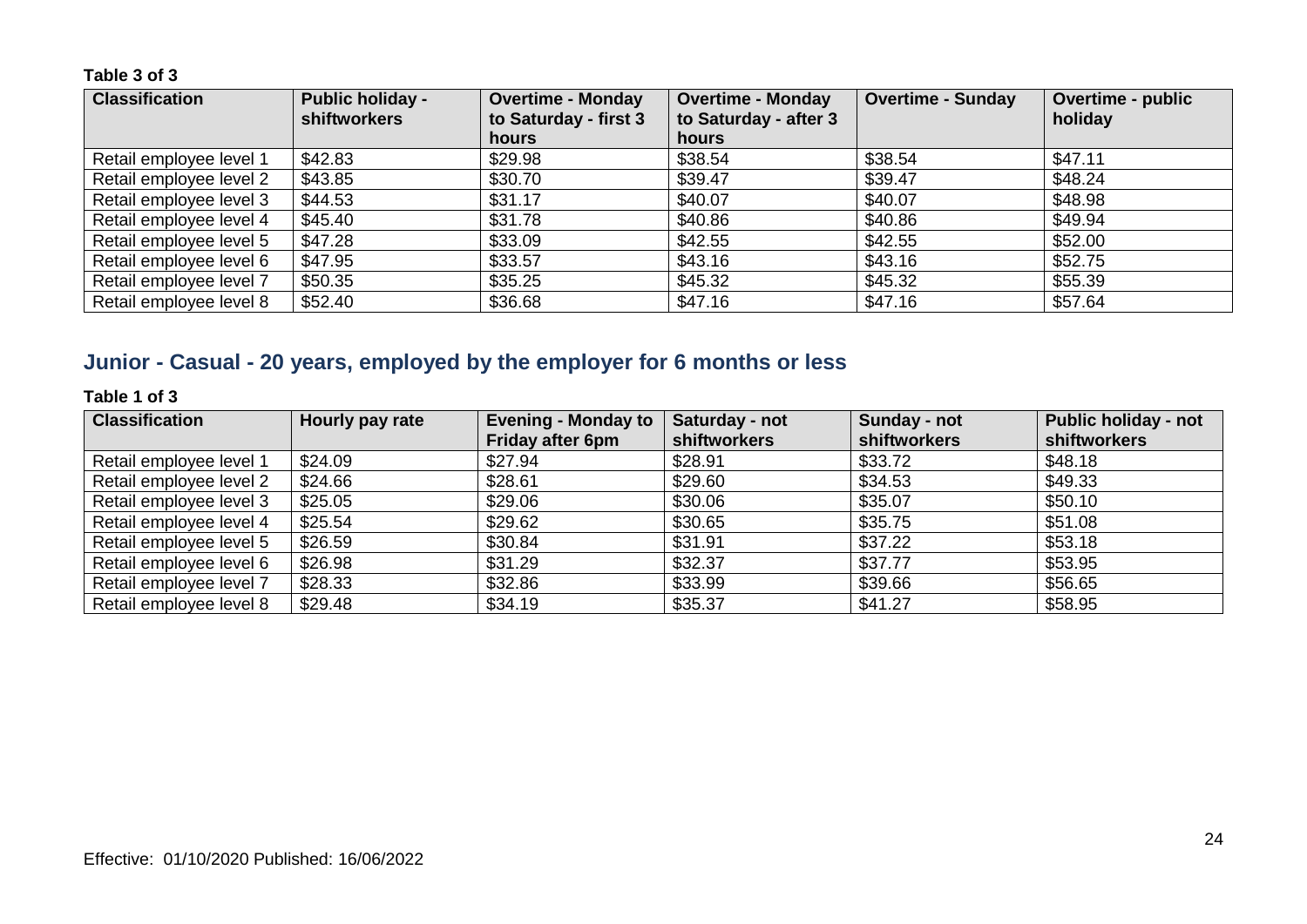### **Table 2 of 3**

| <b>Classification</b>   | <b>Shiftwork - Monday</b><br>to Friday - non-<br>baking production<br>employees | <b>Early morning shift -</b><br>baking production<br>employees | <b>Night shift - baking</b><br>production<br>employees | Saturday -<br><b>shiftworkers</b> | Sunday -<br>shiftworkers |
|-------------------------|---------------------------------------------------------------------------------|----------------------------------------------------------------|--------------------------------------------------------|-----------------------------------|--------------------------|
| Retail employee level 1 | \$29.87                                                                         | \$26.50                                                        | \$29.87                                                | \$33.72                           | \$38.54                  |
| Retail employee level 2 | \$30.58                                                                         | \$27.13                                                        | \$30.58                                                | \$34.53                           | \$39.46                  |
| Retail employee level 3 | \$31.06                                                                         | \$27.56                                                        | \$31.06                                                | \$35.07                           | \$40.08                  |
| Retail employee level 4 | \$31.67                                                                         | \$28.09                                                        | \$31.67                                                | \$35.75                           | \$40.86                  |
| Retail employee level 5 | \$32.97                                                                         | \$29.25                                                        | \$32.97                                                | \$37.22                           | \$42.54                  |
| Retail employee level 6 | \$33.45                                                                         | \$29.67                                                        | \$33.45                                                | \$37.77                           | \$43.16                  |
| Retail employee level 7 | \$35.12                                                                         | \$31.16                                                        | \$35.12                                                | \$39.66                           | \$45.32                  |
| Retail employee level 8 | \$36.55                                                                         | \$32.42                                                        | \$36.55                                                | \$41.27                           | \$47.16                  |

| <b>Classification</b>   | <b>Public holiday -</b><br><b>shiftworkers</b> | <b>Overtime - Monday</b><br>to Saturday - first 3<br>hours | <b>Overtime - Monday</b><br>to Saturday - after 3<br>hours | <b>Overtime - Sunday</b> | <b>Overtime - public</b><br>holiday |
|-------------------------|------------------------------------------------|------------------------------------------------------------|------------------------------------------------------------|--------------------------|-------------------------------------|
| Retail employee level 1 | \$48.18                                        | \$33.72                                                    | \$43.36                                                    | \$43.36                  | \$52.99                             |
| Retail employee level 2 | \$49.33                                        | \$34.53                                                    | \$44.39                                                    | \$44.39                  | \$54.26                             |
| Retail employee level 3 | \$50.10                                        | \$35.07                                                    | \$45.09                                                    | \$45.09                  | \$55.11                             |
| Retail employee level 4 | \$51.08                                        | \$35.75                                                    | \$45.97                                                    | \$45.97                  | \$56.18                             |
| Retail employee level 5 | \$53.18                                        | \$37.22                                                    | \$47.86                                                    | \$47.86                  | \$58.49                             |
| Retail employee level 6 | \$53.95                                        | \$37.77                                                    | \$48.56                                                    | \$48.56                  | \$59.35                             |
| Retail employee level 7 | \$56.65                                        | \$39.66                                                    | \$50.99                                                    | \$50.99                  | \$62.32                             |
| Retail employee level 8 | \$58.95                                        | \$41.27                                                    | \$53.06                                                    | \$53.06                  | \$64.85                             |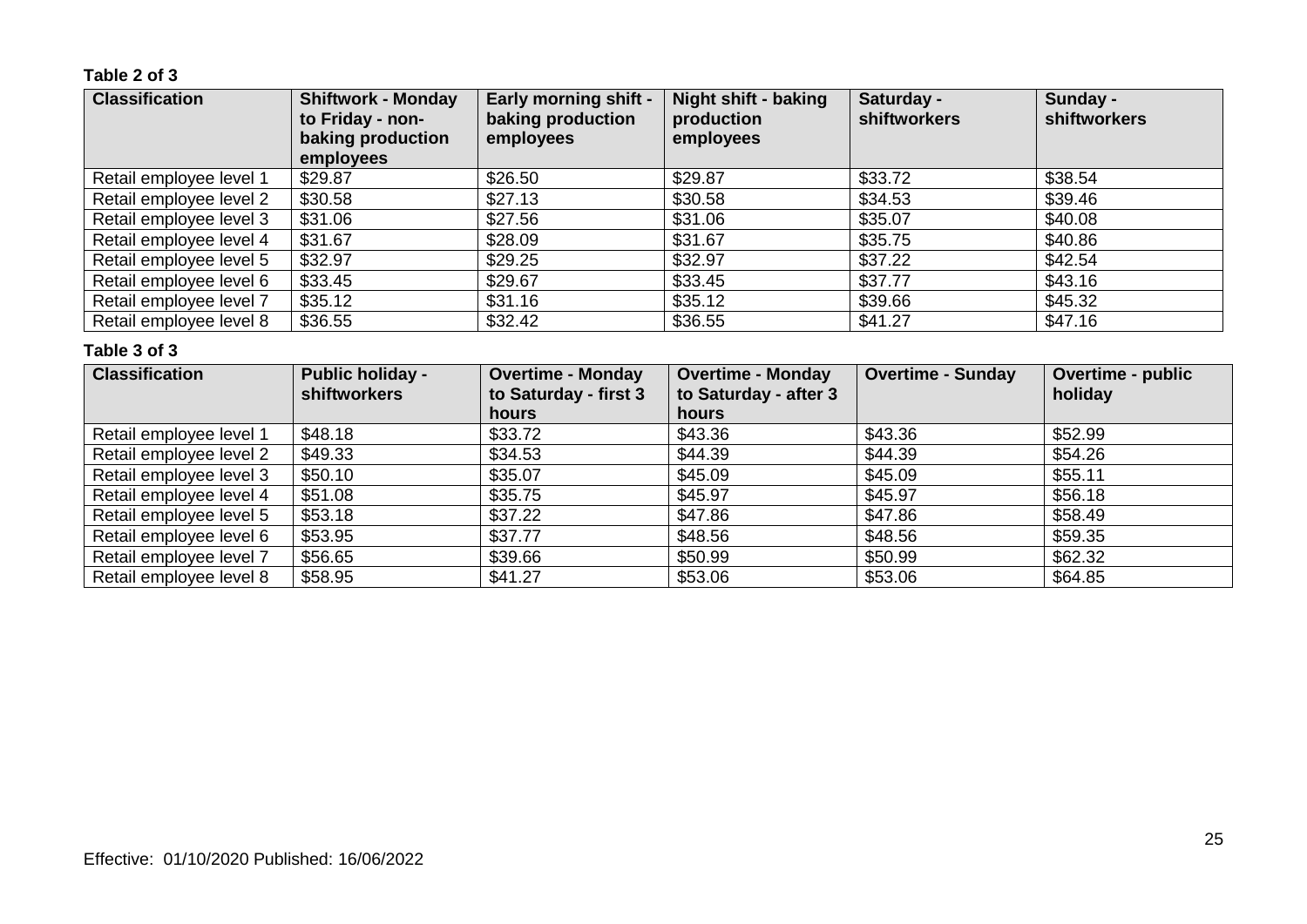### **Junior - Casual - 20 years, employed by the employer for more than 6 months**

### **Table 1 of 3**

| <b>Classification</b>   | Hourly pay rate | <b>Evening - Monday to</b> | Saturday - not | Sunday - not | <b>Public holiday - not</b> |
|-------------------------|-----------------|----------------------------|----------------|--------------|-----------------------------|
|                         |                 | <b>Friday after 6pm</b>    | shiftworkers   | shiftworkers | shiftworkers                |
| Retail employee level 1 | \$26.76         | \$31.04                    | \$32.12        | \$37.47      | \$53.53                     |
| Retail employee level 2 | \$27.40         | \$31.78                    | \$32.88        | \$38.36      | \$54.80                     |
| Retail employee level 3 | \$27.83         | \$32.28                    | \$33.39        | \$38.96      | \$55.65                     |
| Retail employee level 4 | \$28.38         | \$32.92                    | \$34.05        | \$39.73      | \$56.75                     |
| Retail employee level 5 | \$29.54         | \$34.26                    | \$35.45        | \$41.35      | \$59.08                     |
| Retail employee level 6 | \$29.96         | \$34.76                    | \$35.96        | \$41.95      | \$59.93                     |
| Retail employee level 7 | \$31.48         | \$36.51                    | \$37.77        | \$44.07      | \$62.95                     |
| Retail employee level 8 | \$32.75         | \$37.99                    | \$39.30        | \$45.85      | \$65.50                     |

| <b>Classification</b>   | <b>Shiftwork - Monday</b><br>to Friday - non-<br>baking production<br>employees | <b>Early morning shift -</b><br>baking production<br>employees | <b>Night shift - baking</b><br>production<br>employees | Saturday -<br>shiftworkers | Sunday -<br><b>shiftworkers</b> |
|-------------------------|---------------------------------------------------------------------------------|----------------------------------------------------------------|--------------------------------------------------------|----------------------------|---------------------------------|
| Retail employee level 1 | \$33.19                                                                         | \$29.44                                                        | \$33.19                                                | \$37.47                    | \$42.82                         |
| Retail employee level 2 | \$33.98                                                                         | \$30.14                                                        | \$33.98                                                | \$38.36                    | \$43.84                         |
| Retail employee level 3 | \$34.50                                                                         | \$30.61                                                        | \$34.50                                                | \$38.96                    | \$44.52                         |
| Retail employee level 4 | \$35.19                                                                         | \$31.21                                                        | \$35.19                                                | \$39.73                    | \$45.40                         |
| Retail employee level 5 | \$36.63                                                                         | \$32.49                                                        | \$36.63                                                | \$41.35                    | \$47.26                         |
| Retail employee level 6 | \$37.15                                                                         | \$32.96                                                        | \$37.15                                                | \$41.95                    | \$47.94                         |
| Retail employee level 7 | \$39.03                                                                         | \$34.62                                                        | \$39.03                                                | \$44.07                    | \$50.36                         |
| Retail employee level 8 | \$40.61                                                                         | \$36.03                                                        | \$40.61                                                | \$45.85                    | \$52.40                         |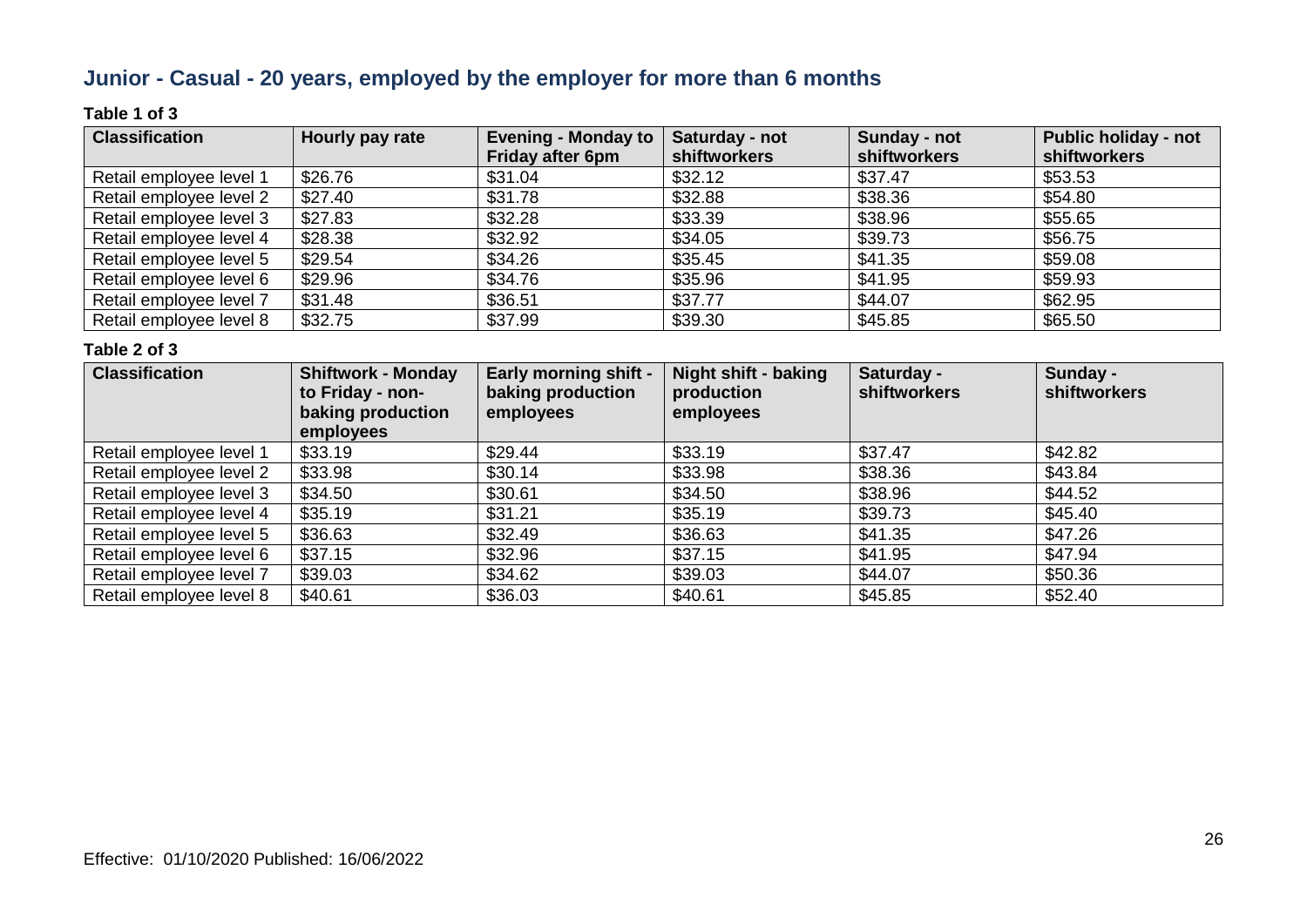| <b>Classification</b>   | <b>Public holiday -</b><br><b>shiftworkers</b> | <b>Overtime - Monday</b><br>to Saturday - first 3 | <b>Overtime - Monday</b><br>to Saturday - after 3 | <b>Overtime - Sunday</b> | <b>Overtime - public</b><br>holiday |
|-------------------------|------------------------------------------------|---------------------------------------------------|---------------------------------------------------|--------------------------|-------------------------------------|
|                         |                                                | hours                                             | hours                                             |                          |                                     |
| Retail employee level 1 | \$53.53                                        | \$37.47                                           | \$48.17                                           | \$48.17                  | \$58.88                             |
| Retail employee level 2 | \$54.80                                        | \$38.36                                           | \$49.32                                           | \$49.32                  | \$60.28                             |
| Retail employee level 3 | \$55.65                                        | \$38.96                                           | \$50.09                                           | \$50.09                  | \$61.22                             |
| Retail employee level 4 | \$56.75                                        | \$39.73                                           | \$51.08                                           | \$51.08                  | \$62.43                             |
| Retail employee level 5 | \$59.08                                        | \$41.35                                           | \$53.17                                           | \$53.17                  | \$64.98                             |
| Retail employee level 6 | \$59.93                                        | \$41.95                                           | \$53.93                                           | \$53.93                  | \$65.92                             |
| Retail employee level 7 | \$62.95                                        | \$44.07                                           | \$56.66                                           | \$56.66                  | \$69.25                             |
| Retail employee level 8 | \$65.50                                        | \$45.85                                           | \$58.95                                           | \$58.95                  | \$72.05                             |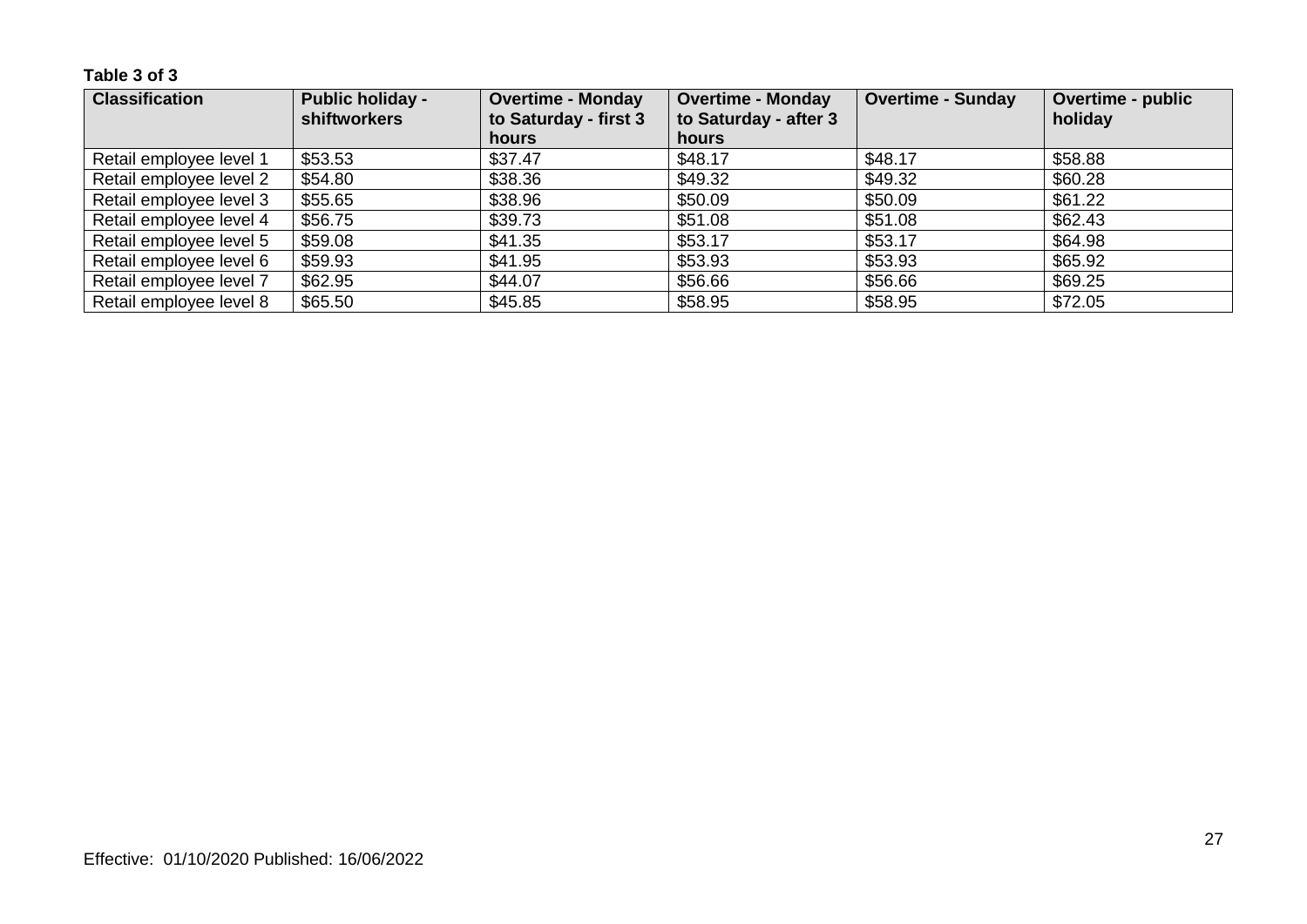### **Apprentice - 4 year apprenticeship - Started before 1 Jan 2014**

### **Table 1 of 3**

| <b>Classification</b> | Hourly pay rate | Evening - Monday to $\ $<br><b>Friday after 6pm</b> | <b>Saturday - not</b><br>shiftworkers | Sunday - not<br>shiftworkers | <b>Public holiday - not</b><br>shiftworkers |
|-----------------------|-----------------|-----------------------------------------------------|---------------------------------------|------------------------------|---------------------------------------------|
| Apprentice - 1st year | \$11.35         | \$14.19                                             | \$14.19                               | \$17.03                      | \$25.54                                     |
| Apprentice - 2nd year | \$13.62         | \$17.03                                             | \$17.03                               | \$20.43                      | \$30.65                                     |
| Apprentice - 3rd year | \$18.16         | \$22.70                                             | \$22.70                               | \$27.24                      | \$40.86                                     |
| Apprentice - 4th year | \$20.43         | \$25.54                                             | \$25.54                               | \$30.65                      | \$45.97                                     |

### **Table 2 of 3**

| <b>Classification</b> | <b>Shiftwork - Monday</b><br>to Friday - non-<br>baking production<br>employees | <b>Early morning shift -</b><br>baking production<br>employees | Night shift - baking<br>production<br>employees | Saturday -<br>shiftworkers | Sunday -<br>shiftworkers |
|-----------------------|---------------------------------------------------------------------------------|----------------------------------------------------------------|-------------------------------------------------|----------------------------|--------------------------|
| Apprentice - 1st year | \$14.76                                                                         | \$12.77                                                        | \$14.76                                         | \$17.03                    | \$19.86                  |
| Apprentice - 2nd year | \$17.71                                                                         | \$15.32                                                        | \$17.71                                         | \$20.43                    | \$23.84                  |
| Apprentice - 3rd year | \$23.61                                                                         | \$20.43                                                        | \$23.61                                         | \$27.24                    | \$31.78                  |
| Apprentice - 4th year | \$26.56                                                                         | \$22.98                                                        | \$26.56                                         | \$30.65                    | \$35.75                  |

| <b>Classification</b> | <b>Public holiday -</b><br><b>shiftworkers</b> | <b>Overtime - Monday</b><br>to Saturday - first 3 | <b>Overtime - Monday</b><br>to Saturday - after 3 | <b>Overtime - Sunday</b> | Overtime - public<br>holiday |
|-----------------------|------------------------------------------------|---------------------------------------------------|---------------------------------------------------|--------------------------|------------------------------|
|                       |                                                | hours                                             | hours                                             |                          |                              |
| Apprentice - 1st year | \$25.54                                        | \$17.03                                           | \$22.70                                           | \$22.70                  | \$28.38                      |
| Apprentice - 2nd year | \$30.65                                        | \$20.43                                           | \$27.24                                           | \$27.24                  | \$34.05                      |
| Apprentice - 3rd year | \$40.86                                        | \$27.24                                           | \$36.32                                           | \$36.32                  | \$45.40                      |
| Apprentice - 4th year | \$45.97                                        | \$30.65                                           | \$40.86                                           | \$40.86                  | \$51.08                      |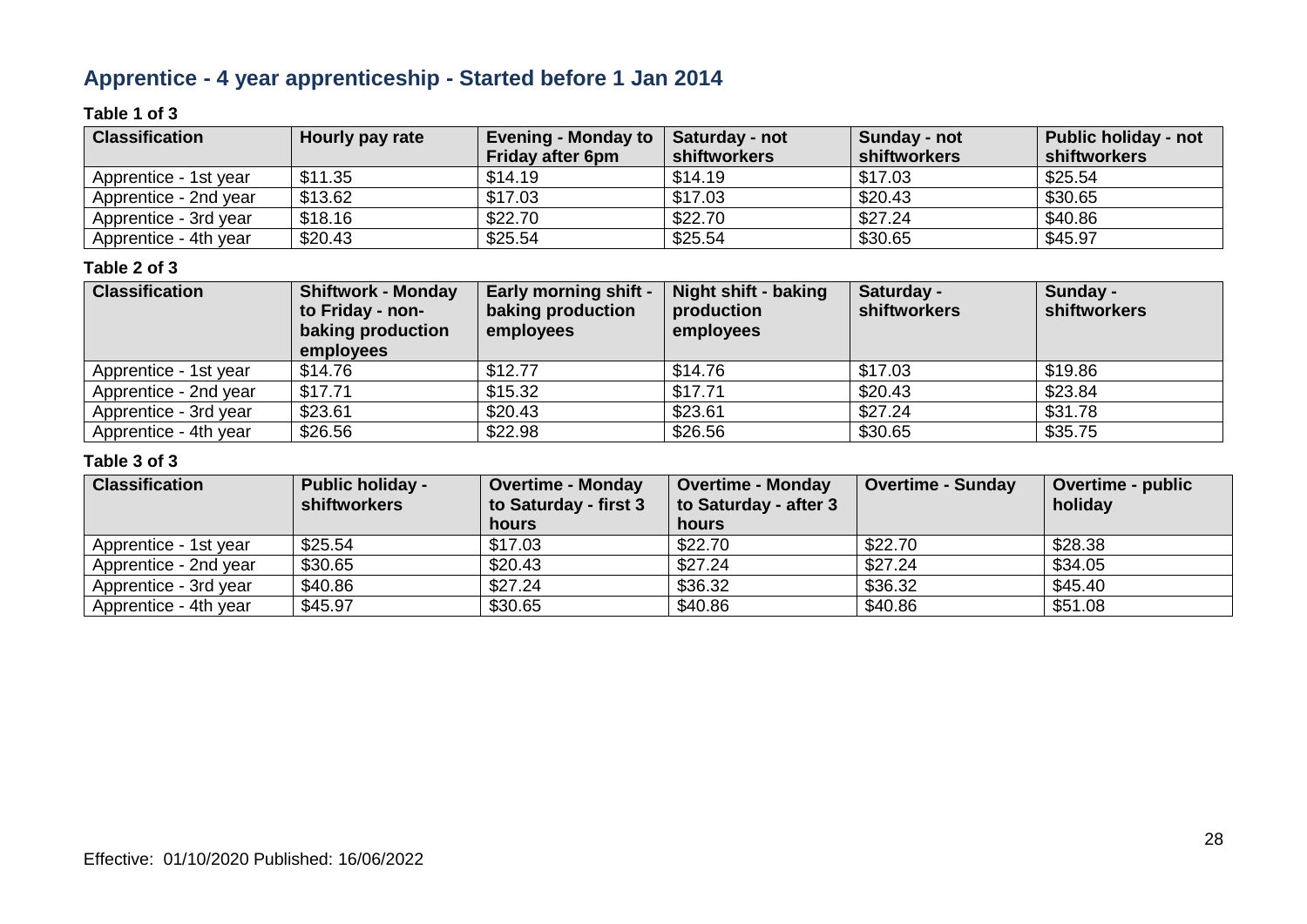### **Apprentice - 4 year apprenticeship - Started after 1 Jan 2014 - Did not complete year 12**

### **Table 1 of 3**

| <b>Classification</b> | <b>Hourly pay rate</b> | <b>Evening - Monday to</b><br><b>Friday after 6pm</b> | Saturday - not<br><b>shiftworkers</b> | Sunday - not<br>shiftworkers | <b>Public holiday - not</b><br>shiftworkers |
|-----------------------|------------------------|-------------------------------------------------------|---------------------------------------|------------------------------|---------------------------------------------|
| Apprentice - 1st year | \$11.35                | \$14.19                                               | \$14.19                               | \$17.03                      | \$25.54                                     |
| Apprentice - 2nd year | \$13.62                | \$17.03                                               | \$17.03                               | \$20.43                      | \$30.65                                     |
| Apprentice - 3rd year | \$18.16                | \$22.70                                               | \$22.70                               | \$27.24                      | \$40.86                                     |
| Apprentice - 4th year | \$20.43                | \$25.54                                               | \$25.54                               | \$30.65                      | \$45.97                                     |

#### **Table 2 of 3**

| <b>Classification</b> | <b>Shiftwork - Monday</b><br>to Friday - non-<br>baking production<br>employees | <b>Early morning shift -</b><br>baking production<br>employees | Night shift - baking<br>production<br>employees | Saturday -<br>shiftworkers | Sunday -<br>shiftworkers |
|-----------------------|---------------------------------------------------------------------------------|----------------------------------------------------------------|-------------------------------------------------|----------------------------|--------------------------|
| Apprentice - 1st year | \$14.76                                                                         | \$12.77                                                        | \$14.76                                         | \$17.03                    | \$19.86                  |
| Apprentice - 2nd year | \$17.71                                                                         | \$15.32                                                        | \$17.71                                         | \$20.43                    | \$23.84                  |
| Apprentice - 3rd year | \$23.61                                                                         | \$20.43                                                        | \$23.61                                         | \$27.24                    | \$31.78                  |
| Apprentice - 4th year | \$26.56                                                                         | \$22.98                                                        | \$26.56                                         | \$30.65                    | \$35.75                  |

| <b>Classification</b> | <b>Public holiday -</b><br><b>shiftworkers</b> | <b>Overtime - Monday</b><br>to Saturday - first 3 | <b>Overtime - Monday</b><br>to Saturday - after 3 | <b>Overtime - Sunday</b> | Overtime - public<br>holiday |
|-----------------------|------------------------------------------------|---------------------------------------------------|---------------------------------------------------|--------------------------|------------------------------|
|                       |                                                | hours                                             | hours                                             |                          |                              |
| Apprentice - 1st year | \$25.54                                        | \$17.03                                           | \$22.70                                           | \$22.70                  | \$28.38                      |
| Apprentice - 2nd year | \$30.65                                        | \$20.43                                           | \$27.24                                           | \$27.24                  | \$34.05                      |
| Apprentice - 3rd year | \$40.86                                        | \$27.24                                           | \$36.32                                           | \$36.32                  | \$45.40                      |
| Apprentice - 4th year | \$45.97                                        | \$30.65                                           | \$40.86                                           | \$40.86                  | \$51.08                      |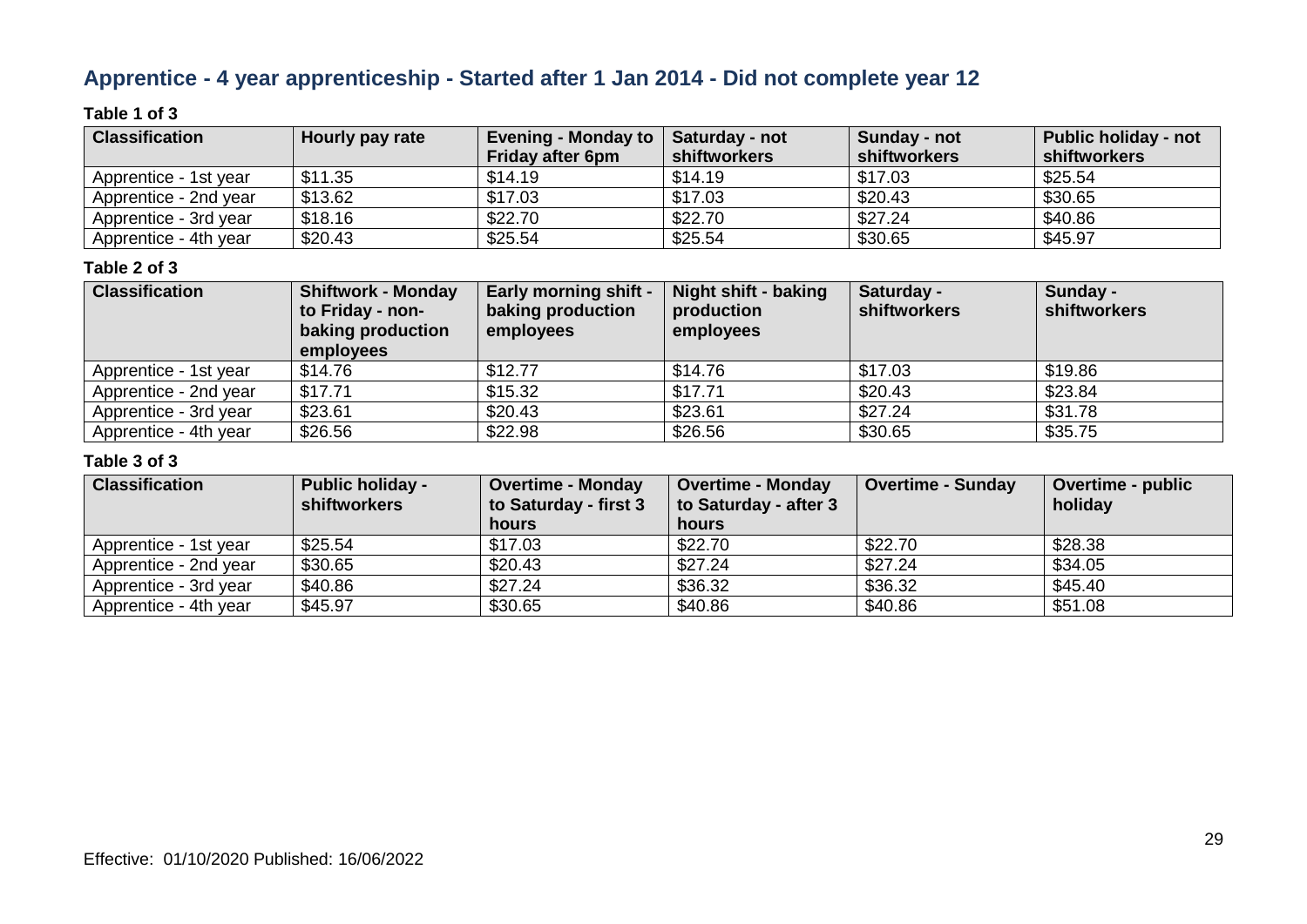### **Apprentice - 4 year apprenticeship - Started after 1 Jan 2014 - Completed year 12**

### **Table 1 of 3**

| <b>Classification</b> | Hourly pay rate | Evening - Monday to $\ $<br><b>Friday after 6pm</b> | <b>Saturday - not</b><br>shiftworkers | Sunday - not<br>shiftworkers | <b>Public holiday - not</b><br>shiftworkers |
|-----------------------|-----------------|-----------------------------------------------------|---------------------------------------|------------------------------|---------------------------------------------|
| Apprentice - 1st year | \$12.48         | \$15.60                                             | \$15.60                               | \$18.72                      | \$28.08                                     |
| Apprentice - 2nd year | \$14.75         | \$18.44                                             | \$18.44                               | \$22.13                      | \$33.19                                     |
| Apprentice - 3rd year | \$18.16         | \$22.70                                             | \$22.70                               | \$27.24                      | \$40.86                                     |
| Apprentice - 4th year | \$20.43         | \$25.54                                             | \$25.54                               | \$30.65                      | \$45.97                                     |

### **Table 2 of 3**

| <b>Classification</b> | <b>Shiftwork - Monday</b><br>to Friday - non-<br>baking production<br>employees | <b>Early morning shift -</b><br>baking production<br>employees | Night shift - baking<br>production<br>employees | Saturday -<br><b>shiftworkers</b> | Sunday -<br>shiftworkers |
|-----------------------|---------------------------------------------------------------------------------|----------------------------------------------------------------|-------------------------------------------------|-----------------------------------|--------------------------|
| Apprentice - 1st year | \$16.22                                                                         | \$14.04                                                        | \$16.22                                         | \$18.72                           | \$21.84                  |
| Apprentice - 2nd year | \$19.18                                                                         | \$16.59                                                        | \$19.18                                         | \$22.13                           | \$25.81                  |
| Apprentice - 3rd year | \$23.61                                                                         | \$20.43                                                        | \$23.61                                         | \$27.24                           | \$31.78                  |
| Apprentice - 4th year | \$26.56                                                                         | \$22.98                                                        | \$26.56                                         | \$30.65                           | \$35.75                  |

| <b>Classification</b> | <b>Public holiday -</b><br><b>shiftworkers</b> | <b>Overtime - Monday</b><br>to Saturday - first 3 | <b>Overtime - Monday</b><br>to Saturday - after 3 | <b>Overtime - Sunday</b> | <b>Overtime - public</b><br>holiday |
|-----------------------|------------------------------------------------|---------------------------------------------------|---------------------------------------------------|--------------------------|-------------------------------------|
|                       |                                                | hours                                             | <b>hours</b>                                      |                          |                                     |
| Apprentice - 1st year | \$28.08                                        | \$18.72                                           | \$24.96                                           | \$24.96                  | \$31.20                             |
| Apprentice - 2nd year | \$33.19                                        | \$22.13                                           | \$29.50                                           | \$29.50                  | \$36.88                             |
| Apprentice - 3rd year | \$40.86                                        | \$27.24                                           | \$36.32                                           | \$36.32                  | \$45.40                             |
| Apprentice - 4th year | \$45.97                                        | \$30.65                                           | \$40.86                                           | \$40.86                  | \$51.08                             |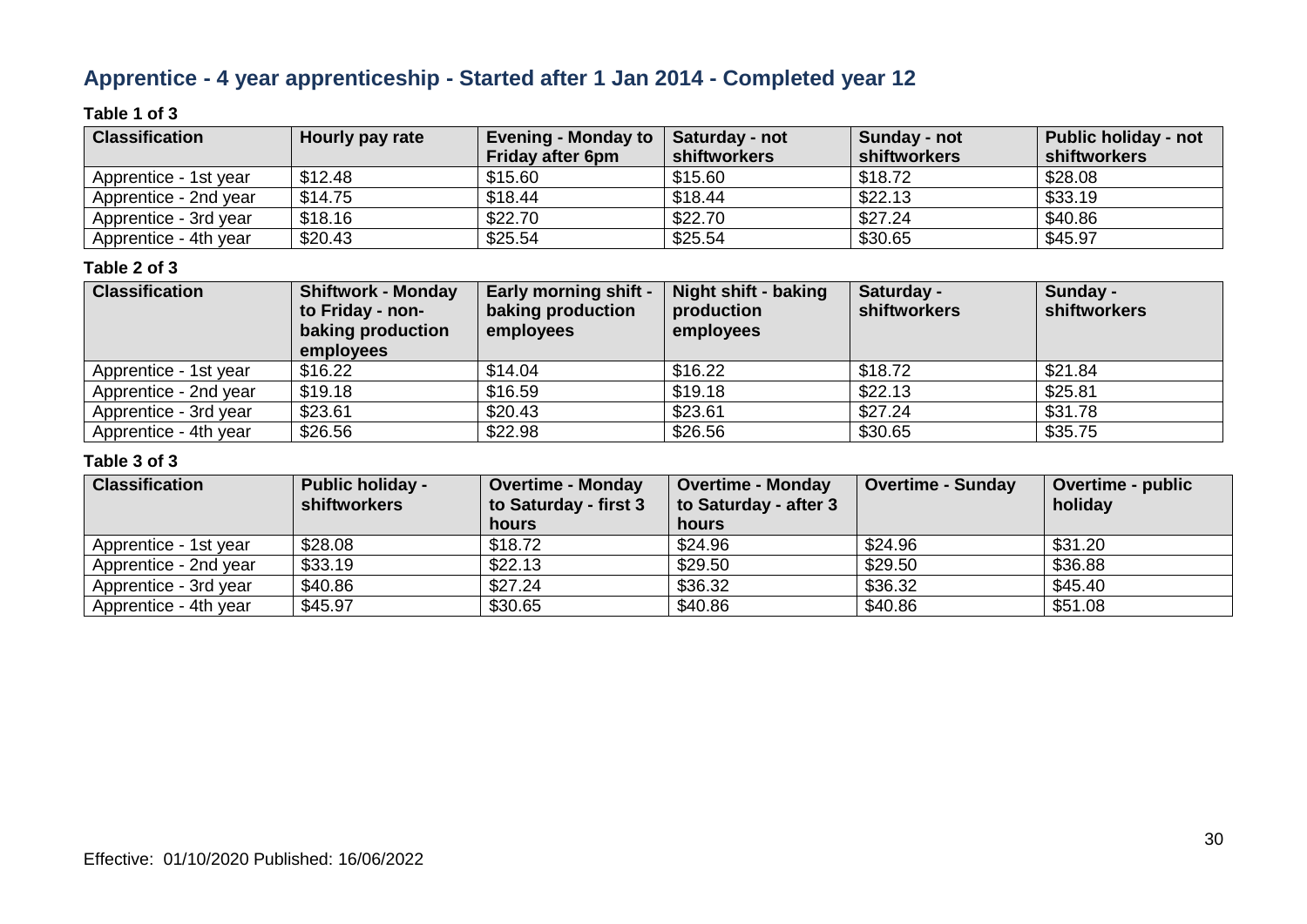### **Apprentice - 3 year apprenticeship - Started before 1 Jan 2014**

### **Table 1 of 3**

| <b>Classification</b> | Hourly pay rate | <b>Evening - Monday to</b> | Saturday - not      | Sunday - not        | <b>Public holiday - not</b> |
|-----------------------|-----------------|----------------------------|---------------------|---------------------|-----------------------------|
|                       |                 | Friday after 6pm           | <b>shiftworkers</b> | <b>shiftworkers</b> | shiftworkers                |
| Apprentice - 1st vear | \$11.35         | \$14.19                    | \$14.19             | \$17.03             | \$25.54                     |
| Apprentice - 2nd year | \$13.62         | \$17.03                    | \$17.03             | \$20.43             | \$30.65                     |
| Apprentice - 3rd year | \$18.16         | \$22.70                    | \$22.70             | \$27.24             | \$40.86                     |

### **Table 2 of 3**

| <b>Classification</b> | <b>Shiftwork - Monday</b><br>to Friday - non-<br>baking production<br>employees | <b>Early morning shift -</b><br>baking production<br>employees | Night shift - baking<br>production<br>employees | Saturday -<br><b>shiftworkers</b> | Sunday -<br>shiftworkers |
|-----------------------|---------------------------------------------------------------------------------|----------------------------------------------------------------|-------------------------------------------------|-----------------------------------|--------------------------|
| Apprentice - 1st year | \$14.76                                                                         | \$12.77                                                        | \$14.76                                         | \$17.03                           | \$19.86                  |
| Apprentice - 2nd year | \$17.71                                                                         | \$15.32                                                        | \$17.71                                         | \$20.43                           | \$23.84                  |
| Apprentice - 3rd year | \$23.61                                                                         | \$20.43                                                        | \$23.61                                         | \$27.24                           | \$31.78                  |

| <b>Classification</b> | <b>Public holiday -</b><br>shiftworkers | <b>Overtime - Monday</b><br>to Saturday - first 3<br>hours | <b>Overtime - Monday</b><br>to Saturday - after 3<br>hours | <b>Overtime - Sunday</b> | Overtime - public<br>holidav |
|-----------------------|-----------------------------------------|------------------------------------------------------------|------------------------------------------------------------|--------------------------|------------------------------|
| Apprentice - 1st year | \$25.54                                 | \$17.03                                                    | \$22.70                                                    | \$22.70                  | \$28.38                      |
| Apprentice - 2nd year | \$30.65                                 | \$20.43                                                    | \$27.24                                                    | \$27.24                  | \$34.05                      |
| Apprentice - 3rd year | \$40.86                                 | \$27.24                                                    | \$36.32                                                    | \$36.32                  | \$45.40                      |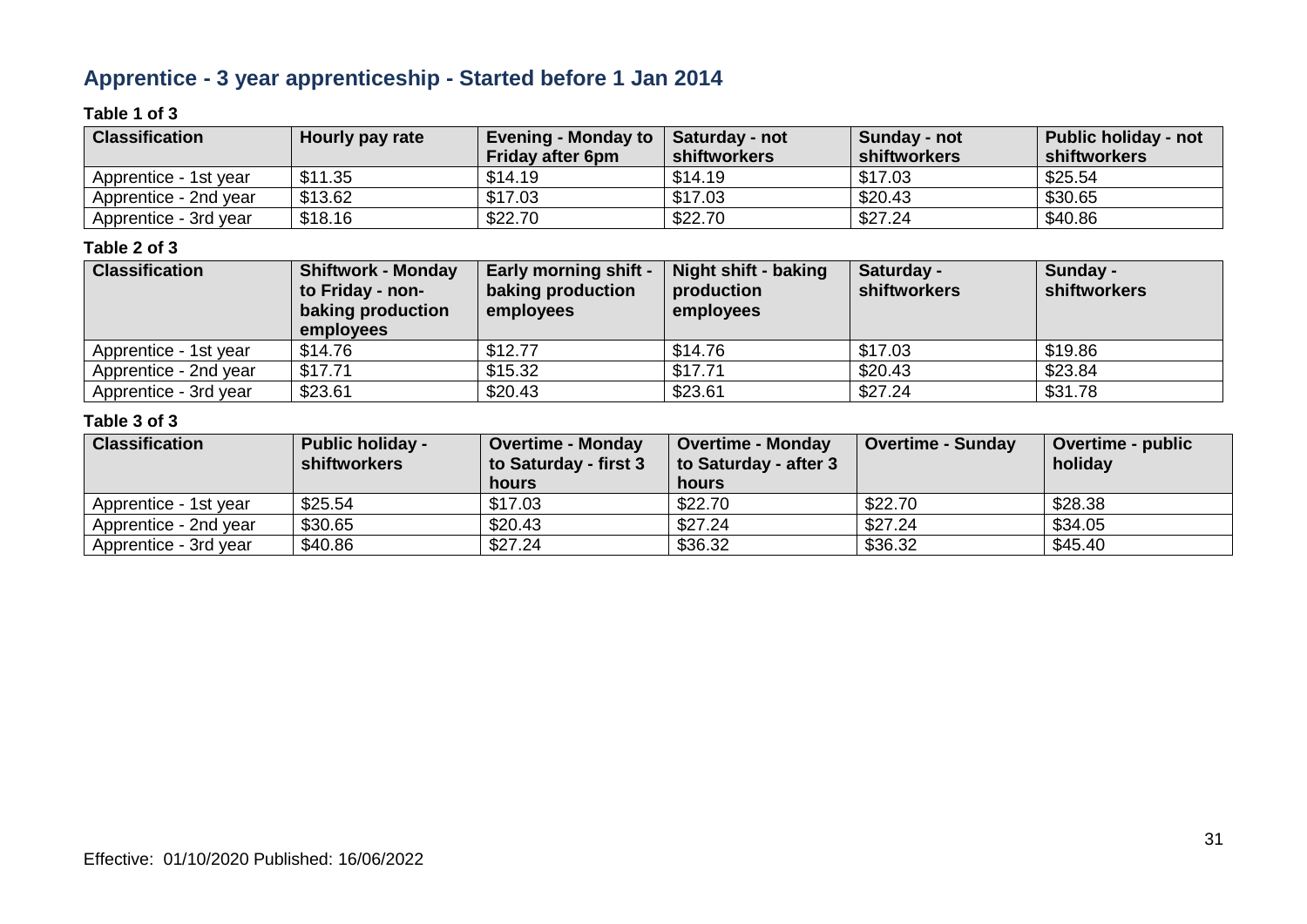### **Apprentice - 3 year apprenticeship - Started after 1 Jan 2014 - Did not complete year 12**

### **Table 1 of 3**

| <b>Classification</b> | Hourly pay rate | Evening - Monday to<br><b>Friday after 6pm</b> | Saturday - not<br>shiftworkers | Sunday - not<br>shiftworkers | <b>Public holiday - not</b><br>shiftworkers |
|-----------------------|-----------------|------------------------------------------------|--------------------------------|------------------------------|---------------------------------------------|
| Apprentice - 1st year | \$11.35         | \$14.19                                        | \$14.19                        | \$17.03                      | \$25.54                                     |
| Apprentice - 2nd year | \$13.62         | \$17.03                                        | \$17.03                        | \$20.43                      | \$30.65                                     |
| Apprentice - 3rd year | \$18.16         | \$22.70                                        | \$22.70                        | \$27.24                      | \$40.86                                     |

#### **Table 2 of 3**

| <b>Classification</b> | <b>Shiftwork - Monday</b><br>to Friday - non-<br>baking production<br>employees | <b>Early morning shift -</b><br>baking production<br>employees | Night shift - baking<br>production<br>employees | Saturday -<br>shiftworkers | Sunday -<br>shiftworkers |
|-----------------------|---------------------------------------------------------------------------------|----------------------------------------------------------------|-------------------------------------------------|----------------------------|--------------------------|
| Apprentice - 1st year | \$14.76                                                                         | \$12.77                                                        | \$14.76                                         | \$17.03                    | \$19.86                  |
| Apprentice - 2nd year | \$17.71                                                                         | \$15.32                                                        | \$17.71                                         | \$20.43                    | \$23.84                  |
| Apprentice - 3rd year | \$23.61                                                                         | \$20.43                                                        | \$23.61                                         | \$27.24                    | \$31.78                  |

| <b>Classification</b> | <b>Public holiday -</b><br>shiftworkers | <b>Overtime - Monday</b><br>to Saturday - first 3<br>hours | <b>Overtime - Monday</b><br>to Saturday - after 3<br>hours | <b>Overtime - Sunday</b> | Overtime - public<br>holidav |
|-----------------------|-----------------------------------------|------------------------------------------------------------|------------------------------------------------------------|--------------------------|------------------------------|
| Apprentice - 1st year | \$25.54                                 | \$17.03                                                    | \$22.70                                                    | \$22.70                  | \$28.38                      |
| Apprentice - 2nd year | \$30.65                                 | \$20.43                                                    | \$27.24                                                    | \$27.24                  | \$34.05                      |
| Apprentice - 3rd year | \$40.86                                 | \$27.24                                                    | \$36.32                                                    | \$36.32                  | \$45.40                      |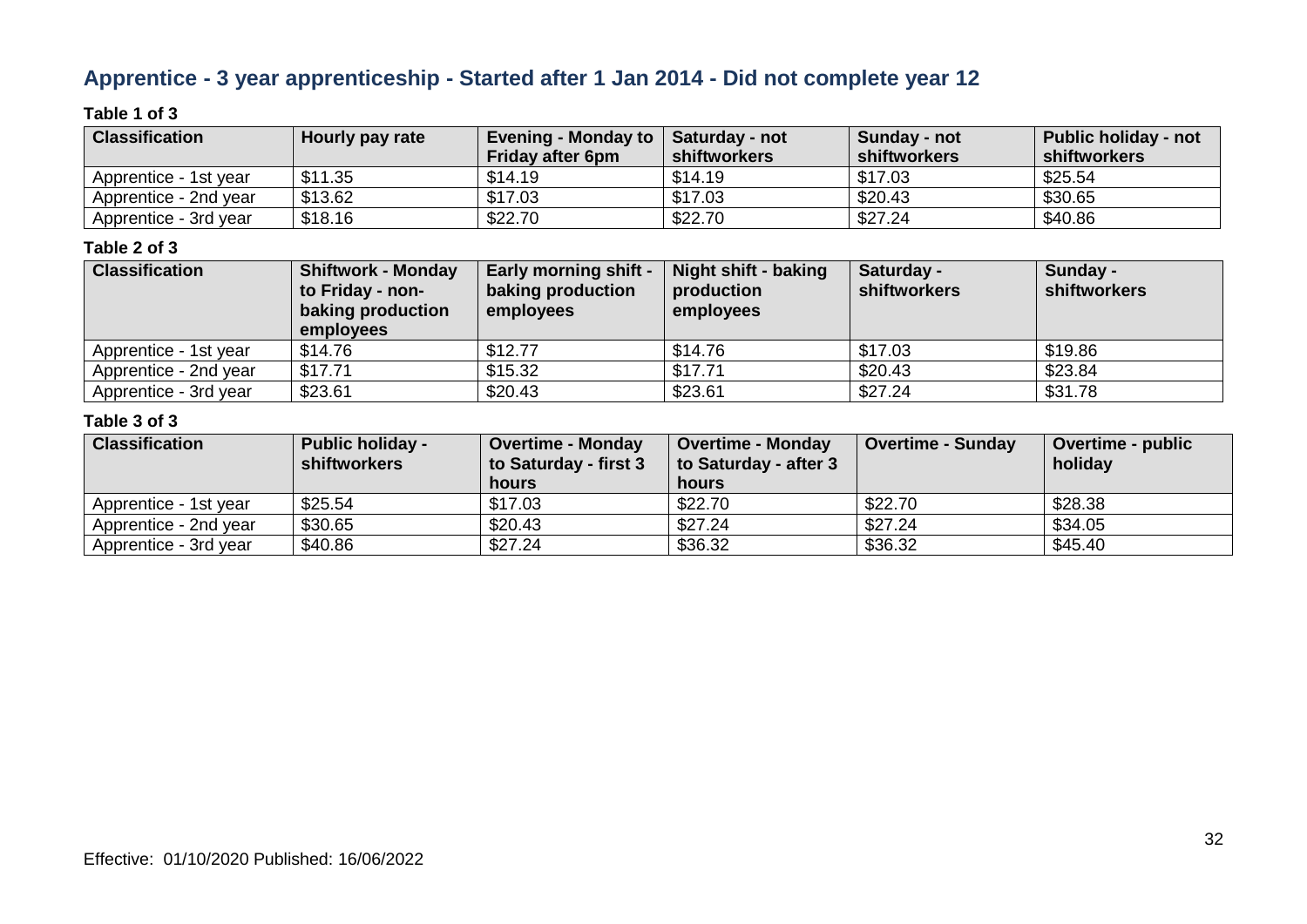### **Apprentice - 3 year apprenticeship - Started after 1 Jan 2014 - Completed year 12**

### **Table 1 of 3**

| <b>Classification</b> | Hourly pay rate | <b>Evening - Monday to</b> | <b>Saturday - not</b> | Sunday - not | <b>Public holiday - not</b> |
|-----------------------|-----------------|----------------------------|-----------------------|--------------|-----------------------------|
|                       |                 | <b>Friday after 6pm</b>    | shiftworkers          | shiftworkers | <b>shiftworkers</b>         |
| Apprentice - 1st vear | \$12.48         | \$15.60                    | \$15.60               | \$18.72      | \$28.08                     |
| Apprentice - 2nd year | \$14.75         | \$18.44                    | \$18.44               | \$22.13      | \$33.19                     |
| Apprentice - 3rd year | \$18.16         | \$22.70                    | \$22.70               | \$27.24      | \$40.86                     |

### **Table 2 of 3**

| <b>Classification</b> | <b>Shiftwork - Monday</b><br>to Friday - non-<br>baking production<br>employees | <b>Early morning shift -</b><br>baking production<br>employees | Night shift - baking<br>production<br>employees | Saturday -<br>shiftworkers | Sunday -<br>shiftworkers |
|-----------------------|---------------------------------------------------------------------------------|----------------------------------------------------------------|-------------------------------------------------|----------------------------|--------------------------|
| Apprentice - 1st year | \$16.22                                                                         | \$14.04                                                        | \$16.22                                         | \$18.72                    | \$21.84                  |
| Apprentice - 2nd year | \$19.18                                                                         | \$16.59                                                        | \$19.18                                         | \$22.13                    | \$25.81                  |
| Apprentice - 3rd year | \$23.61                                                                         | \$20.43                                                        | \$23.61                                         | \$27.24                    | \$31.78                  |

| <b>Classification</b> | <b>Public holiday -</b><br>shiftworkers | <b>Overtime - Monday</b><br>to Saturday - first 3<br>hours | <b>Overtime - Monday</b><br>to Saturday - after 3<br>hours | <b>Overtime - Sunday</b> | Overtime - public<br>holiday |
|-----------------------|-----------------------------------------|------------------------------------------------------------|------------------------------------------------------------|--------------------------|------------------------------|
| Apprentice - 1st year | \$28.08                                 | \$18.72                                                    | \$24.96                                                    | \$24.96                  | \$31.20                      |
| Apprentice - 2nd year | \$33.19                                 | \$22.13                                                    | \$29.50                                                    | \$29.50                  | \$36.88                      |
| Apprentice - 3rd year | \$40.86                                 | \$27.24                                                    | \$36.32                                                    | \$36.32                  | \$45.40                      |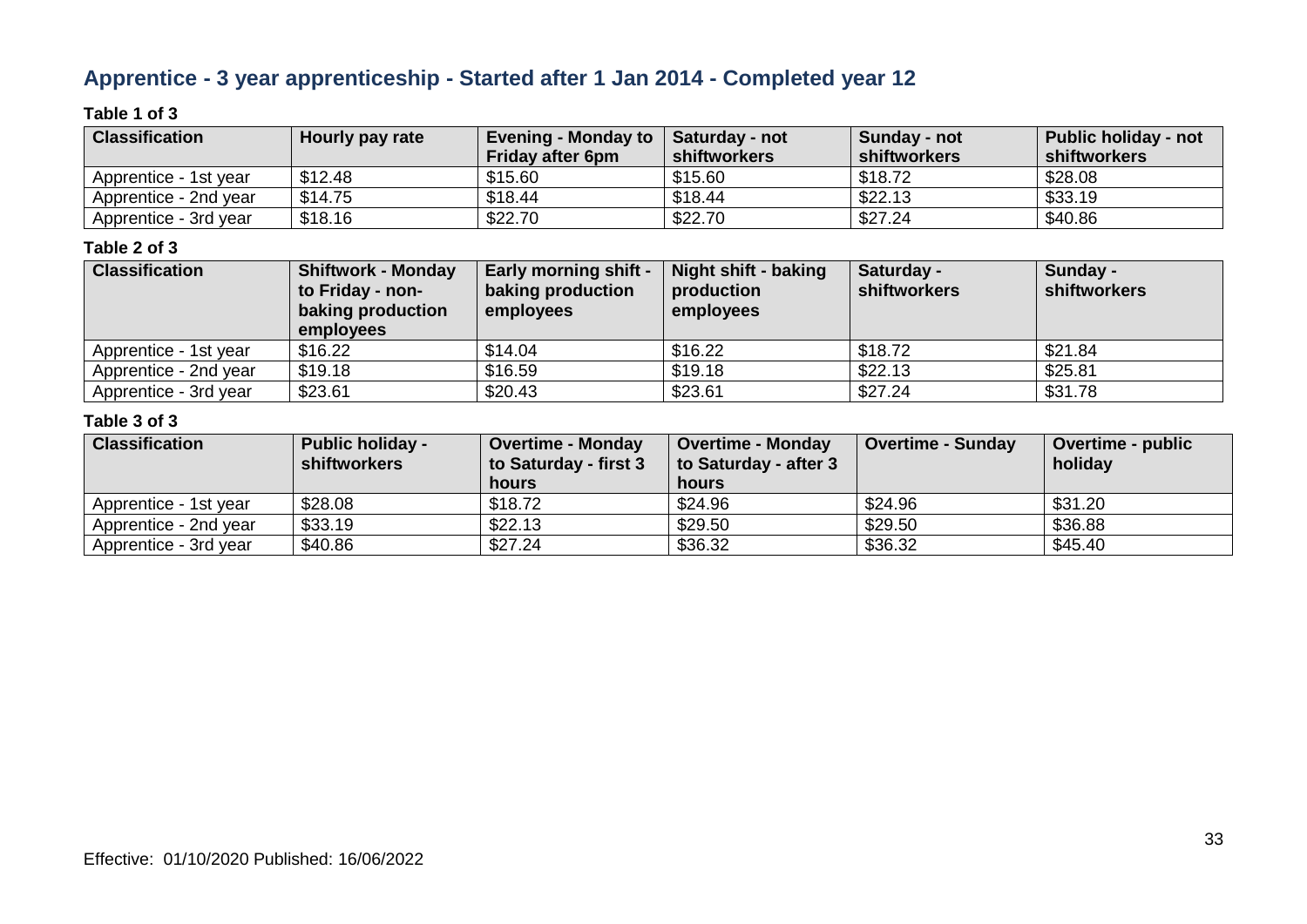### **Adult apprentice - 4 year apprenticeship - Started before 1 Jan 2014**

### **Table 1 of 3**

| <b>Classification</b> | Hourly pay rate | Evening - Monday to<br><b>Friday after 6pm</b> | <b>Saturday - not</b><br><b>shiftworkers</b> | Sunday - not<br>shiftworkers | <b>Public holiday - not</b><br>shiftworkers |
|-----------------------|-----------------|------------------------------------------------|----------------------------------------------|------------------------------|---------------------------------------------|
| Apprentice - 1st year | \$11.35         | \$14.19                                        | \$14.19                                      | \$17.03                      | \$25.54                                     |
| Apprentice - 2nd year | \$13.62         | \$17.03                                        | \$17.03                                      | \$20.43                      | \$30.65                                     |
| Apprentice - 3rd year | \$18.16         | \$22.70                                        | \$22.70                                      | \$27.24                      | \$40.86                                     |
| Apprentice - 4th year | \$20.43         | \$25.54                                        | \$25.54                                      | \$30.65                      | \$45.97                                     |

#### **Table 2 of 3**

| <b>Classification</b> | <b>Shiftwork - Monday</b><br>to Friday - non-<br>baking production<br>employees | <b>Early morning shift -</b><br>baking production<br>employees | Night shift - baking<br>production<br>employees | Saturday -<br><b>shiftworkers</b> | Sunday -<br>shiftworkers |
|-----------------------|---------------------------------------------------------------------------------|----------------------------------------------------------------|-------------------------------------------------|-----------------------------------|--------------------------|
| Apprentice - 1st year | \$14.76                                                                         | \$12.77                                                        | \$14.76                                         | \$17.03                           | \$19.86                  |
| Apprentice - 2nd year | \$17.71                                                                         | \$15.32                                                        | \$17.71                                         | \$20.43                           | \$23.84                  |
| Apprentice - 3rd year | \$23.61                                                                         | \$20.43                                                        | \$23.61                                         | \$27.24                           | \$31.78                  |
| Apprentice - 4th year | \$26.56                                                                         | \$22.98                                                        | \$26.56                                         | \$30.65                           | \$35.75                  |

| <b>Classification</b> | <b>Public holiday -</b><br><b>shiftworkers</b> | <b>Overtime - Monday</b><br>to Saturday - first 3 | <b>Overtime - Monday</b><br>to Saturday - after 3 | <b>Overtime - Sunday</b> | <b>Overtime - public</b><br>holiday |
|-----------------------|------------------------------------------------|---------------------------------------------------|---------------------------------------------------|--------------------------|-------------------------------------|
|                       |                                                | <b>hours</b>                                      | <b>hours</b>                                      |                          |                                     |
| Apprentice - 1st year | \$25.54                                        | \$17.03                                           | \$22.70                                           | \$22.70                  | \$28.38                             |
| Apprentice - 2nd year | \$30.65                                        | \$20.43                                           | \$27.24                                           | \$27.24                  | \$34.05                             |
| Apprentice - 3rd year | \$40.86                                        | \$27.24                                           | \$36.32                                           | \$36.32                  | \$45.40                             |
| Apprentice - 4th year | \$45.97                                        | \$30.65                                           | \$40.86                                           | \$40.86                  | \$51.08                             |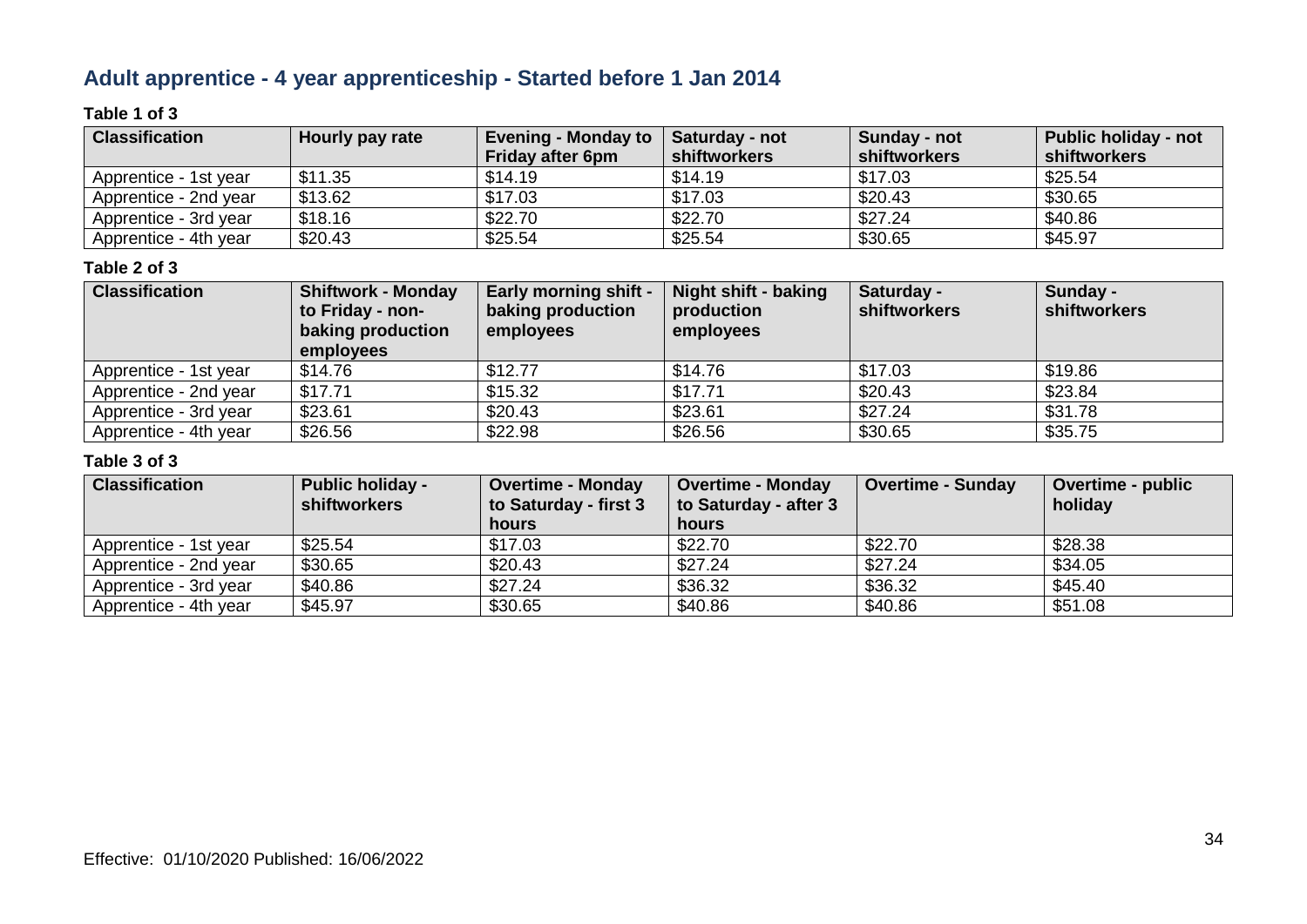### **Adult apprentice - 4 year apprenticeship - Started after 1 Jan 2014**

### **Table 1 of 3**

| <b>Classification</b> | Hourly pay rate | Evening - Monday to $\parallel$<br><b>Friday after 6pm</b> | <b>Saturday - not</b><br>shiftworkers | Sunday - not<br>shiftworkers | <b>Public holiday - not</b><br>shiftworkers |
|-----------------------|-----------------|------------------------------------------------------------|---------------------------------------|------------------------------|---------------------------------------------|
| Apprentice - 1st year | \$18.16         | \$22.70                                                    | \$22.70                               | \$27.24                      | \$40.86                                     |
| Apprentice - 2nd year | \$21.41         | \$26.76                                                    | \$26.76                               | \$32.12                      | \$48.17                                     |
| Apprentice - 3rd year | \$21.41         | \$26.76                                                    | \$26.76                               | \$32.12                      | \$48.17                                     |
| Apprentice - 4th year | \$21.41         | \$26.76                                                    | \$26.76                               | \$32.12                      | \$48.17                                     |

### **Table 2 of 3**

| <b>Classification</b> | <b>Shiftwork - Monday</b><br>to Friday - non-<br>baking production<br>employees | <b>Early morning shift -</b><br>baking production<br>employees | Night shift - baking<br>production<br>employees | Saturday -<br><b>shiftworkers</b> | Sunday -<br>shiftworkers |
|-----------------------|---------------------------------------------------------------------------------|----------------------------------------------------------------|-------------------------------------------------|-----------------------------------|--------------------------|
| Apprentice - 1st year | \$23.61                                                                         | \$20.43                                                        | \$23.61                                         | \$27.24                           | \$31.78                  |
| Apprentice - 2nd year | \$27.83                                                                         | \$24.09                                                        | \$27.83                                         | \$32.12                           | \$37.47                  |
| Apprentice - 3rd year | \$27.83                                                                         | \$24.09                                                        | \$27.83                                         | \$32.12                           | \$37.47                  |
| Apprentice - 4th year | \$27.83                                                                         | \$24.09                                                        | \$27.83                                         | \$32.12                           | \$37.47                  |

| <b>Classification</b> | <b>Public holiday -</b><br><b>shiftworkers</b> | <b>Overtime - Monday</b>       | <b>Overtime - Monday</b>              | <b>Overtime - Sunday</b> | <b>Overtime - public</b><br>holiday |
|-----------------------|------------------------------------------------|--------------------------------|---------------------------------------|--------------------------|-------------------------------------|
|                       |                                                | to Saturday - first 3<br>hours | to Saturday - after 3<br><b>hours</b> |                          |                                     |
| Apprentice - 1st year | \$40.86                                        | \$27.24                        | \$36.32                               | \$36.32                  | \$45.40                             |
| Apprentice - 2nd year | \$48.17                                        | \$32.12                        | \$42.82                               | \$42.82                  | \$53.53                             |
| Apprentice - 3rd year | \$48.17                                        | \$32.12                        | \$42.82                               | \$42.82                  | \$53.53                             |
| Apprentice - 4th year | \$48.17                                        | \$32.12                        | \$42.82                               | \$42.82                  | \$53.53                             |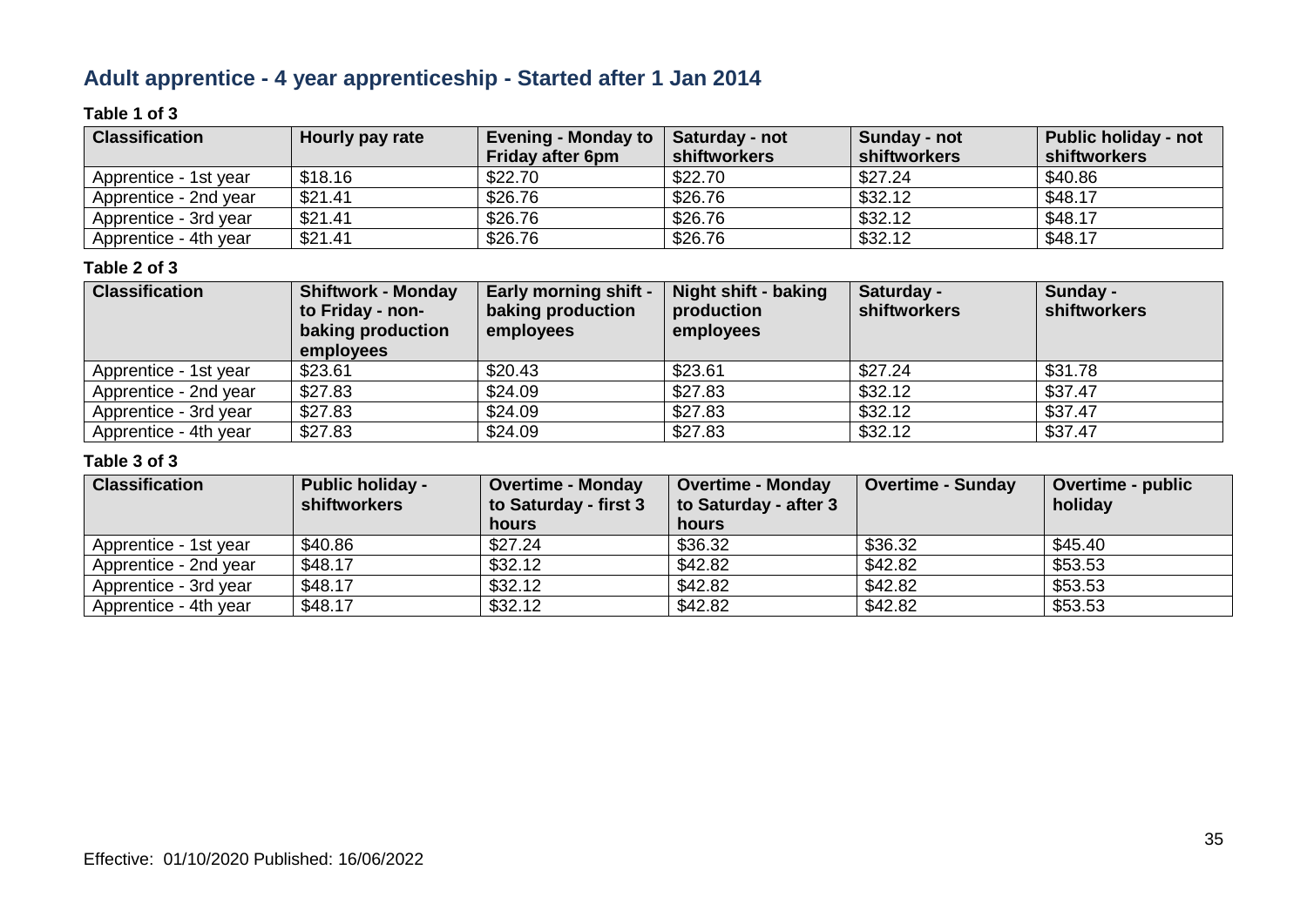### **Adult apprentice - 3 year apprenticeship - Started before 1 Jan 2014**

### **Table 1 of 3**

| <b>Classification</b> | Hourly pay rate | <b>Evening - Monday to</b><br><b>Friday after 6pm</b> | Saturday - not<br>shiftworkers | Sunday - not<br>shiftworkers | Public holiday - not<br>shiftworkers |
|-----------------------|-----------------|-------------------------------------------------------|--------------------------------|------------------------------|--------------------------------------|
| Apprentice - 1st year | \$11.35         | \$14.19                                               | \$14.19                        | \$17.03                      | \$25.54                              |
| Apprentice - 2nd year | \$13.62         | \$17.03                                               | \$17.03                        | \$20.43                      | \$30.65                              |
| Apprentice - 3rd year | \$18.16         | \$22.70                                               | \$22.70                        | \$27.24                      | \$40.86                              |

### **Table 2 of 3**

| <b>Classification</b> | <b>Shiftwork - Monday</b><br>to Friday - non-<br>baking production<br>employees | <b>Early morning shift -</b><br>baking production<br>employees | Night shift - baking<br>production<br>employees | Saturday -<br>shiftworkers | Sunday -<br>shiftworkers |
|-----------------------|---------------------------------------------------------------------------------|----------------------------------------------------------------|-------------------------------------------------|----------------------------|--------------------------|
| Apprentice - 1st year | \$14.76                                                                         | \$12.77                                                        | \$14.76                                         | \$17.03                    | \$19.86                  |
| Apprentice - 2nd year | \$17.71                                                                         | \$15.32                                                        | \$17.71                                         | \$20.43                    | \$23.84                  |
| Apprentice - 3rd year | \$23.61                                                                         | \$20.43                                                        | \$23.61                                         | \$27.24                    | \$31.78                  |

| <b>Classification</b> | <b>Public holiday -</b><br>shiftworkers | <b>Overtime - Monday</b><br>to Saturday - first 3<br>hours | <b>Overtime - Monday</b><br>to Saturday - after 3<br>hours | <b>Overtime - Sunday</b> | Overtime - public<br>holiday |
|-----------------------|-----------------------------------------|------------------------------------------------------------|------------------------------------------------------------|--------------------------|------------------------------|
| Apprentice - 1st year | \$25.54                                 | \$17.03                                                    | \$22.70                                                    | \$22.70                  | \$28.38                      |
| Apprentice - 2nd year | \$30.65                                 | \$20.43                                                    | \$27.24                                                    | \$27.24                  | \$34.05                      |
| Apprentice - 3rd year | \$40.86                                 | \$27.24                                                    | \$36.32                                                    | \$36.32                  | \$45.40                      |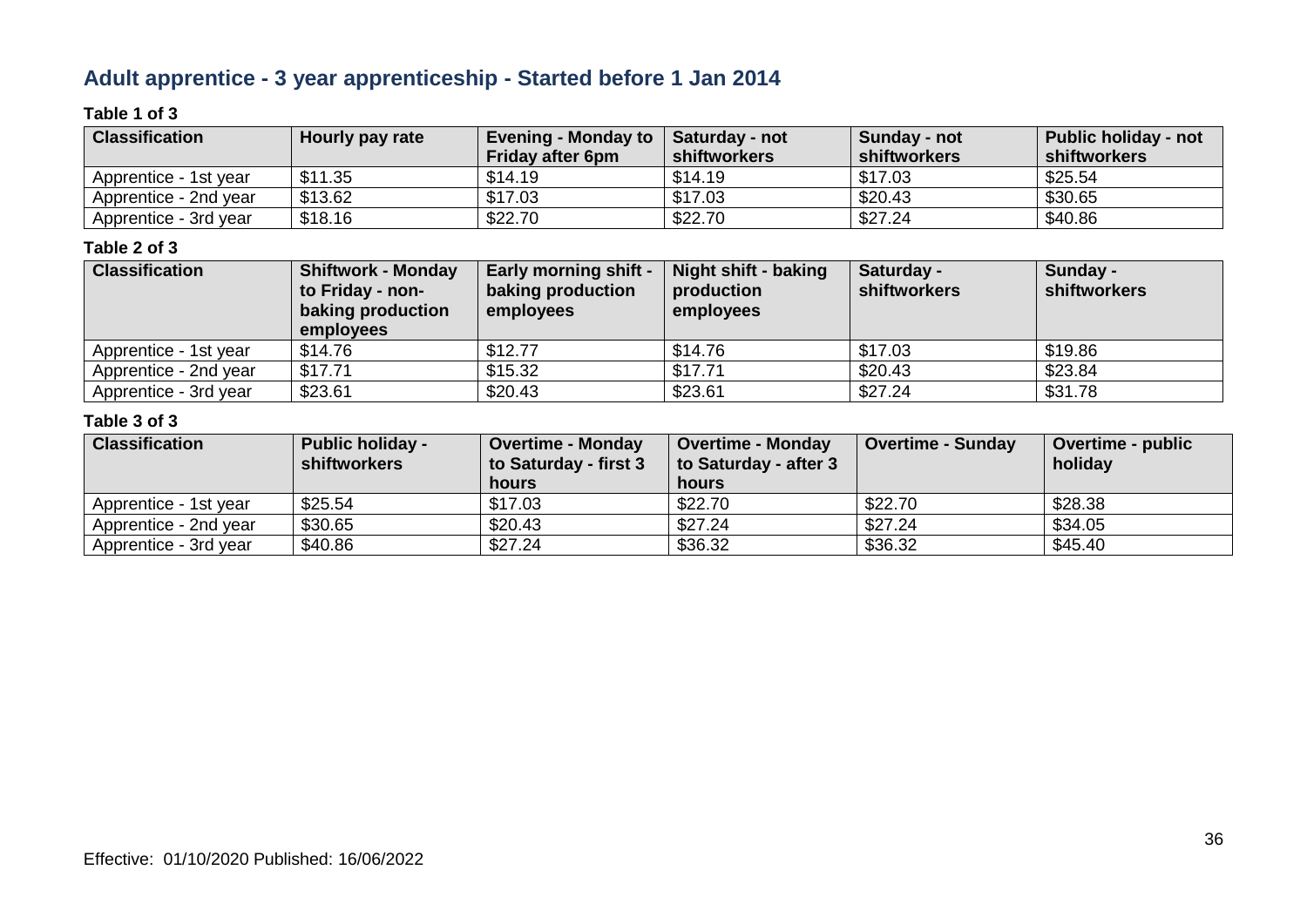### **Adult apprentice - 3 year apprenticeship - Started after 1 Jan 2014**

### **Table 1 of 3**

| <b>Classification</b> | Hourly pay rate | Evening - Monday to $\vert$ Saturday - not<br><b>Friday after 6pm</b> | shiftworkers | Sunday - not<br>shiftworkers | <b>Public holiday - not</b><br>shiftworkers |
|-----------------------|-----------------|-----------------------------------------------------------------------|--------------|------------------------------|---------------------------------------------|
|                       |                 |                                                                       |              |                              |                                             |
| Apprentice - 1st vear | \$18.16         | \$22.70                                                               | \$22.70      | \$27.24                      | \$40.86                                     |
| Apprentice - 2nd year | \$21.41         | \$26.76                                                               | \$26.76      | \$32.12                      | \$48.17                                     |
| Apprentice - 3rd year | \$21.41         | \$26.76                                                               | \$26.76      | \$32.12                      | \$48.17                                     |

#### **Table 2 of 3**

| <b>Classification</b> | <b>Shiftwork - Monday</b><br>to Friday - non-<br>baking production<br>employees | <b>Early morning shift -</b><br>baking production<br>employees | Night shift - baking<br>production<br>employees | Saturday -<br><b>shiftworkers</b> | Sunday -<br>shiftworkers |
|-----------------------|---------------------------------------------------------------------------------|----------------------------------------------------------------|-------------------------------------------------|-----------------------------------|--------------------------|
| Apprentice - 1st year | \$23.61                                                                         | \$20.43                                                        | \$23.61                                         | \$27.24                           | \$31.78                  |
| Apprentice - 2nd year | \$27.83                                                                         | \$24.09                                                        | \$27.83                                         | \$32.12                           | \$37.47                  |
| Apprentice - 3rd year | \$27.83                                                                         | \$24.09                                                        | \$27.83                                         | \$32.12                           | \$37.47                  |

| <b>Classification</b> | <b>Public holiday -</b><br>shiftworkers | <b>Overtime - Monday</b><br>to Saturday - first 3<br>hours | <b>Overtime - Monday</b><br>to Saturday - after 3<br>hours | <b>Overtime - Sunday</b> | Overtime - public<br>holiday |
|-----------------------|-----------------------------------------|------------------------------------------------------------|------------------------------------------------------------|--------------------------|------------------------------|
| Apprentice - 1st year | \$40.86                                 | \$27.24                                                    | \$36.32                                                    | \$36.32                  | \$45.40                      |
| Apprentice - 2nd year | \$48.17                                 | \$32.12                                                    | \$42.82                                                    | \$42.82                  | \$53.53                      |
| Apprentice - 3rd year | \$48.17                                 | \$32.12                                                    | \$42.82                                                    | \$42.82                  | \$53.53                      |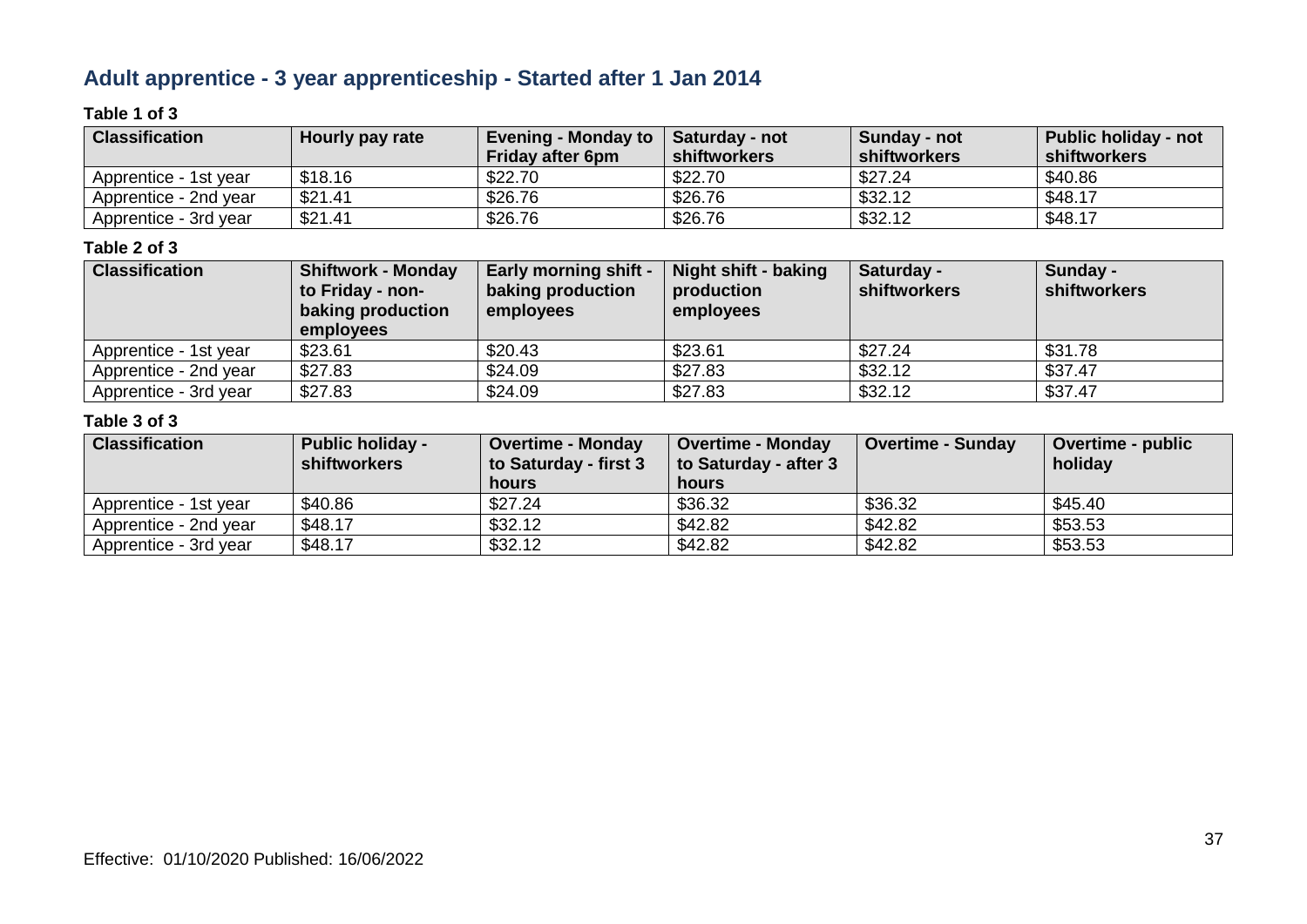### **Allowances**

| <b>Allowances</b>                                          | <b>Rate</b>                                                                                |
|------------------------------------------------------------|--------------------------------------------------------------------------------------------|
|                                                            |                                                                                            |
| Apprentice training fees and textbook costs                | reimbursement of training fees for prescribed courses and the cost of prescribed           |
| reimbursement                                              | textbooks                                                                                  |
| Apprentice travel to block release training reimbursement  | reimbursement for the excess reasonable travel costs incurred in the course of travelling  |
|                                                            | to and from the training                                                                   |
| Cold work allowance - 0°C and above                        | \$0.30 per hour while so employed                                                          |
| Cold work allowance - below 0°C                            | \$0.75 per hour while so employed                                                          |
| District allowance - Broken Hill                           | \$0.97 per hour                                                                            |
| First aid allowance                                        | \$11.21 per week                                                                           |
| Laundry allowance - full-time employees                    | \$6.25 per week                                                                            |
| Laundry allowance - part-time or casual employees          | \$1.25 per shift                                                                           |
| Liquor licence allowance                                   | \$26.74 per week                                                                           |
| Meal allowance                                             | \$18.87 for the first meal and \$17.10 for an extra meal if overtime worked is more than 4 |
|                                                            | hours                                                                                      |
| Protective or special clothing reimbursement               | reimbursement for the cost of purchasing protective or special clothing such as a          |
|                                                            | uniform, dress or other clothing and the cost of replacement items, when replacement is    |
|                                                            | due to normal wear and tear                                                                |
| Recall allowance                                           | the appropriate rate for all hours worked with a minimum of 3 hours on each occasion       |
| <b>Travelling / transport</b>                              |                                                                                            |
| Excess travelling costs - temporary transfer to another    | reimbursement of all extra transport costs                                                 |
| branch or shop                                             |                                                                                            |
| Transport reimbursement - starting or finishing after 10pm | reimbursement for the cost of taking a commercial passenger vehicle from the place of      |
| or before 7am - normal means of transport unavailable      | employment to the usual place of residence                                                 |
| Vehicle allowance                                          | \$0.78 per km                                                                              |
| Working away from usual workplace - travelling time        | payment at the minimum hourly rate for time spent travelling in excess of time normally    |
| reimbursement - Monday to Saturday                         | spent travelling between home and the usual place of employment                            |
| Working away from usual workplace - travelling time        | payment at the minimum hourly rate + 50% for time spent travelling in excess of time       |
| reimbursement - Sunday and public holiday                  | normally spent travelling between home and the usual place of employment                   |

### **Disclaimer**

The Fair Work Ombudsman is committed to providing advice that you can rely on. You can find out more about accountability and what you can expect from us in our [Customer service charter](https://www.fairwork.gov.au/about-us/our-role-and-purpose/our-priorities/our-commitment-to-you#customer-service-charter) at [www.fairwork.gov.au/our-commitment-to-you.](http://www.fairwork.gov.au/our-commitment-to-you)